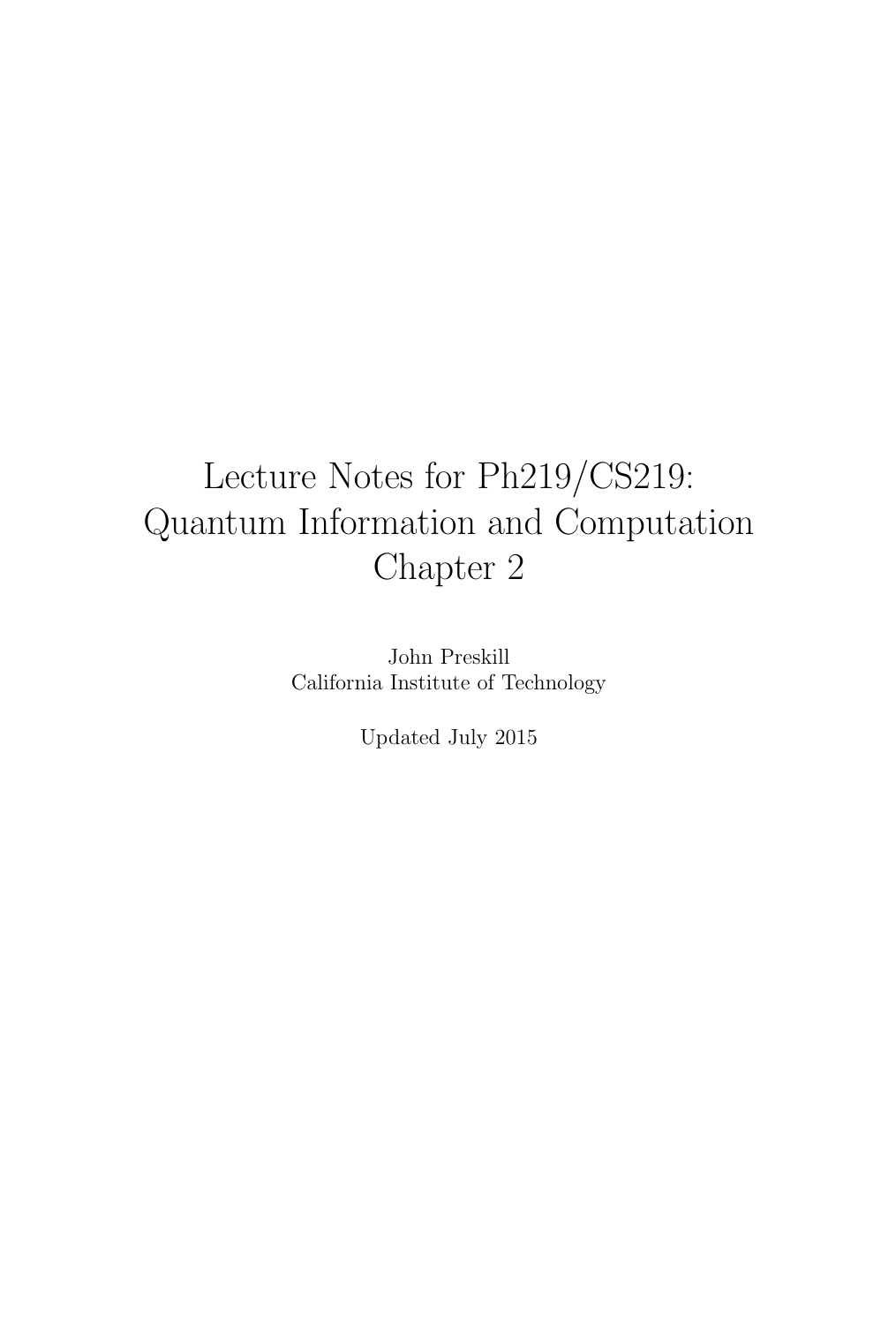## **Contents**

| $\bf{2}$ | <b>Foundations I: States and Ensembles</b> | 3              |
|----------|--------------------------------------------|----------------|
| 2.1      | Axioms of quantum mechanics                | 3              |
| 2.2      | The Qubit                                  | $\overline{7}$ |
|          | 2.2.1 Spin- $\frac{1}{2}$                  | 8              |
|          | 2.2.2 Photon polarizations                 | 14             |
| 2.3      | The density operator                       | 16             |
|          | 2.3.1 The bipartite quantum system         | 16             |
|          | 2.3.2 Bloch sphere                         | 21             |
| 2.4      | Schmidt decomposition                      | 23             |
|          | 2.4.1 Entanglement                         | 25             |
| 2.5      | Ambiguity of the ensemble interpretation   | 26             |
|          | 2.5.1 Convexity                            | 26             |
|          | 2.5.2 Ensemble preparation                 | 28             |
|          | 2.5.3 Faster than light?                   | 30             |
|          | 2.5.4 Quantum erasure                      | 31             |
|          | 2.5.5 The HJW theorem                      | 33             |
| 2.6      | Summary                                    | 36             |
| 2.7      | Exercises                                  | 37             |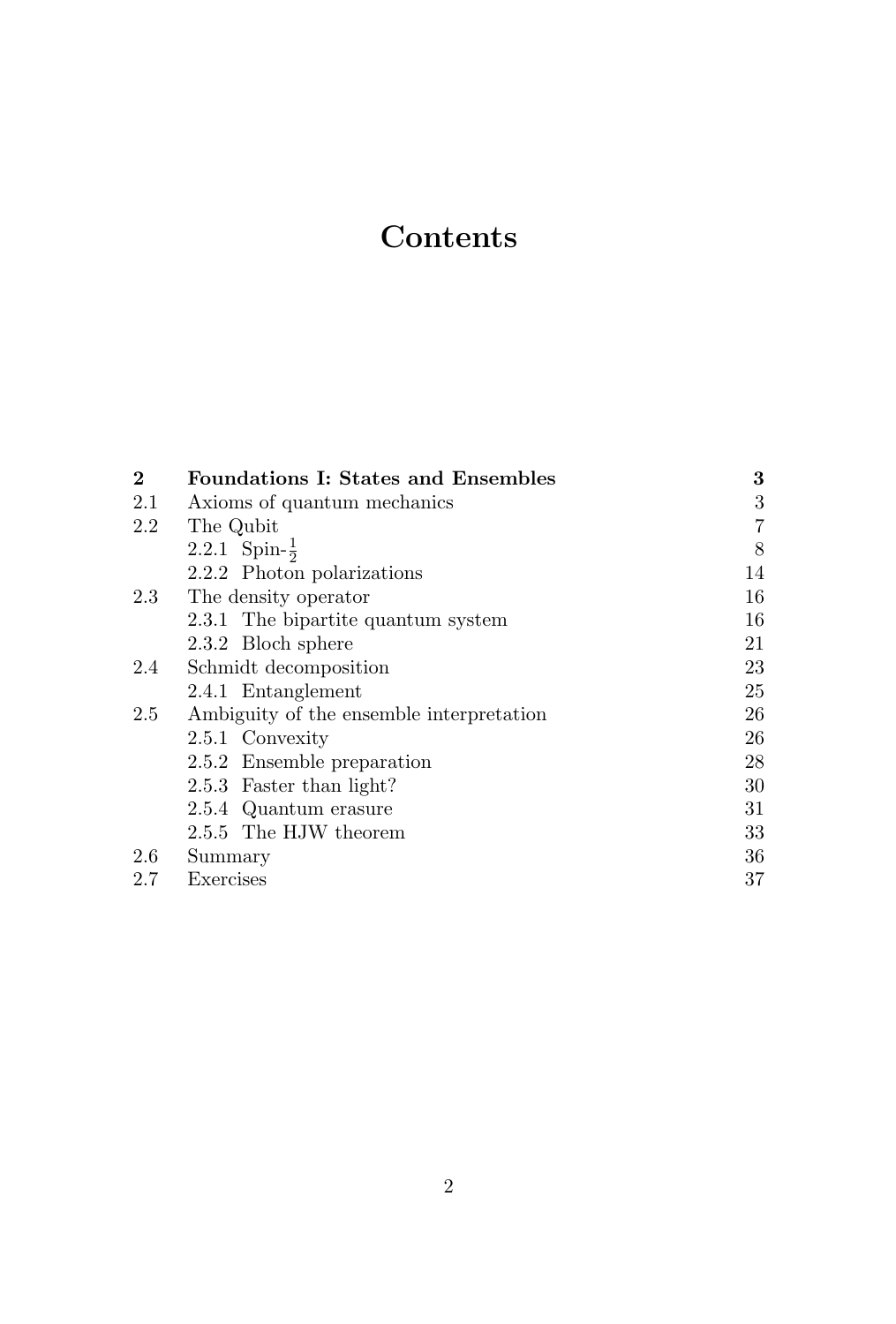## Foundations I: States and Ensembles

#### 2.1 Axioms of quantum mechanics

In this chapter and the next we develop the theory of open quantum systems. We say a system is open if it is imperfectly isolated, and therefore exchanges energy and information with its unobserved environment. The motivation for studying open systems is that all realistic systems are open. Physicists and engineers may try hard to isolate quantum systems, but they never completely succeed.

Though our main interest is in open systems we will begin by recalling the theory of closed quantum systems, which are perfectly isolated. To understand the behavior of an open system  $S$ , we will regard  $S$  combined with its environment  $E$  as a closed system (the whole "universe"), then ask how S behaves when we are able to observe S but not E.

Quantum theory is a mathematical model of the physical world. For the case of closed systems we can characterize the model by stating five axioms; these specify how to represent states, observables, measurements, and dynamics, and also how to combine two systems to obtain a composite system.

Axiom 1. States. A state is a complete description of a physical system. In quantum mechanics, a state is a ray in a Hilbert space.

What is a Hilbert space?

- a) It is a vector space over the complex numbers C. Vectors will be denoted  $|\psi\rangle$  (Dirac's ket notation).
- b) It has an *inner product*  $\langle \psi | \varphi \rangle$  that maps an ordered pair of vectors to C, and that has the properties:
	- i) Positivity:  $\langle \psi | \psi \rangle > 0$  for  $| \psi \rangle \neq 0$ .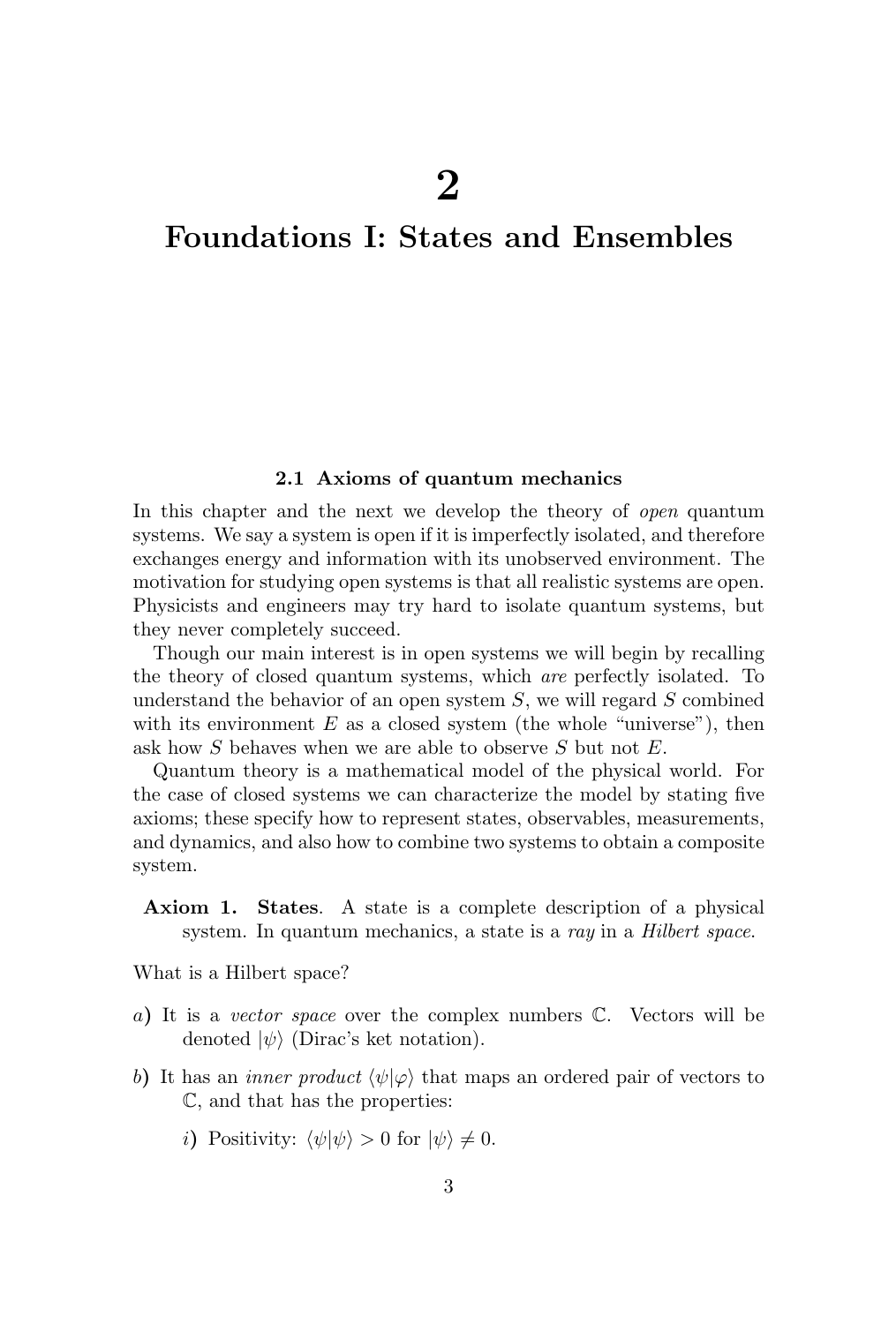ii) Linearity:  $\langle \varphi | (a|\psi_1\rangle + b|\psi_2\rangle) = a \langle \varphi | \psi_1 \rangle + b \langle \varphi | \psi_2 \rangle$ .

iii) Skew symmetry:  $\langle \varphi | \psi \rangle = \langle \psi | \varphi \rangle^*$ .

(The <sup>∗</sup> denotes complex conjugation.)

c) It is complete in the norm  $||\psi|| = \langle \psi | \psi \rangle^{1/2}$ .

(Completeness is an important proviso in infinite-dimensional function spaces, since it ensures the convergence of certain eigenfunction expansions. But mostly we will be content to work with finite-dimensional inner-product spaces.)

What is a ray? It is an equivalence class of vectors that differ by multiplication by a nonzero complex scalar. For any nonzero ray, we can by convention choose a representative of the class, denoted  $|\psi\rangle$ , that has unit norm:

$$
\langle \psi | \psi \rangle = 1. \tag{2.1}
$$

Thus states correspond to normalized vectors, and the overall phase of the vector has no physical significance:  $|\psi\rangle$  and  $e^{i\alpha}|\psi\rangle$  describe the same state, where  $|e^{i\alpha}| = 1$ .

Since every ray corresponds to a possible state, given two states  $|\varphi\rangle, |\psi\rangle$ , another state can be constructed as the linear superposition of the two,  $a|\varphi\rangle + b|\psi\rangle$ . The *relative* phase in this superposition is physically significant; we identify  $a|\varphi\rangle + b|\varphi\rangle$  with  $e^{i\alpha}(a|\varphi\rangle + b|\psi\rangle)$  but not with  $a|\varphi\rangle + e^{i\alpha}b|\psi\rangle.$ 

We use the notation  $\langle \psi |$  (Dirac's bra notation) for a linear function (a dual vector) that takes vectors to complex numbers, defined by  $|\varphi\rangle \rightarrow$  $\langle \psi | \varphi \rangle$ .

Axiom 2. Observables. An observable is a property of a physical system that in principle can be measured. In quantum mechanics, an observable is a self-adjoint operator.

An operator is a linear map taking vectors to vectors,

$$
\mathbf{A}: |\psi\rangle \mapsto \mathbf{A}|\psi\rangle, \quad \mathbf{A}(a|\psi\rangle + b|\varphi\rangle) = a\mathbf{A}|\psi\rangle + b\mathbf{A}|\varphi\rangle. \tag{2.2}
$$

(We will often denote operators by boldface letters.) The adjoint  $A^{\dagger}$  of the operator  $\boldsymbol{A}$  is defined by

$$
\langle \varphi | A \psi \rangle = \langle A^{\dagger} \varphi | \psi \rangle, \tag{2.3}
$$

for all vectors  $|\varphi\rangle, |\psi\rangle$  (where here  $A|\psi\rangle$  has been denoted as  $|A\psi\rangle$ ). A is self-adjoint if  $\mathbf{A} = \mathbf{A}^{\dagger}$ , or in other words, if  $\langle \varphi | \mathbf{A} | \psi \rangle = \langle \psi | \mathbf{A} | \varphi \rangle^*$  for all vectors  $|\varphi\rangle$  and  $|\psi\rangle$ . If **A** and **B** are self adjoint, then so is  $A+B$  (because  $(A + B)^{\dagger} = A^{\dagger} + B^{\dagger}$ , but  $(AB)^{\dagger} = B^{\dagger}A^{\dagger}$ , so that **AB** is self adjoint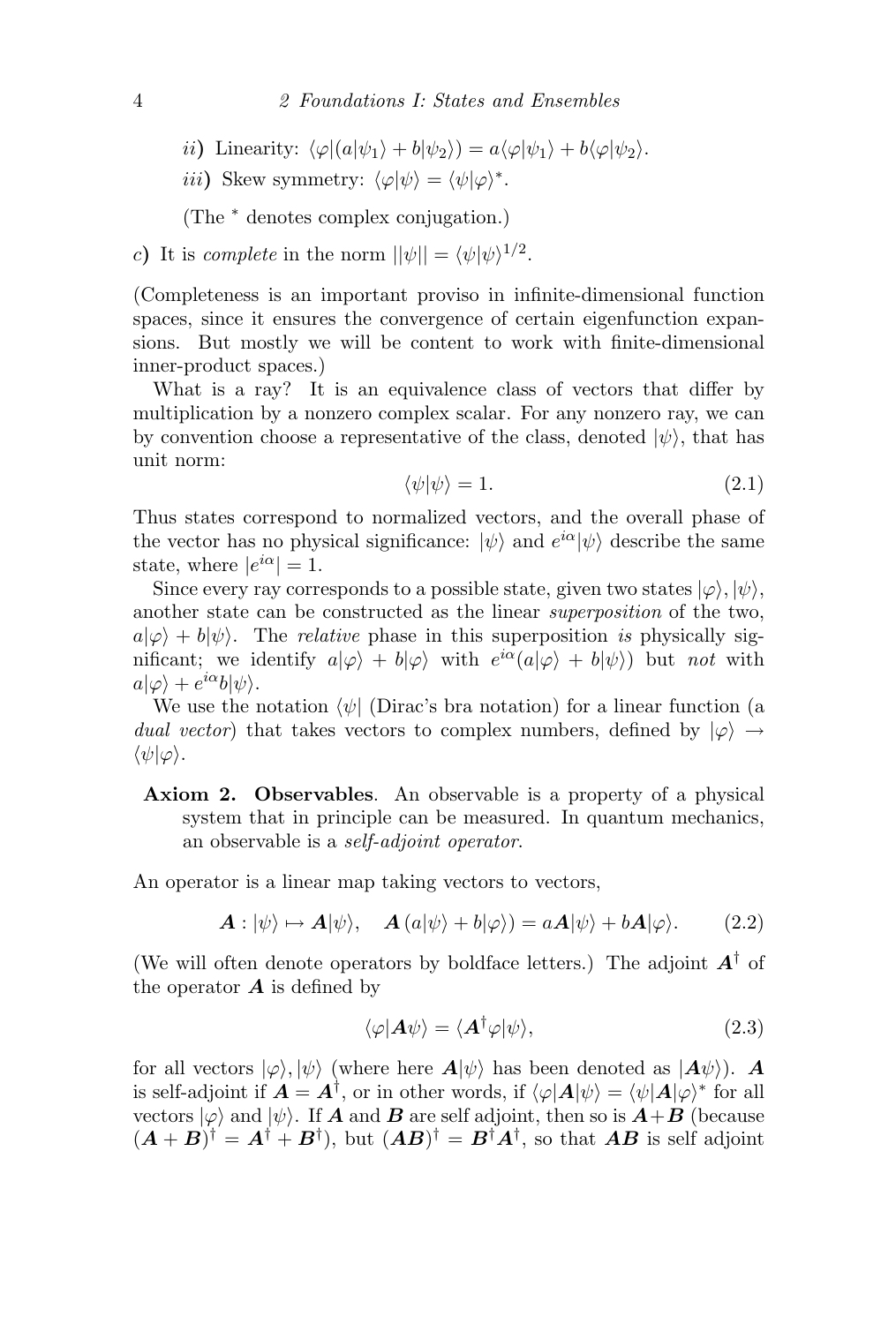only if A and B commute. Note that  $AB + BA$  and  $i(AB - BA)$  are always self-adjoint if  $A$  and  $B$  are.

A self-adjoint operator in a Hilbert space  $\mathcal H$  has a spectral representation – its eigenstates form a complete orthonormal basis in  $H$ . We can express a self-adjoint operator  $\boldsymbol{A}$  as

$$
A = \sum_{n} a_n E_n.
$$
 (2.4)

Here each  $a_n$  is an eigenvalue of **A**, and  $\mathbf{E}_n$  is the corresponding orthogonal projection onto the space of eigenvectors with eigenvalue  $a_n$ . The  $E_n$ 's satisfy

$$
\begin{array}{rcl}\n\boldsymbol{E}_n \boldsymbol{E}_m &=& \delta_{n,m} \boldsymbol{E}_n. \\
\boldsymbol{E}_n^\dagger &=& \boldsymbol{E}_n.\n\end{array} \tag{2.5}
$$

The orthogonal projector onto the one-dimensional space spanned by the vector  $|\psi\rangle$  may be expressed as  $|\psi\rangle\langle\psi|$ , where  $\langle\psi|$  is the bra that annihilates vectors orthogonal to  $|\psi\rangle$ . Therefore, an alternative notation for the spectral representation of A is

$$
A = \sum_{n} |n\rangle a_n \langle n|,\tag{2.6}
$$

where  $\{|n\rangle\}$  is the orthonormal basis of eigenstates of A, with  $A|n\rangle =$  $a_n|n\rangle$ .

(For unbounded operators in an infinite-dimensional space, the definition of self-adjoint and the statement of the spectral theorem are more subtle, but this need not concern us.)

Axiom 3. Measurement. A measurement is a process in which information about the state of a physical system is acquired by an observer. In quantum mechanics, the measurement of an observable  $\bf{A}$  prepares an eigenstate of  $\bf{A}$ , and the observer learns the value of the corresponding eigenvalue. If the quantum state just prior to the measurement is  $|\psi\rangle$ , then the outcome  $a_n$  is obtained with a *priori* probability

$$
Prob(a_n) = ||\boldsymbol{E}_n|\psi\rangle||^2 = \langle\psi|\boldsymbol{E}_n|\psi\rangle ; \qquad (2.7)
$$

if the outcome  $a_n$  is attained, then the (normalized) quantum state just after the measurement is

$$
\frac{E_n|\psi\rangle}{\|E_n|\psi\rangle\|}.\tag{2.8}
$$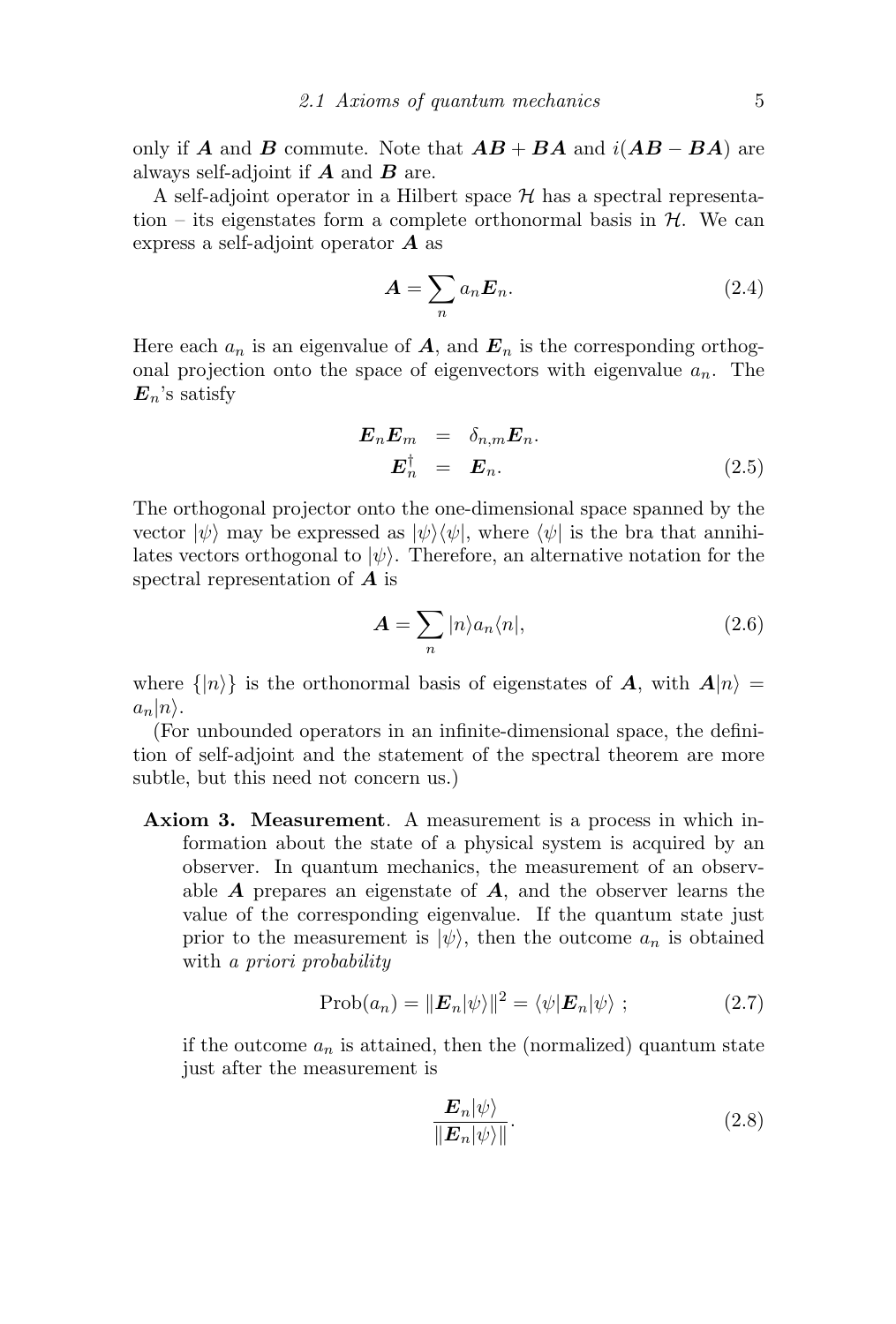If the measurement is immediately repeated, then according to this rule the same outcome is obtained again, with probability one. If many identically prepared systems are measured, each described by the state  $|\psi\rangle$ , then the expectation value of the outcomes is

$$
\langle a \rangle \equiv \sum_{n} a_{n} \text{Prob}(a_{n}) = \sum_{n} a_{n} \langle \psi | \mathbf{E}_{n} | \psi \rangle = \langle \psi | \mathbf{A} | \psi \rangle. \tag{2.9}
$$

Axiom 4. Dynamics. Dynamics describes how a state evolves over time. In quantum mechanics, the time evolution of a closed system is described by a unitary operator.

In the *Schrödinger picture* of dynamics, if the initial state at time  $t$  is  $|\psi(t)\rangle$ , then the final state  $|\psi(t')\rangle$  at time t' can be expressed as

$$
|\psi(t')\rangle = U(t',t)|\psi(t)\rangle|\psi(t)\rangle, \qquad (2.10)
$$

where  $U(t',t)$  is the unitary time evolution operator. Infinitesimal time evolution is governed by the *Schrödinger equation* 

$$
\frac{d}{dt}|\psi(t)\rangle = -i\boldsymbol{H}(t)|\psi(t)\rangle,\tag{2.11}
$$

where  $H(t)$  is a self-adjoint operator, called the *Hamiltonian* of the system. (The Hamiltonian has the dimensions of energy; we have chosen units in which Planck's constant  $\hbar = h/2\pi = 1$ , so that energy has the dimensions of inverse time.) To first order in the infinitesimal quantity  $dt$ , the Schrödinger equation can be expressed as

$$
|\psi(t+dt)\rangle = (\mathbf{I} - i\mathbf{H}(t)dt)|\psi(t)\rangle.
$$
 (2.12)

Thus the operator  $U(t + dt, t) \equiv I - iH(t)dt$  is unitary; because H is self-adjoint it satisfies  $U^{\dagger}U = 1$  to linear order in dt. Since a product of unitary operators is unitary, time evolution governed by the Schrödinger equation over a finite interval is also unitary. In the case where  $H$  is time independent we may write  $U(t',t) = e^{-i(t'-t)H}$ .

Our final axiom relates the description of a composite quantum system AB to the description of its component parts A and B.

Axiom 5. Composite Systems. If the Hilbert space of system A is  $\mathcal{H}_A$  and the Hilbert space of system B is  $\mathcal{H}_B$ , then the Hilbert space of the composite systems AB is the tensor product  $\mathcal{H}_A \otimes \mathcal{H}_B$ . If system A is prepared in the state  $|\psi\rangle_A$  and system B is prepared in the state  $|\varphi\rangle_B$ , then the composite system's state is the product  $|\psi\rangle_A \otimes |\varphi\rangle_B.$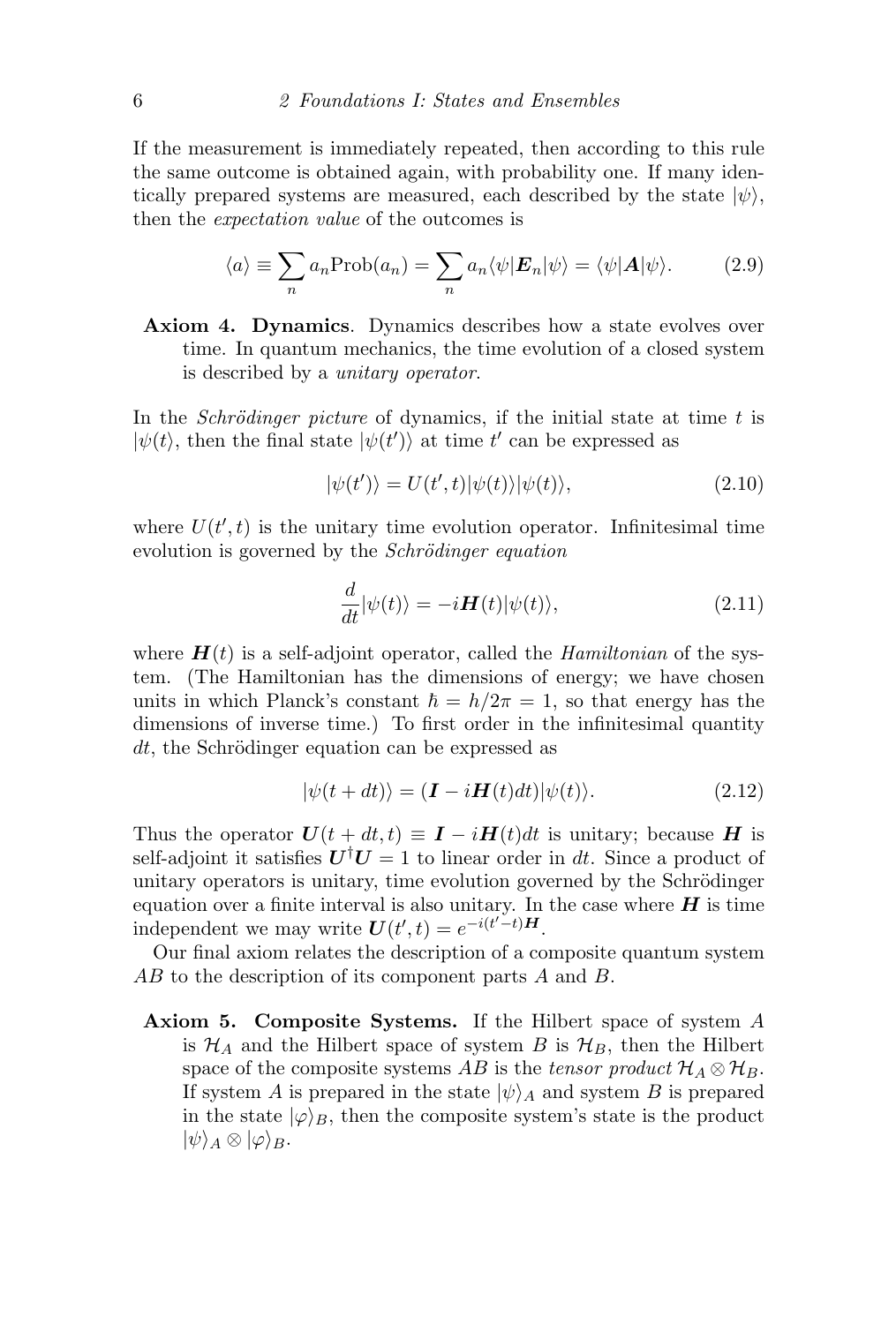What is a tensor product of Hilbert spaces? If  $\{|i\rangle_A\}$  denotes an orthonormal basis for  $\mathcal{H}_A$  and  $\{|\mu\rangle_B\}$  a basis for  $\mathcal{H}_B$ , then the states  $|i, \mu\rangle_{AB} \equiv |i\rangle_A \otimes |\mu\rangle_B$  are a basis for  $\mathcal{H}_A \otimes \mathcal{H}_B$ , where the inner product on  $\mathcal{H}_A \otimes \mathcal{H}_B$  is defined by

$$
_{AB}\langle i,\mu|j,\nu\rangle_{AB}=\delta_{ij}\delta_{\mu\nu}.\tag{2.13}
$$

The tensor product operator  $M_A \otimes N_B$  is the operator that applies  $M_A$ to system A and  $N_B$  to system B. Its action on the orthonormal basis  $|i,\mu\rangle_{AB}$  is

$$
\mathbf{M}_{A} \otimes \mathbf{N}_{B} |i, \mu\rangle_{AB} = \mathbf{M}_{A} |i\rangle_{A} \otimes \mathbf{N}_{B} | \mu\rangle_{B} = \sum_{j, \nu} |j, \nu\rangle_{AB} (M_{A})_{ji} (N_{B})_{\nu\mu}.
$$
\n(2.14)

An operator that acts trivially on system B can be denoted  $M_A \otimes I_B$ , where  $I_B$  is the identity on  $\mathcal{H}_B$ , and an operator that acts trivially on system A can be denoted  $I_A \otimes N_B$ .

These five axioms provide a complete mathematical formulation of quantum mechanics. We immediately notice some curious features. One oddity is that the Schrödinger equation is linear, while we are accustomed to nonlinear dynamical equations in classical physics. This property seems to beg for an explanation. But far more curious is a mysterious dualism; there are two quite distinct ways for a quantum state to change. On the one hand there is unitary evolution, which is deterministic. If we specify the initial state  $|\psi(0)\rangle$ , the theory predicts the state  $|\psi(t)\rangle$  at a later time.

But on the other hand there is measurement, which is probabilistic. The theory does not make definite predictions about the measurement outcomes; it only assigns probabilities to the various alternatives. This is troubling, because it is unclear why the measurement process should be governed by different physical laws than other processes.

The fundamental distinction between evolution and measurement, and in particular the intrinsic randomness of the measurement process, is sometimes called the measurement problem of quantum theory. Seeking a more pleasing axiomatic formulation of quantum theory is a worthy task which may eventually succeed. But these five axioms correctly account for all that we currently know about quantum physics, and provide the foundation for all that follows in this book.

#### 2.2 The Qubit

The indivisible unit of classical information is the bit, which takes one of the two possible values  $\{0, 1\}$ . The corresponding unit of quantum information is called the "quantum bit" or qubit. It describes a state in the simplest possible quantum system.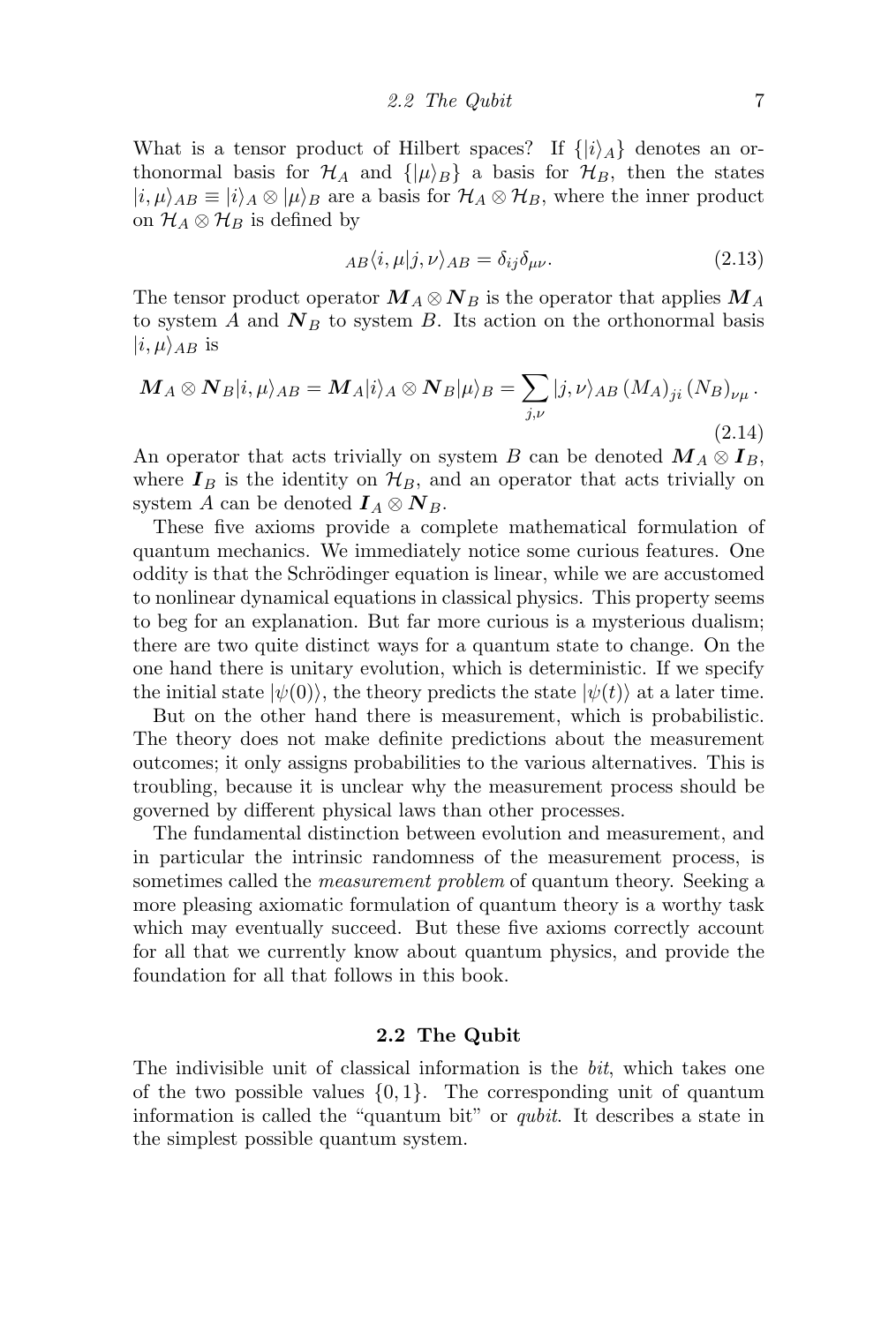The smallest nontrivial Hilbert space is two-dimensional. We may denote an orthonormal basis for a two-dimensional vector space as  $\{|0\rangle, |1\rangle\}.$ Then the most general normalized state can be expressed as

$$
a|0\rangle + b|1\rangle, \tag{2.15}
$$

where a, b are complex numbers that satisfy  $|a|^2 + |b|^2 = 1$ , and the overall phase is physically irrelevant. A qubit is a quantum system described by a two-dimensional Hilbert space, whose state can take any value of the form eq. $(2.15)$ .

We can perform a measurement that projects the qubit onto the basis  $\{|0\rangle, |1\rangle\}$ . Then we will obtain the outcome  $|0\rangle$  with probability  $|a|^2$ , and the outcome  $|1\rangle$  with probability  $|b|^2$ . Furthermore, except in the cases  $a = 0$  and  $b = 0$ , the measurement irrevocably disturbs the state. If the value of the qubit is initially unknown, then there is no way to determine a and b with that single measurement, or any other conceivable measurement. However, *after* the measurement, the qubit has been prepared in a known state – either  $|0\rangle$  or  $|1\rangle$  – that differs (in general) from its previous state.

In this respect, a qubit differs from a classical bit; we can measure a classical bit without disturbing it, and we can decipher all of the information that it encodes. But suppose we have a classical bit that really does have a definite value (either 0 or 1), but where that value is initially unknown to us. Based on the information available to us we can only say that there is a *probability*  $p_0$  that the bit has the value 0, and a probability  $p_1$  that the bit has the value 1, where  $p_0 + p_1 = 1$ . When we measure the bit, we acquire additional information; afterwards we know the value with 100% confidence.

An important question is: what is the essential difference between a qubit and a probabilistic classical bit? In fact they are not the same, for several reasons that we will explore. To summarize the difference in brief: there is only one way to look at a bit, but there is more than one way to look at a qubit.

### 2.2.1  $Spin-\frac{1}{2}$

First of all, the coefficients a and b in eq.  $(2.15)$  encode more than just the probabilities of the outcomes of a measurement in the  $\{|0\rangle, |1\rangle\}$  basis. In particular, the relative phase of a and b also has physical significance.

The properties of a qubit are easier to grasp if we appeal to a geometrical interpretation of its state. For a physicist, it is natural to interpret eq.(2.15) as the spin state of an object with spin- $\frac{1}{2}$  (like an electron). Then  $|0\rangle$  and  $|1\rangle$  are the spin up  $(| \uparrow \rangle)$  and spin down  $(| \downarrow \rangle)$  states along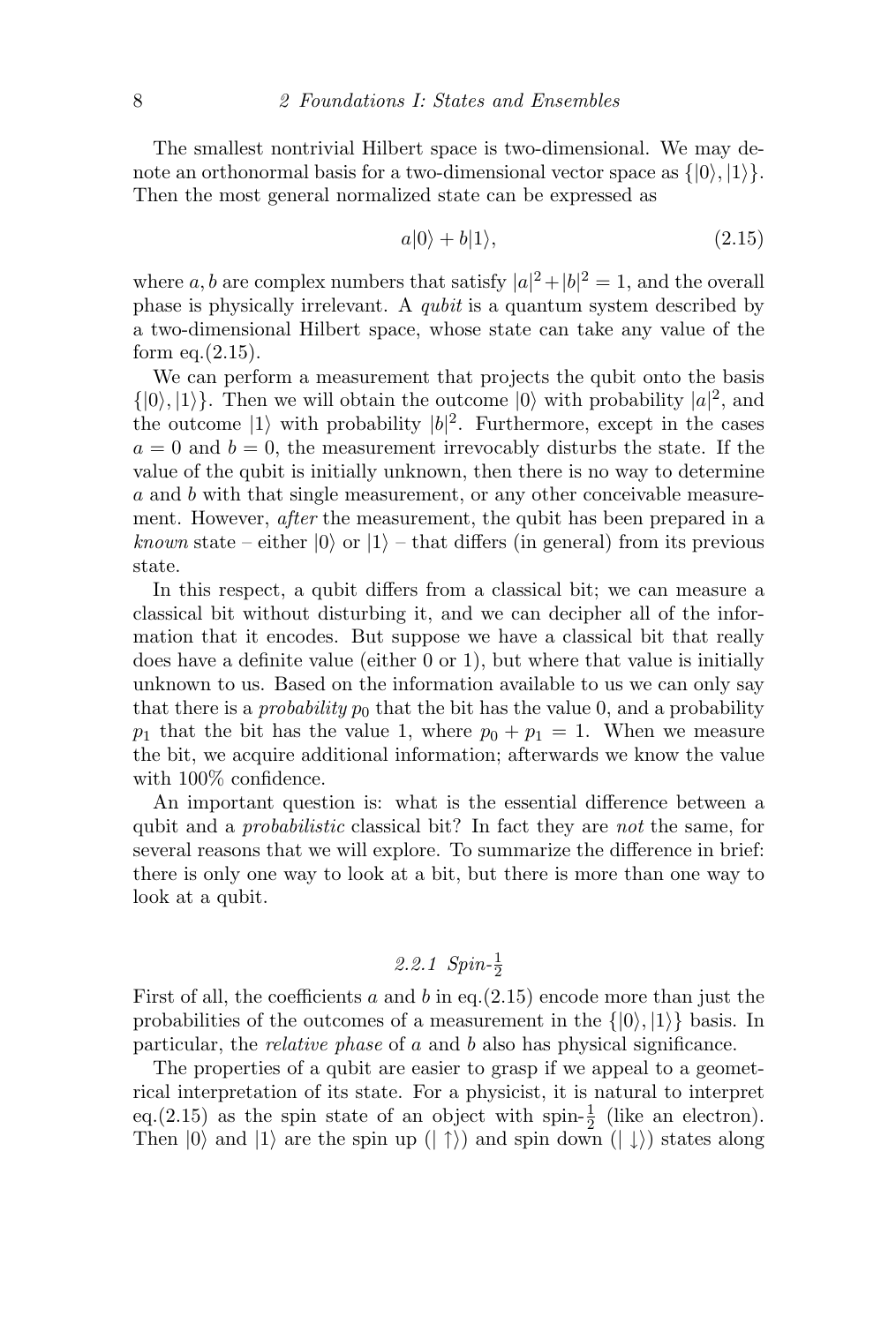a particular axis such as the z-axis. The two real numbers characterizing the qubit (the complex numbers  $a$  and  $b$ , modulo the normalization and overall phase) describe the orientation of the spin in three-dimensional space (the polar angle  $\theta$  and the azimuthal angle  $\varphi$ ).

We will not go deeply here into the theory of symmetry in quantum mechanics, but we will briefly recall some elements of the theory that will prove useful to us. A *symmetry* is a transformation that acts on a state of a system, yet leaves all observable properties of the system unchanged. In quantum mechanics, observations are measurements of self-adjoint operators. If **A** is measured in the state  $|\psi\rangle$ , then the outcome |a) (an eigenvector of **A**) occurs with probability  $|\langle a|\psi\rangle|^2$ . A symmetry should leave these probabilities unchanged, when we "rotate" both the system *and* the apparatus.

A symmetry, then, is a mapping of vectors in Hilbert space

$$
|\psi\rangle \mapsto |\psi'\rangle,\tag{2.16}
$$

that preserves the absolute values of inner products

$$
|\langle \varphi | \psi \rangle| = |\langle \varphi' | \psi' \rangle|, \tag{2.17}
$$

for all  $|\varphi\rangle$  and  $|\psi\rangle$ . According to a famous theorem due to Wigner, a mapping with this property can always be chosen (by adopting suitable phase conventions) to be either unitary or antiunitary. The antiunitary alternative, while important for discrete symmetries, can be excluded for continuous symmetries. Then the symmetry acts as

$$
|\psi\rangle \mapsto |\psi'\rangle = \mathbf{U}|\psi\rangle,\tag{2.18}
$$

where  $U$  is unitary (and in particular, *linear*).

Symmetries form a *group*: a symmetry transformation can be inverted, and the product of two symmetries is a symmetry. For each symmetry operation  $R$  acting on our physical system, there is a corresponding unitary transformation  $U(R)$ . Multiplication of these unitary operators must respect the group multiplication law of the symmetries – applying  $R_1 \circ R_2$ should be equivalent to first applying  $R_2$  and subsequently  $R_1$ . Thus we demand

$$
U(R_1)U(R_2) = \text{Phase}(R_1, R_2) \cdot U(R_1 \circ R_2) \tag{2.19}
$$

A phase depending on  $R_1$  and  $R_2$  is permitted in eq.(2.19) because quantum states are rays; we need only demand that  $U(R_1 \circ R_2)$  act the same way as  $U(R_1)U(R_2)$  on rays, not on vectors. We say that  $U(R)$  provides a unitary representation, up to a phase, of the symmetry group.

So far, our concept of symmetry has no connection with dynamics. Usually, we demand of a symmetry that it respect the dynamical evolution of the system. This means that it should not matter whether we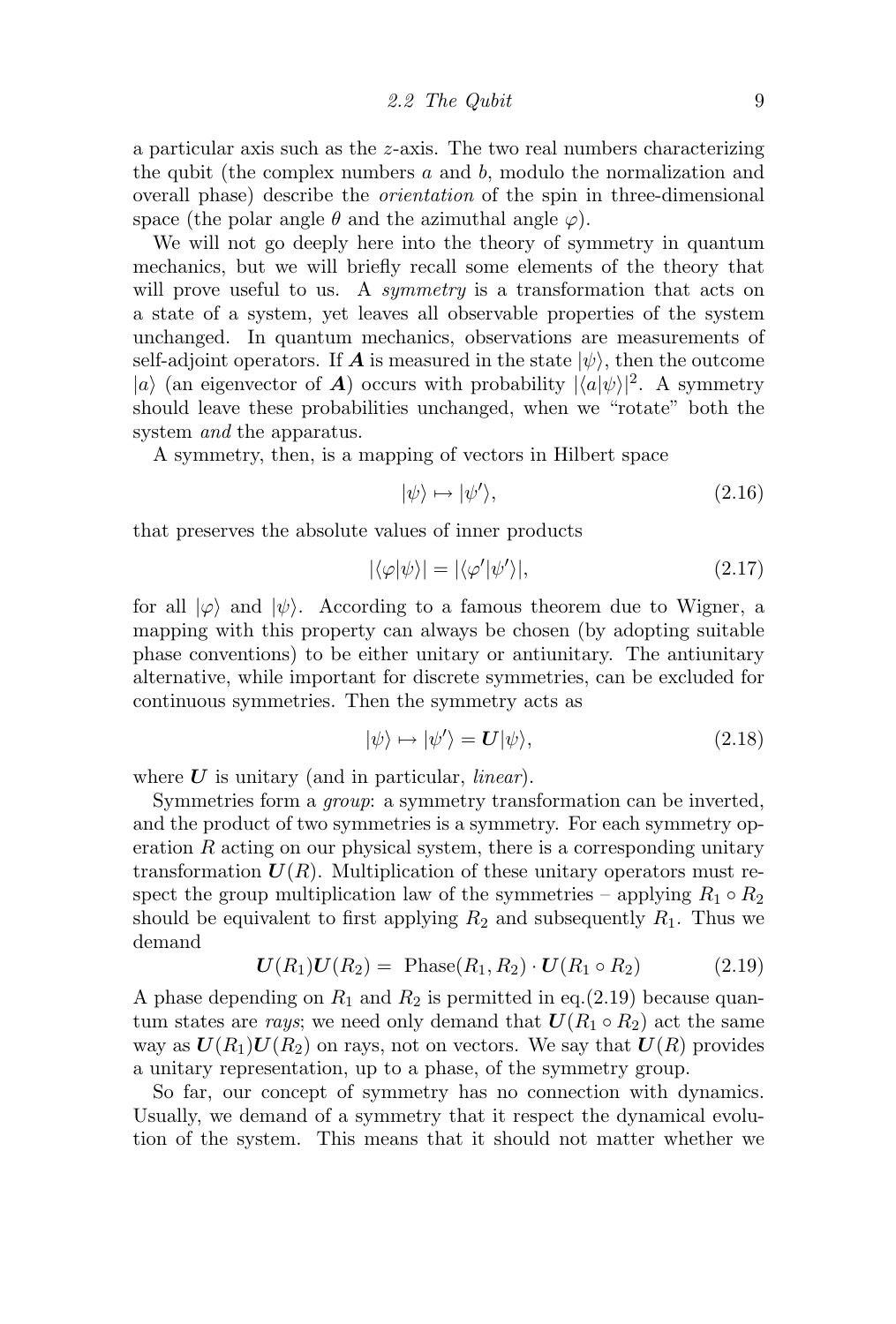first transform the system and then evolve it, or first evolve it and then transform it. In other words, the diagram



is commutative, and therefore the time evolution operator  $e^{itH}$  commutes with the symmetry transformation  $U(R)$ :

$$
\boldsymbol{U}(R)e^{-it\boldsymbol{H}} = e^{-it\boldsymbol{H}}\boldsymbol{U}(R) \; ; \tag{2.20}
$$

expanding to linear order in  $t$  we obtain

$$
U(R)H = HU(R). \tag{2.21}
$$

For a continuous symmetry, we can choose  $R$  infinitesimally close to the identity,  $R = I + \epsilon T$ , and then U is close to I:

$$
U = I - i\varepsilon Q + O(\varepsilon^2),\tag{2.22}
$$

where  $Q$  is an operator determined by T. From the unitarity of  $U$  (to order  $\varepsilon$ ) it follows that  $Q$  is an observable,  $Q = Q^{\dagger}$ . Expanding eq.(2.21) to linear order in  $\varepsilon$  we find

$$
[\boldsymbol{Q}, \boldsymbol{H}] = 0 \tag{2.23}
$$

the observable Q commutes with the Hamiltonian.

Eq.  $(2.23)$  is a *conservation law*. It says, for example, that if we prepare an eigenstate of  $Q$ , then time evolution governed by the Schrödinger equation will preserve the eigenstate. Thus we see that symmetries imply conservation laws. Conversely, given a conserved quantity  $Q$  satisfying eq.(2.23) we can construct the corresponding symmetry transformations. Finite transformations can be built as a product of many infinitesimal ones:

$$
R = (1 + \frac{\theta}{N}T)^N \Rightarrow \mathbf{U}(R) = (\mathbf{I} + i\frac{\theta}{N}\mathbf{Q})^N \to e^{i\theta\mathbf{Q}},\tag{2.24}
$$

taking the limit  $N \to \infty$ . Once we have decided how infinitesimal symmetry transformations are represented by unitary operators, then it is also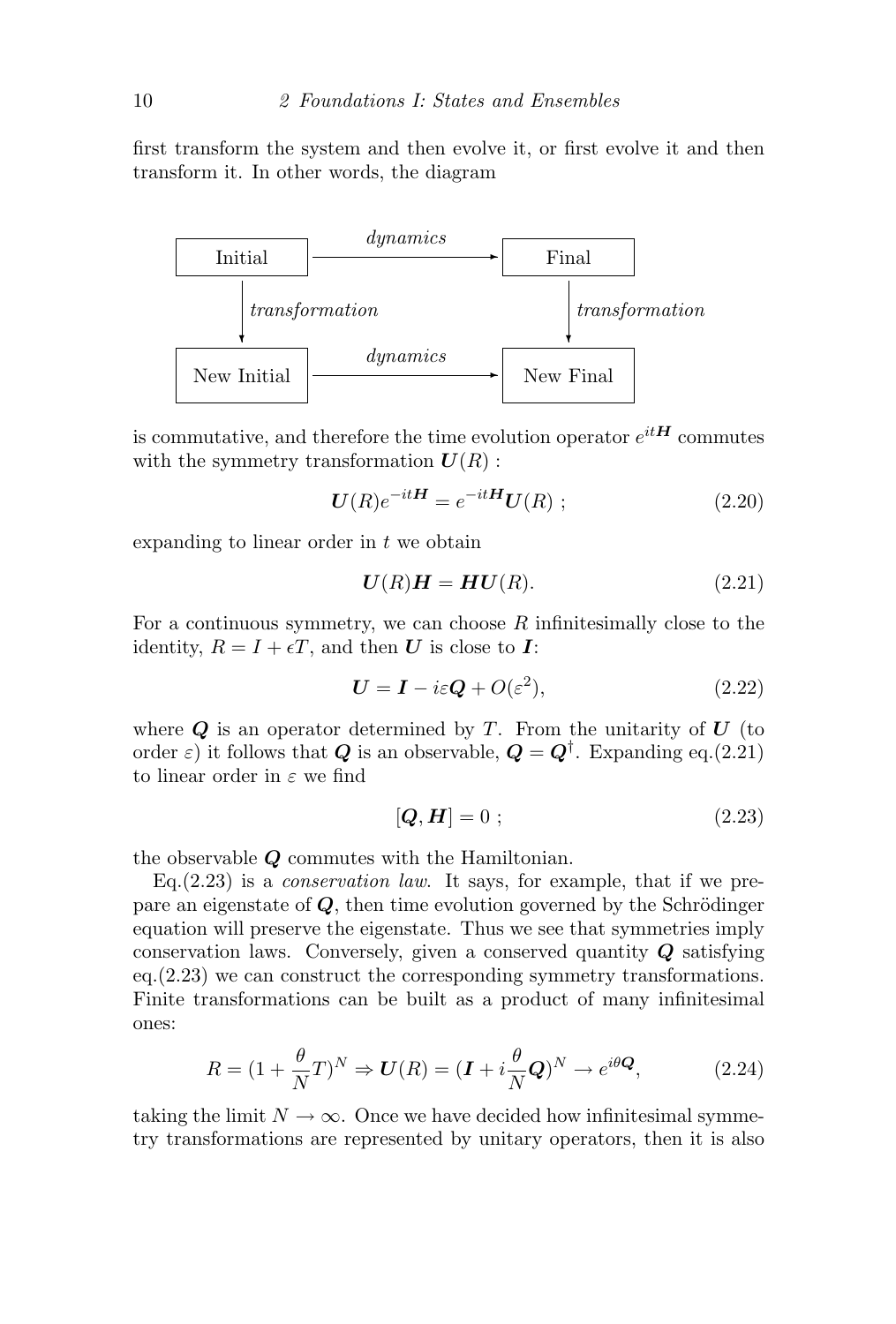determined how finite transformations are represented, for these can be built as a product of infinitesimal transformations. We say that  $Q$  is the generator of the symmetry.

Let us briefly recall how this general theory applies to spatial rotations and angular momentum. An infinitesimal rotation by  $d\theta$  (in the counterclockwise sense) about the axis specified by the unit vector  $\hat{n} = (n_1, n_2, n_3)$  can be expressed as

$$
R(\hat{n}, d\theta) = I - id\theta \hat{n} \cdot \vec{J}, \qquad (2.25)
$$

where  $(J_1, J_2, J_3)$  are the components of the angular momentum. A finite rotation is expressed as

$$
R(\hat{n}, \theta) = \exp(-i\theta \hat{n} \cdot \vec{J}).
$$
\n(2.26)

Rotations about distinct axes don't commute. From elementary properties of rotations, we find the commutation relations

$$
[J_k, J_\ell] = i\varepsilon_{k\ell m} J_m,\tag{2.27}
$$

where  $\varepsilon_{k\ell m}$  is the totally antisymmetric tensor with  $\varepsilon_{123} = 1$ , and repeated indices are summed. To implement rotations on a quantum system, we find self-adjoint operators  $J_1, J_2, J_3$  in Hilbert space that satisfy these relations.

The "defining" representation of the rotation group is three dimensional, but the simplest nontrivial irreducible representation is two dimensional, given by

$$
\boldsymbol{J}_k = \frac{1}{2}\boldsymbol{\sigma}_k,\tag{2.28}
$$

where

$$
\boldsymbol{\sigma}_1 = \begin{pmatrix} 0 & 1 \\ 1 & 0 \end{pmatrix}, \quad \boldsymbol{\sigma}_2 = \begin{pmatrix} 0 & -i \\ i & 0 \end{pmatrix}, \quad \boldsymbol{\sigma}_3 = \begin{pmatrix} 1 & 0 \\ 0 & -1 \end{pmatrix}, \qquad (2.29)
$$

are the Pauli matrices. This is the unique two-dimensional irreducible representation, up to a unitary change of basis. Since the eigenvalues of  $\boldsymbol{J}_k$  are  $\pm \frac{1}{2}$  $\frac{1}{2}$ , we call this the spin- $\frac{1}{2}$  representation. (By identifying *J* as the angular-momentum, we have implicitly chosen units with  $\hbar = 1$ .)

The Pauli matrices also have the properties of being mutually anticommuting and squaring to the identity,

$$
\boldsymbol{\sigma}_k \boldsymbol{\sigma}_\ell + \boldsymbol{\sigma}_\ell \boldsymbol{\sigma}_k = 2 \delta_{k\ell} \boldsymbol{I} ; \qquad (2.30)
$$

therefore  $(\hat{n} \cdot \vec{\sigma})^2 = n_k n_\ell \sigma_k \sigma_\ell = n_k n_k I = I$  (where repeated indices are summed). By expanding the exponential series, we see that finite rotations are represented as

$$
\boldsymbol{U}(\hat{n}, \theta) = e^{-i\frac{\theta}{2}\hat{n}\cdot\vec{\boldsymbol{\sigma}}} = \boldsymbol{I} \cos\frac{\theta}{2} - i\hat{n}\cdot\vec{\boldsymbol{\sigma}}\sin\frac{\theta}{2}.
$$
 (2.31)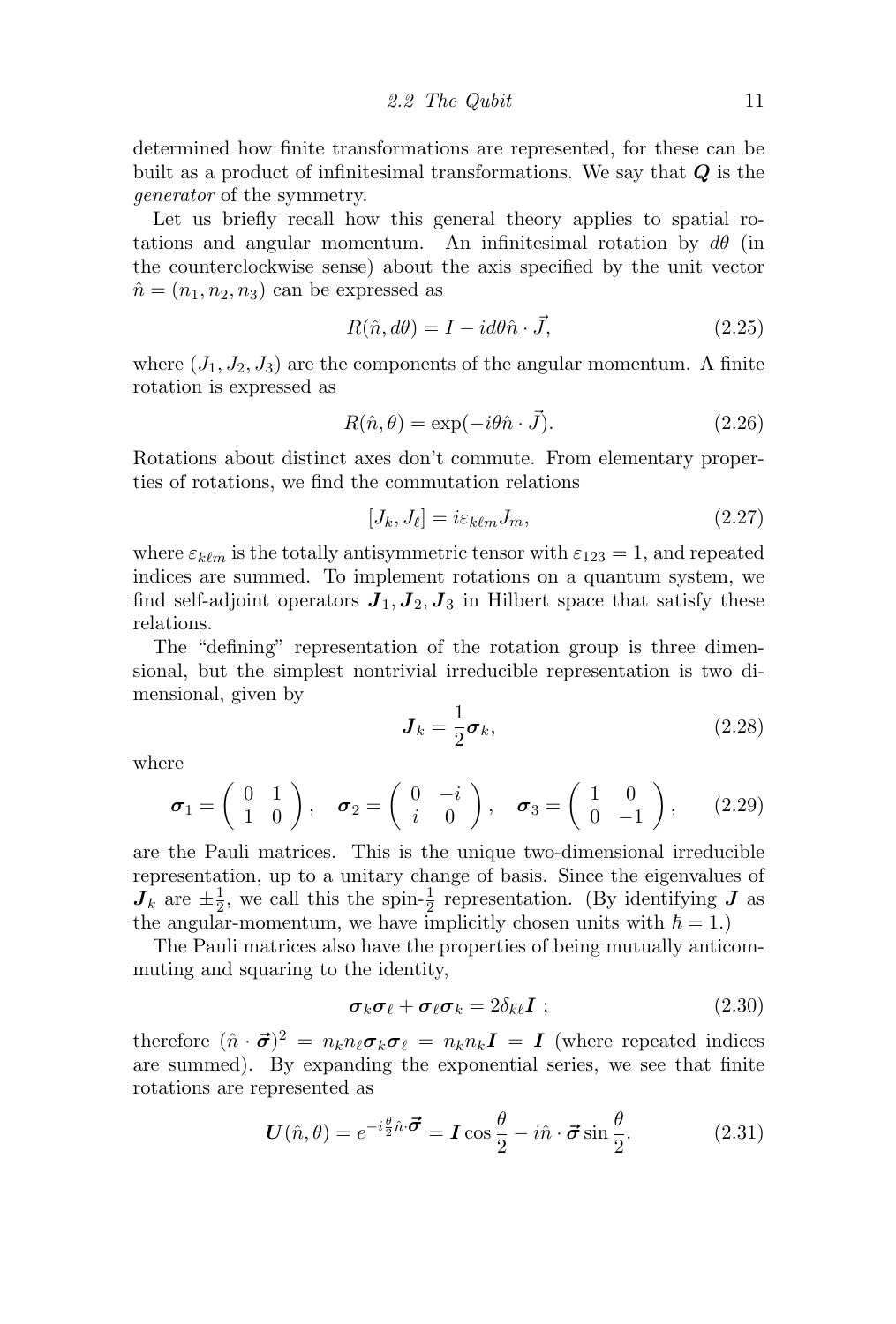The most general  $2\times 2$  unitary matrix with determinant 1 can be expressed in this form. Thus, we are entitled to think of a qubit as a spin- $\frac{1}{2}$  object, and an arbitrary unitary transformation acting on the qubit's state (aside from a possible physically irrelevant rotation of the overall phase) is a rotation of the spin.

A peculiar property of the representation  $\mathbf{U}(\hat{n},\theta)$  is that it is *doublevalued.* In particular a rotation by  $2\pi$  about any axis is represented nontrivially:

$$
\mathbf{U}(\hat{n}, \theta = 2\pi) = -\mathbf{I}.\tag{2.32}
$$

Our representation of the rotation group is really a representation "up to a sign"

$$
U(R_1)U(R_2) = \pm U(R_1 \circ R_2). \tag{2.33}
$$

But as already noted, this is acceptable, because the group multiplication is respected on rays, though not on vectors. These double-valued representations of the rotation group are called spinor representations. (The existence of spinors follows from a topological property of the group that it is not simply connected.)

While it is true that a rotation by  $2\pi$  has no detectable effect on a spin- $\frac{1}{2}$  object, it would be wrong to conclude that the spinor property has no observable consequences. Suppose I have a machine that acts on a pair of spins. If the first spin is up, it does nothing, but if the first spin is down, it rotates the second spin by  $2\pi$ . Now let the machine act when the first spin is in a superposition of up and down. Then

$$
\frac{1}{\sqrt{2}}\left(|\uparrow\rangle_1+|\downarrow\rangle_1\right)|\uparrow\rangle_2 \mapsto \frac{1}{\sqrt{2}}\left(|\uparrow\rangle_1-|\downarrow\rangle_1\right)|\uparrow\rangle_2. \tag{2.34}
$$

While there is no detectable effect on the second spin, the state of the first has flipped to an orthogonal state, which is very much observable.

In a rotated frame of reference, a rotation  $R(\hat{n}, \theta)$  becomes a rotation through the same angle but about a rotated axis. It follows that the three components of angular momentum transform under rotations as a vector:

$$
\boldsymbol{U}(R)\boldsymbol{J}_k\boldsymbol{U}(R)^{\dagger} = R_{k\ell}\boldsymbol{J}_{\ell}.
$$
 (2.35)

Thus, if a state  $|m\rangle$  is an eigenstate of  $J_3$ 

$$
\mathbf{J}_3|m\rangle = m|m\rangle,\tag{2.36}
$$

then  $U(R)|m\rangle$  is an eigenstate of  $RJ_3$  with the same eigenvalue:

$$
RJ_3(U(R)|m\rangle) = U(R)J_3U(R)^{\dagger}U(R)|m\rangle
$$
  
=  $U(R)J_3|m\rangle = m(U(R)|m\rangle).$  (2.37)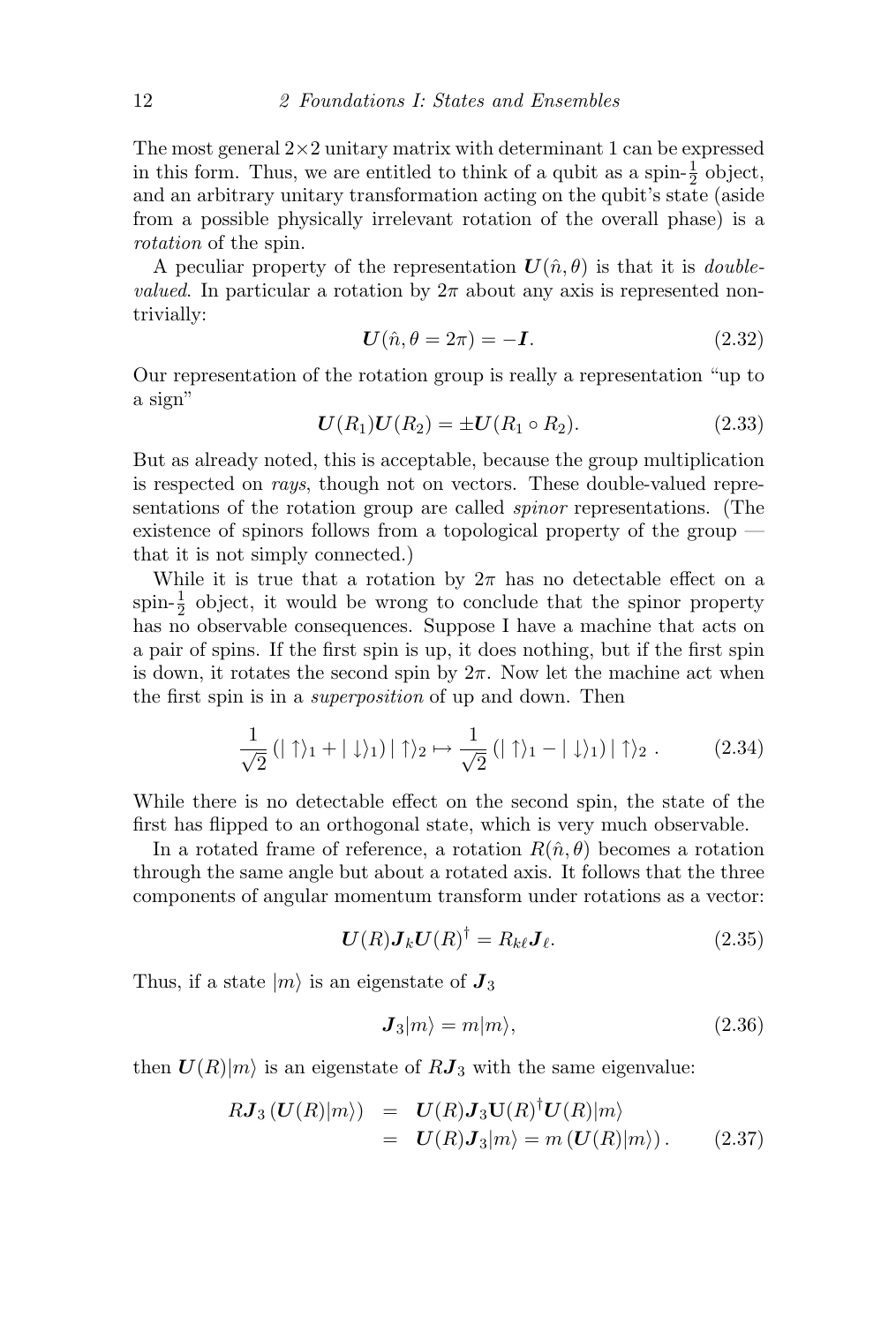2.2 The Qubit  $13$ 

Therefore, we can construct eigenstates of angular momentum along the axis  $\hat{n} = (\sin \theta \cos \varphi, \sin \theta \sin \varphi, \cos \theta)$  by applying a counterclockwise rotation through  $\theta$ , about the axis  $\hat{n}' = (-\sin \varphi, \cos \varphi, 0)$ , to a  $\boldsymbol{J}_3$  eigenstate. For our spin- $\frac{1}{2}$  representation, this rotation is

$$
\exp\left(-i\frac{\theta}{2}\hat{n}'\cdot\vec{\sigma}\right) = \exp\left[\frac{\theta}{2}\begin{pmatrix} 0 & -e^{-i\varphi} \\ e^{i\varphi} & 0 \end{pmatrix}\right] \n= \begin{pmatrix} \cos\frac{\theta}{2} & -e^{-i\varphi}\sin\frac{\theta}{2} \\ e^{i\varphi}\sin\frac{\theta}{2} & \cos\frac{\theta}{2} \end{pmatrix},
$$
\n(2.38)

and applying it to  $\begin{pmatrix} 1 \\ 0 \end{pmatrix}$  $\mathbf{J}_0$ , the  $\mathbf{J}_3$  eigenstate with eigenvalue 1, we obtain

$$
|\psi(\theta,\varphi)\rangle = \begin{pmatrix} e^{-i\varphi/2}\cos\frac{\theta}{2} \\ e^{i\varphi/2}\sin\frac{\theta}{2} \end{pmatrix},\tag{2.39}
$$

(up to an overall phase). We can check directly that this is an eigenstate of

$$
\hat{n} \cdot \vec{\sigma} = \begin{pmatrix} \cos \theta & e^{-i\varphi} \sin \theta \\ e^{i\varphi} \sin \theta & -\cos \theta \end{pmatrix},
$$
\n(2.40)

with eigenvalue one. We now see that eq.(2.15) with  $a = e^{-i\varphi/2} \cos \frac{\theta}{2}$ ,  $b = e^{i\varphi/2} \sin \frac{\theta}{2}$ , can be interpreted as a spin pointing in the  $(\theta, \varphi)$  direction.

We noted that we cannot determine  $a$  and  $b$  with a single measurement. Furthermore, even with many identical copies of the state, we cannot completely determine the state by measuring each copy only along the z-axis. This would enable us to estimate |a| and |b|, but we would learn nothing about the relative phase of  $a$  and  $b$ . Equivalently, we would find the component of the spin along the z-axis

$$
\langle \psi(\theta, \varphi) | \sigma_3 | \psi(\theta, \varphi) \rangle = \cos^2 \frac{\theta}{2} - \sin^2 \frac{\theta}{2} = \cos \theta, \tag{2.41}
$$

but we would not learn about the component in the  $x-y$  plane. The problem of determining  $|\psi\rangle$  by measuring the spin is equivalent to determining the unit vector  $\hat{n}$  by measuring its components along various axes. Altogether, measurements along three different axes are required. E.g., from  $\langle \sigma_3 \rangle$  and  $\langle \sigma_1 \rangle$  we can determine  $n_3$  and  $n_1$ , but the sign of  $n_2$  remains undetermined. Measuring  $\langle \sigma_2 \rangle$  would remove this remaining ambiguity.

If we are permitted to rotate the spin, then only measurements along the z-axis will suffice. That is, measuring a spin along the  $\hat{n}$  axis is equivalent to first applying a rotation that rotates the  $\hat{n}$  axis to the axis  $\hat{z}$ , and then measuring along  $\hat{z}$ .

In the special case  $\theta = \frac{\pi}{2}$  $\frac{\pi}{2}$  and  $\varphi = 0$  (the  $\hat{x}$ -axis) our spin state is

$$
|\uparrow_x\rangle = \frac{1}{\sqrt{2}} \left(|\uparrow_z\rangle + |\downarrow_z\rangle\right) \tag{2.42}
$$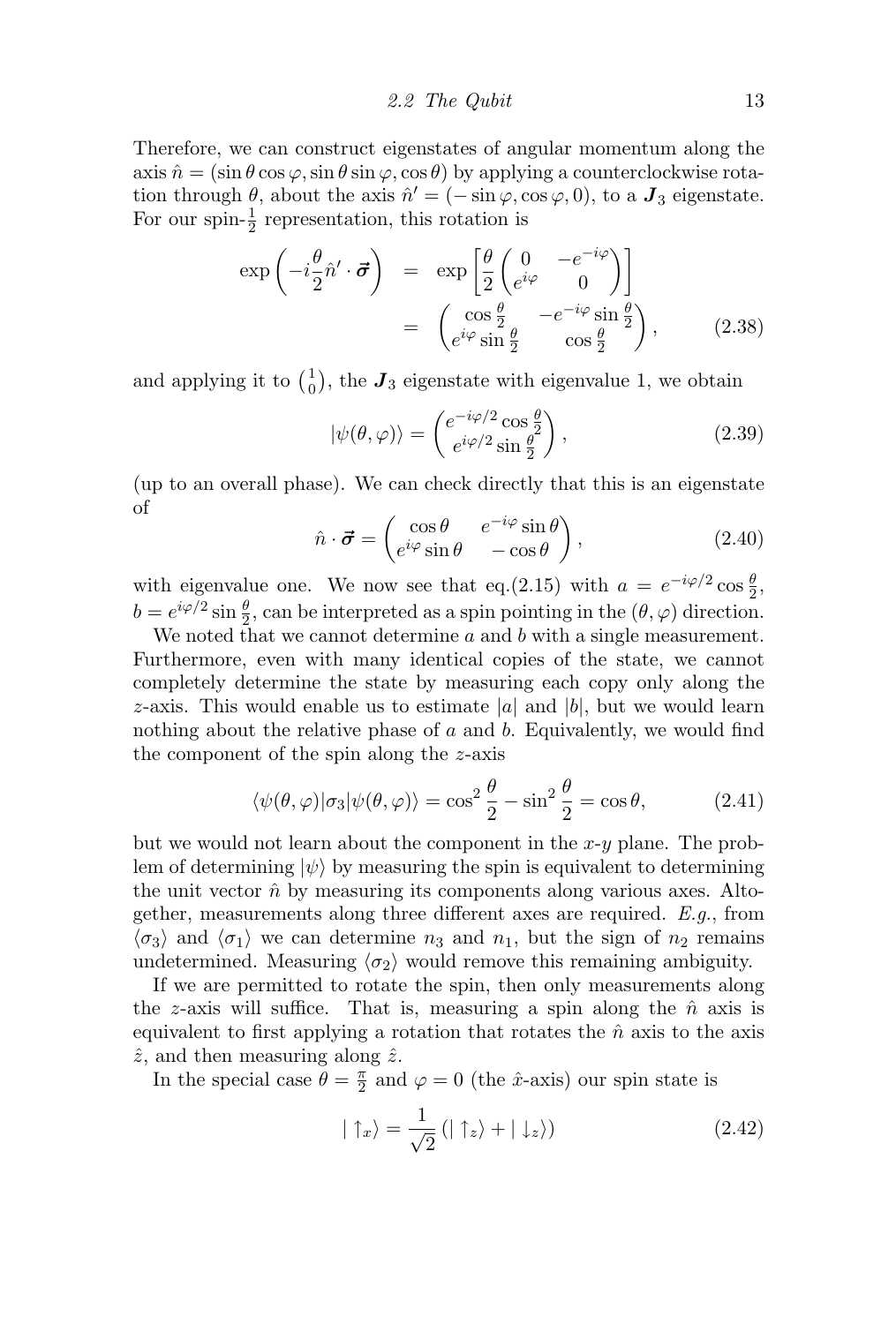("spin-up along the x-axis"). The orthogonal state ("spin down along the  $x$ -axis") is

$$
|\downarrow_x\rangle = \frac{1}{\sqrt{2}} (|\uparrow_z\rangle - |\downarrow_z\rangle). \tag{2.43}
$$

For either of these states, if we measure the spin along the z-axis, we will obtain  $|\uparrow_z\rangle$  with probability  $\frac{1}{2}$  and  $|\downarrow_z\rangle$  with probability  $\frac{1}{2}$ .

Now consider the combination

$$
\frac{1}{\sqrt{2}}\left(|\uparrow_x\rangle + |\downarrow_x\rangle\right). \tag{2.44}
$$

This state has the property that, if we measure the spin along the  $x$ -axis, we obtain  $| \uparrow_x \rangle$  or  $| \downarrow_x \rangle$ , each with probability  $\frac{1}{2}$ . Now we may ask, what if we measure the state in eq. $(2.44)$  along the z-axis?

If these were probabilistic classical bits, the answer would be obvious. The state in eq. $(2.44)$  is in one of two states, and for each of the two, the probability is  $\frac{1}{2}$  for pointing up or down along the z-axis. So of course we should find up with probability  $\frac{1}{2}$  when we measure the state  $\frac{1}{\sqrt{2}}$  $\frac{1}{2}$  (|  $\uparrow_x$  + |  $\downarrow_x$  ) along the *z*-axis.

But not so for qubits! By adding eq. $(2.42)$  and eq. $(2.43)$ , we see that the state in eq.(2.44) is really  $|\uparrow_z\rangle$  in disguise. When we measure along the z-axis, we always find  $| \uparrow_z \rangle$ , never  $| \downarrow_z \rangle$ .

We see that for qubits, as opposed to probabilistic classical bits, probabilities can add in unexpected ways. This is, in its simplest guise, the phenomenon called "quantum interference," an important feature of quantum information.

To summarize the geometrical interpretation of a qubit: we may think of a qubit as a spin- $\frac{1}{2}$  object, and its quantum state is characterized by a unit vector  $\hat{n}$  in three dimensions, the spin's direction. A unitary transformation rotates the spin, and a measurement of an observable has two possible outcomes: the spin is either up or down along a specified axis.

It should be emphasized that, while this formal equivalence with a spin-1  $\frac{1}{2}$  object applies to any two-level quantum system, not every two-level system transforms as a spinor under spatial rotations!

#### 2.2.2 Photon polarizations

Another important two-state system is provided by a photon, which can have two independent polarizations. These photon polarization states also transform under rotations, but photons differ from our spin- $\frac{1}{2}$  objects in two important ways: (1) Photons are massless. (2) Photons have spin-1 (they are not spinors).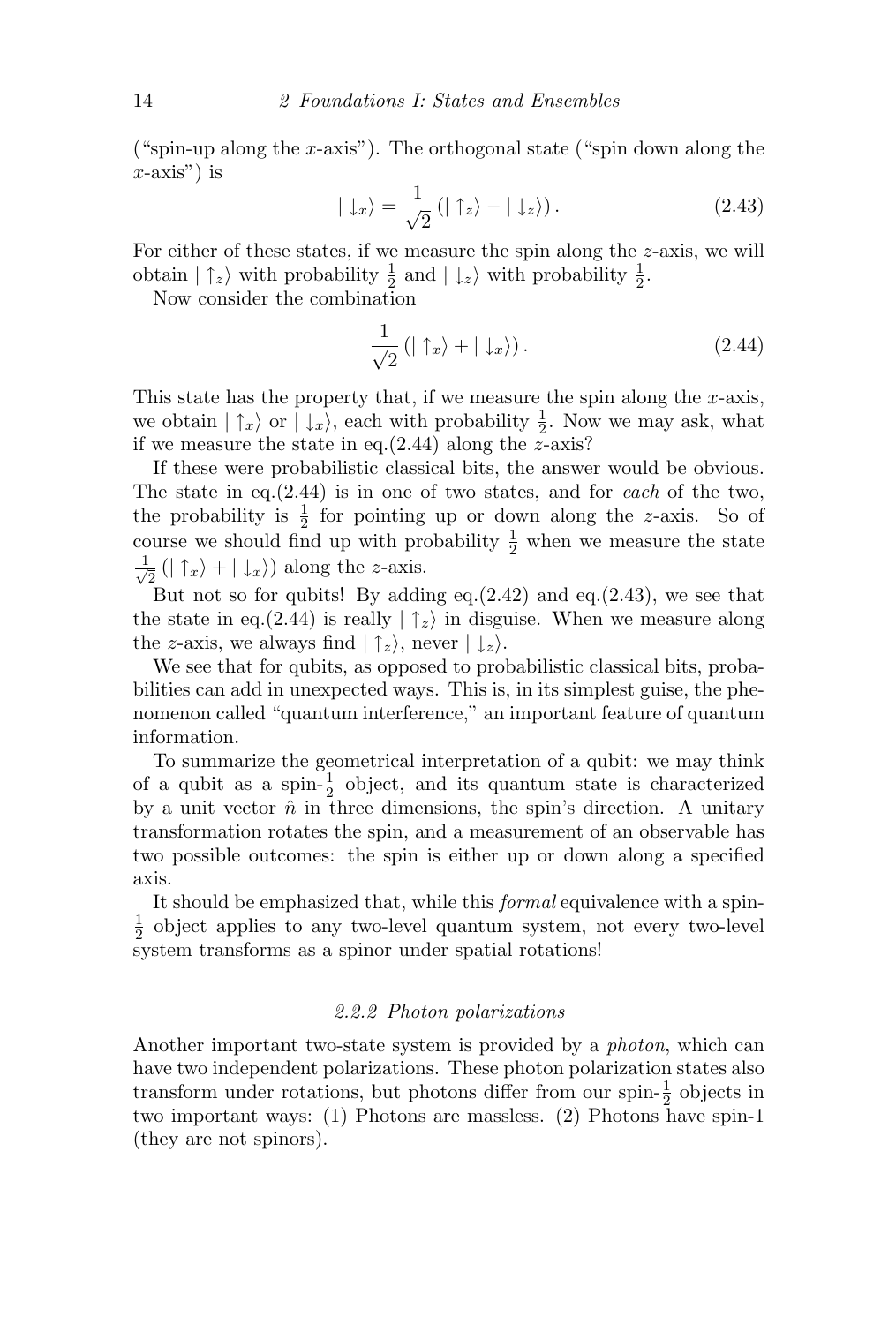2.2 The Qubit 15

We will not present here a detailed discussion of the unitary representations of the Poincare group. Suffice it to say that the spin of a particle classifies how it transforms under the little group, the subgroup of the Lorentz group that preserves the particle's momentum. For a massive particle, we may always boost to the particle's rest frame, and then the little group is the rotation group.

For massless particles, there is no rest frame. The finite-dimensional unitary representations of the little group turn out to be representations of the rotation group in two dimensions, the rotations about the axis determined by the momentum. For a photon, this corresponds to a familiar property of classical light — the waves are polarized transverse to the direction of propagation.

Under a rotation about the axis of propagation, the two linear polarization states  $(|x\rangle$  and  $|y\rangle$  for horizontal and vertical polarization) transform as

$$
|x\rangle \rightarrow \cos \theta |x\rangle + \sin \theta |y\rangle
$$
  

$$
|y\rangle \rightarrow -\sin \theta |x\rangle + \cos \theta |y\rangle.
$$
 (2.45)

This two-dimensional representation is actually reducible. The matrix

$$
\begin{pmatrix}\n\cos \theta & \sin \theta \\
-\sin \theta & \cos \theta\n\end{pmatrix}
$$
\n(2.46)

has the eigenstates

$$
|R\rangle = \frac{1}{\sqrt{2}} \begin{pmatrix} 1 \\ i \end{pmatrix} \qquad |L\rangle = \frac{1}{\sqrt{2}} \begin{pmatrix} i \\ 1 \end{pmatrix}, \tag{2.47}
$$

with eigenvalues  $e^{i\theta}$  and  $e^{-i\theta}$ , the states of right and left circular polarization. That is, these are the eigenstates of the rotation generator

$$
\boldsymbol{J} = \begin{pmatrix} 0 & -i \\ i & 0 \end{pmatrix} = \boldsymbol{\sigma}_2, \tag{2.48}
$$

with eigenvalues  $\pm 1$ . Because the eigenvalues are  $\pm 1$  (not  $\pm \frac{1}{2}$ )  $(\frac{1}{2})$  we say that the photon has spin-1.

In this context, the quantum interference phenomenon can be described as follows. The polarization states

$$
|+\rangle = \frac{1}{\sqrt{2}} (|x\rangle + |y\rangle),
$$
  

$$
|-\rangle = \frac{1}{\sqrt{2}} (-|x\rangle + |y\rangle),
$$
 (2.49)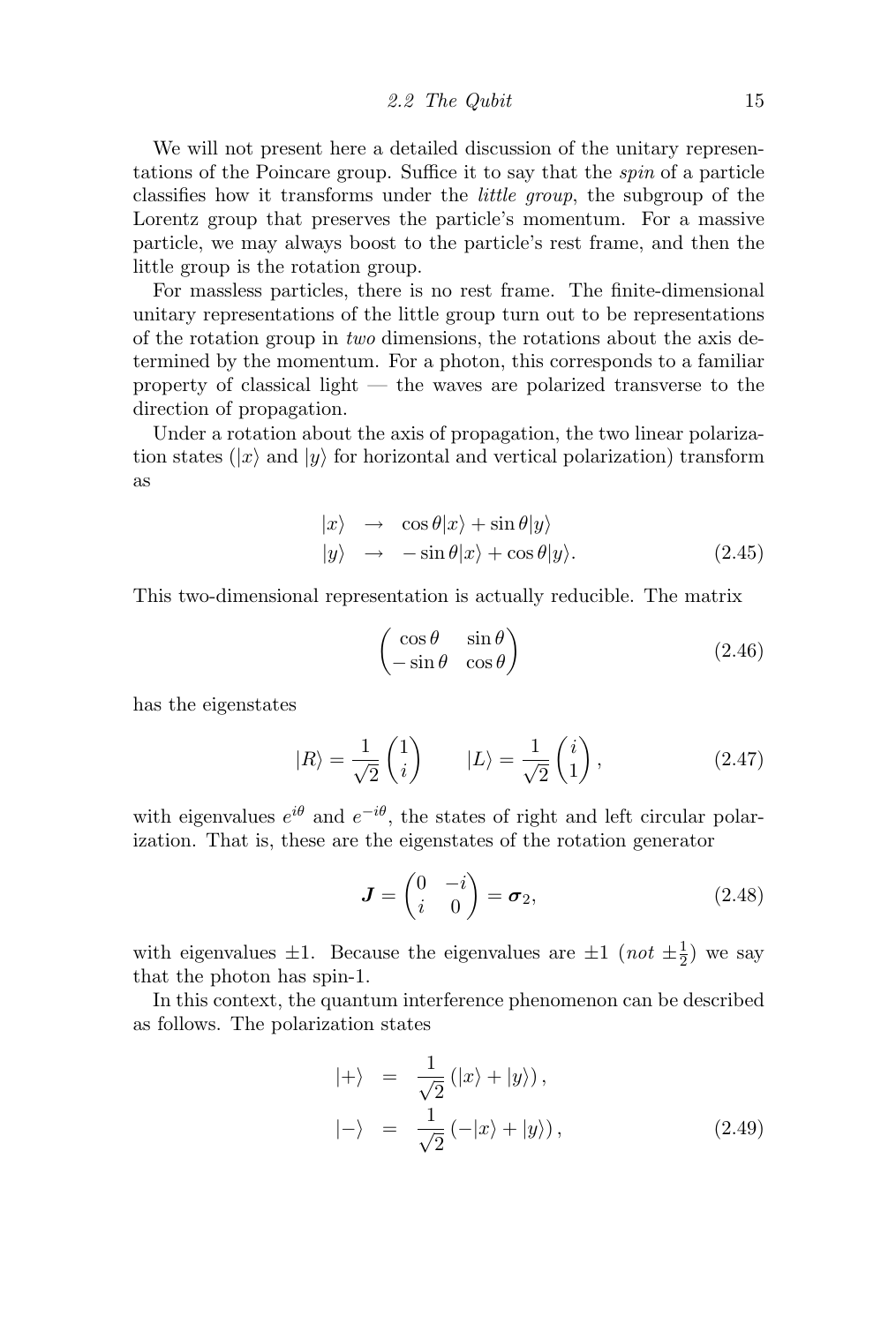are mutually orthogonal and can be obtained by rotating the states  $|x\rangle$ and  $|y\rangle$  by 45°. Suppose that we have a polarization analyzer that allows only one of two orthogonal linear photon polarizations to pass through, absorbing the other. Then an x or y polarized photon has probability  $\frac{1}{2}$ of getting through a 45<sup>°</sup> rotated polarizer, and a 45<sup>°</sup> polarized photon has probability  $\frac{1}{2}$  of getting through an x or y analyzer. But an x photon never passes through a y analyzer.

Suppose that a photon beam is directed at an x analyzer, with a  $y$ analyzer placed further downstream. Then about half of the photons will pass through the first analyzer, but every one of these will be stopped by the second analyzer. But now suppose that we place a 45<sup>°</sup>-rotated analyzer between the  $x$  and  $y$  analyzers. Then about half of the photons pass through each analyzer, and about one in eight will manage to pass all three without being absorbed. Because of this interference effect, there is no consistent interpretation in which each photon carries one classical bit of polarization information. Qubits are different than probabilistic classical bits.

A device can be constructed that rotates the linear polarization of a photon, and so applies the transformation Eq. (2.45) to our qubit; it functions by "turning on" a Hamiltonian for which the circular polarization states  $|L\rangle$  and  $|R\rangle$  are nondegenerate energy eigenstates. This is not the most general possible unitary transformation. But if we also have a device that alters the relative phase of the two orthogonal linear polarization states

$$
|x\rangle \rightarrow e^{-i\varphi/2}|x\rangle,
$$
  

$$
|y\rangle \rightarrow e^{i\varphi/2}|y\rangle
$$
 (2.50)

(by turning on a Hamiltonian whose nondegenerate energy eigenstates are the linear polarization states), then the two devices can be employed together to apply an arbitrary  $2 \times 2$  unitary transformation (of determinant 1) to the photon polarization state.

#### 2.3 The density operator

#### 2.3.1 The bipartite quantum system

Having understood everything about a single qubit, we are ready to address systems with two qubits. Stepping up from one qubit to two is a bigger leap than you might expect. Much that is weird and wonderful about quantum mechanics can be appreciated by considering the properties of the quantum states of two qubits.

The axioms of §2.1 provide a perfectly acceptable general formulation of the quantum theory. Yet under many circumstances, we find that the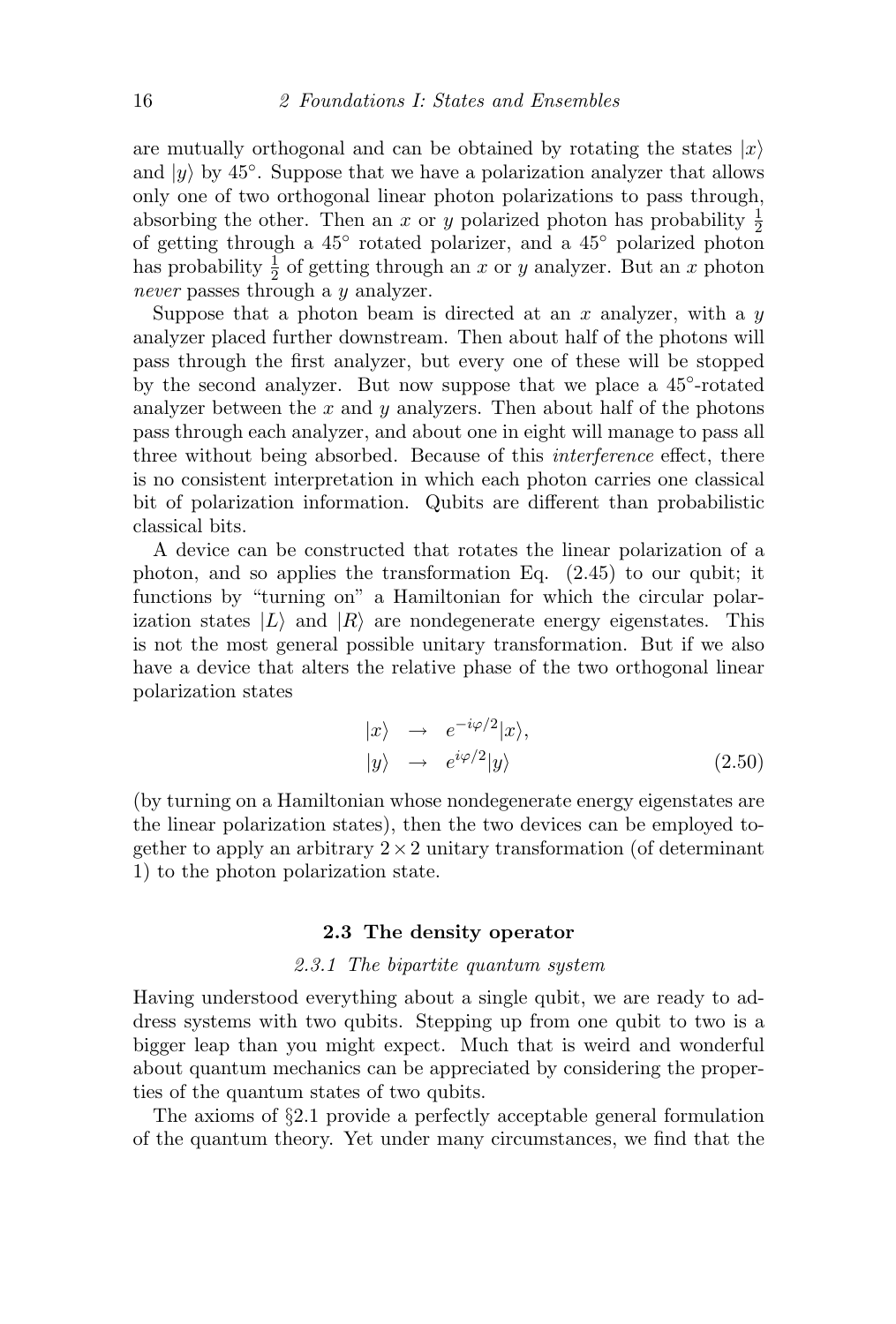axioms appear to be violated. The trouble is that our axioms are intended to characterize the quantum behavior of a closed system that does not interact with its surroundings. In practice, closed quantum systems do not exist; the observations we make are always limited to a small part of a much larger quantum system.

When we study *open systems*, that is, when we limit our attention to just part of a larger system, then (contrary to the axioms):

- 1. States are not rays.
- 2. Measurements are not orthogonal projections.
- 3. Evolution is not unitary.

To arrive at the laws obeyed by open quantum systems, we must recall our fifth axiom, which relates the description of a composite quantum system to the description of its component parts. As a first step toward understanding the quantum description of an open system, consider a two-qubit world in which we observe only one of the qubits. Qubit A is here in the room with us, and we are free to observe or manipulate it any way we please. But qubit  $B$  is locked in a vault where we can't get access to it. The full system AB obeys the axioms of  $\S 2.1$ . But we would like to find a compact way to characterize the observations that can be made on qubit A alone.

We'll use  $\{|0\rangle_A, |1\rangle_A\}$  and  $\{|0\rangle_B, |1\rangle_B\}$  to denote orthonormal bases for qubits A and B respectively. Consider a quantum state of the two-qubit world of the form

$$
|\psi\rangle_{AB} = a|0\rangle_A \otimes |0\rangle_B + b|1\rangle_A \otimes |1\rangle_B. \tag{2.51}
$$

In this state, qubits A and B are *correlated*. Suppose we measure qubit A by projecting onto the  $\{ |0\rangle_A, |1\rangle_A \}$  basis. Then with probability  $|a|^2$ we obtain the result  $|0\rangle_A$ , and the measurement prepares the state

$$
|0\rangle_A \otimes |0\rangle_B ; \qquad (2.52)
$$

with probability  $|b|^2$ , we obtain the result  $|1\rangle_A$  and prepare the state

$$
|1\rangle_A \otimes |1\rangle_B. \tag{2.53}
$$

In either case, a definite state of qubit  $B$  is picked out by the measurement. If we subsequently measure qubit  $B$ , then we are guaranteed (with probability one) to find  $|0\rangle_B$  if we had found  $|0\rangle_A$ , and we are guaranteed to find  $|1\rangle_B$  if we had found  $|1\rangle_A$ . In this sense, the outcomes of the  $\{|0\rangle_A, |1\rangle_A\}$  and  $\{|0\rangle_B, |1\rangle_B\}$  measurements are perfectly correlated in the state  $|\psi\rangle_{AB}$ .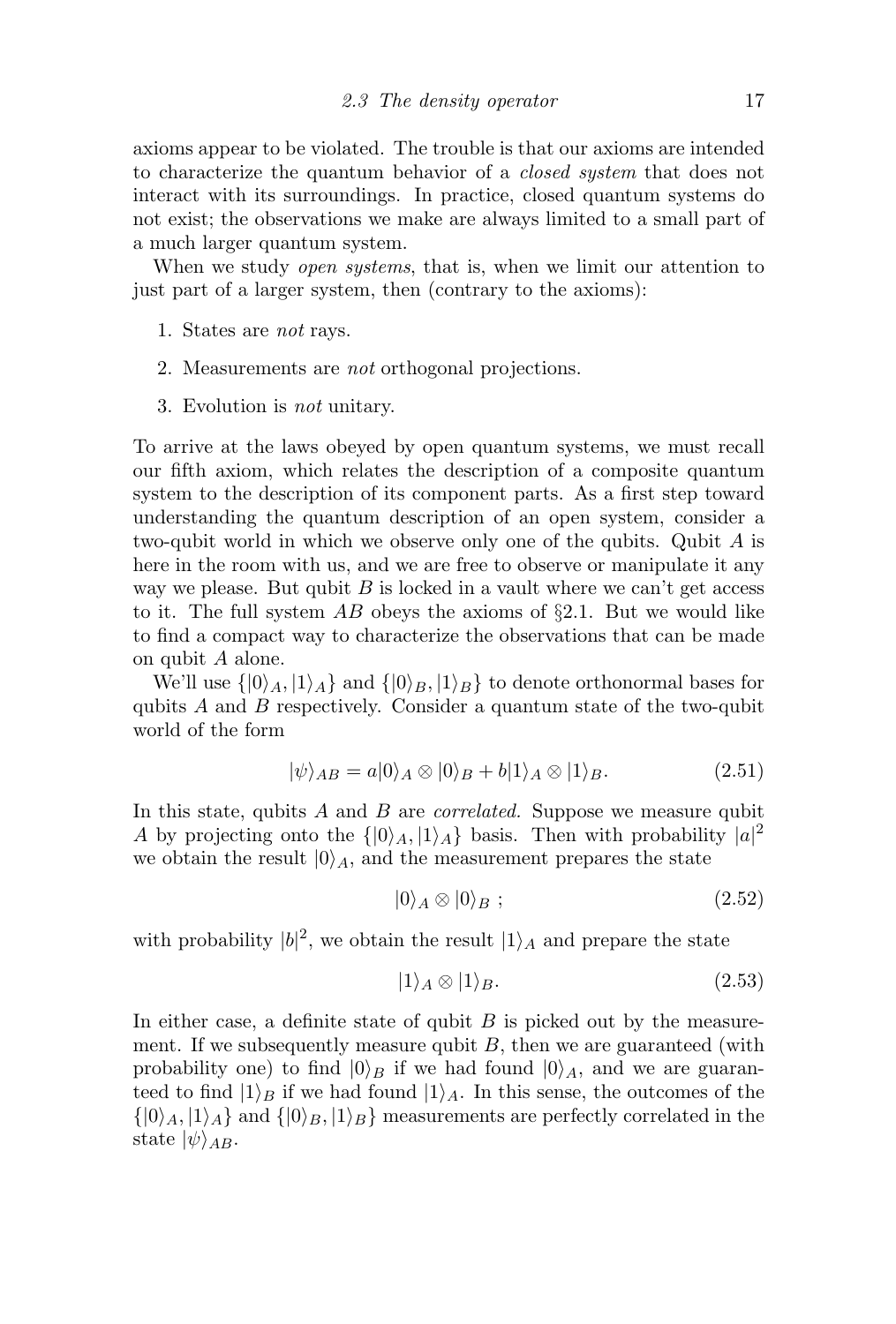But now we would like to consider more general observables acting on qubit A, and we would like to characterize the measurement outcomes for A alone (irrespective of the outcomes of any measurements of the inaccessible qubit  $B$ ). An observable acting on qubit A only can be expressed as

$$
\mathbf{M}_A \otimes \mathbf{I}_B,\tag{2.54}
$$

where  $M_A$  is a self-adjoint operator acting on A, and  $I_B$  is the identity operator acting on B. The expectation value of the observable in the state  $|\psi\rangle$  is:

$$
\langle \mathbf{M}_A \rangle = \langle \psi | \mathbf{M}_A \otimes \mathbf{I}_B | \psi \rangle
$$
  
=  $(a^* \langle 00 | + b^* \langle 11 |) (\mathbf{M}_A \otimes \mathbf{I}_B) (a | 00 \rangle + b | 11 \rangle)$   
=  $|a|^2 \langle 0 | \mathbf{M}_A | 0 \rangle + |b|^2 \langle 1 | \mathbf{M}_A | 1 \rangle$  (2.55)

(where we have used the orthogonality of  $|0\rangle_B$  and  $|1\rangle_B$ ). This expression can be rewritten in the form

$$
\langle \mathbf{M}_A \rangle = \text{tr} \left( \mathbf{M}_A \boldsymbol{\rho}_A \right), \quad \boldsymbol{\rho}_A = |a|^2 \left| 0 \rangle \langle 0 | + |b|^2 \left| 1 \rangle \langle 1 \right| \right) \tag{2.56}
$$

and  $\text{tr}(\cdot)$  denotes the *trace*. The operator  $\rho_A$  is called the *density operator* (or density matrix) for qubit A. It is self-adjoint, positive (its eigenvalues are nonnegative) and it has unit trace (because  $|\psi\rangle$  is a normalized state.)

Because  $\langle M_A \rangle$  has the form eq.(2.56) for any observable  $M_A$  acting on qubit A, it is consistent to interpret  $\rho_A$  as representing an ensemble of possible quantum states, each occurring with a specified probability. That is, we would obtain precisely the same result for  $\langle M_A \rangle$  if we stipulated that qubit A is in one of two quantum states. With probability  $p_0 = |a|^2$  it is in the quantum state  $|0\rangle$ , and with probability  $p_1 = |b|^2$  it is in the state  $|1\rangle$ . If we are interested in the result of any possible measurement, we can consider  $M_A$  to be the projection  $E_A(a)$  onto the relevant eigenspace of a particular observable. Then

$$
Prob(a) = p_0 \langle 0|E_A(a)|0\rangle + p_1 \langle 1|E_A(a)|1\rangle, \qquad (2.57)
$$

which is the probability of outcome a summed over the ensemble, and weighted by the probability of each state in the ensemble.

We have emphasized previously that there is an essential difference between a coherent superposition of the states  $|0\rangle$  and  $|1\rangle$ , and a probabilistic ensemble, in which  $|0\rangle$  and  $|1\rangle$  can each occur with specified probabilities. For example, for a spin- $\frac{1}{2}$  object we have seen that if we measure  $\sigma_1$  in the state  $\frac{1}{\sqrt{2}}$  $\frac{1}{2}$  ( $|\uparrow_z\rangle + |\downarrow_z\rangle$ ), we will obtain the result  $|\uparrow_x\rangle$  with probability one. But the ensemble in which  $| \uparrow_z \rangle$  and  $| \downarrow_z \rangle$  each occur with probability 1  $\frac{1}{2}$  is represented by the density operator

$$
\rho = \frac{1}{2} \left( |\uparrow_z\rangle\langle\uparrow_z| + |\downarrow_z\rangle\langle\downarrow_z| \right) = \frac{1}{2} I,\tag{2.58}
$$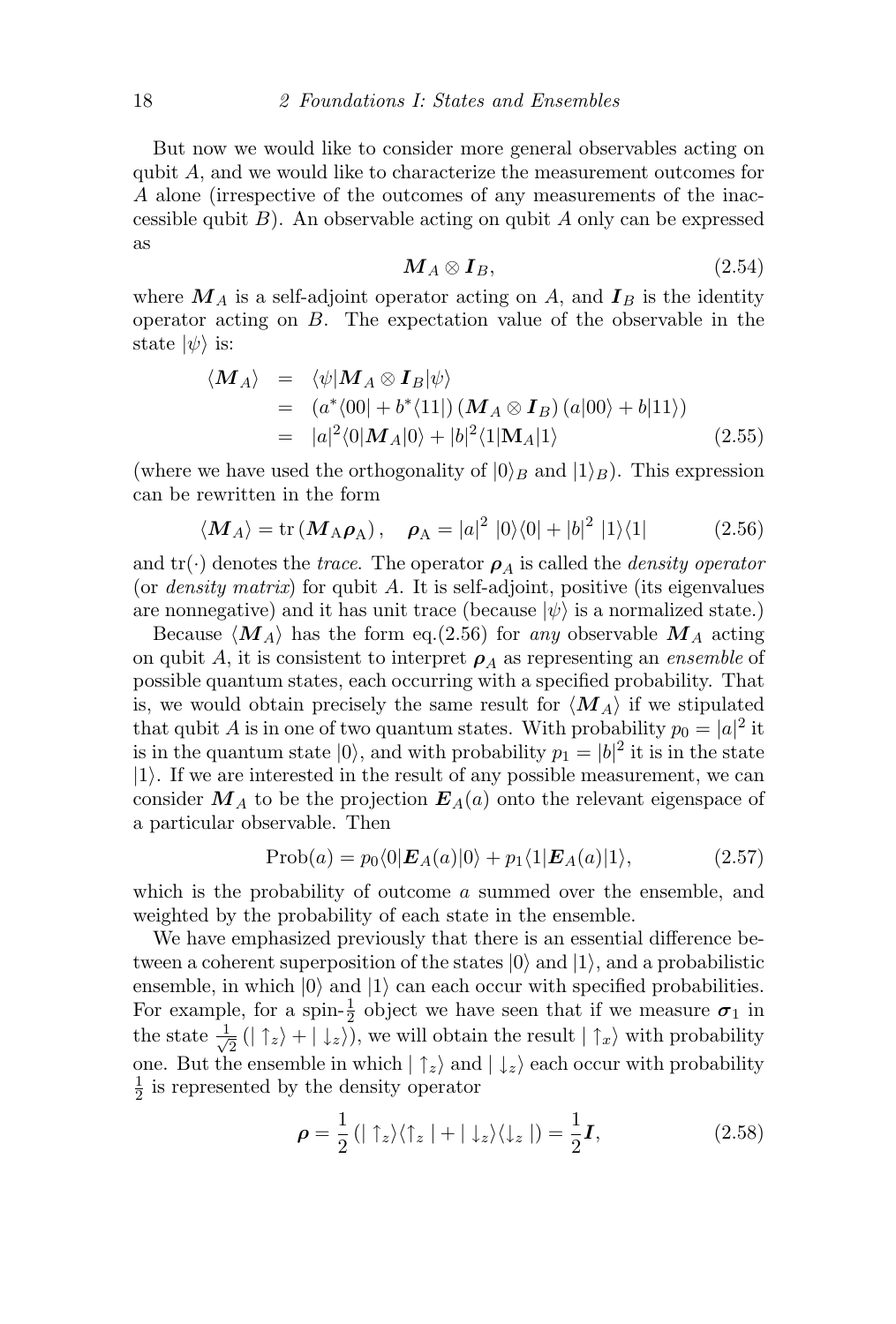and the projection onto  $|\uparrow_x\rangle$  then has the expectation value

$$
\operatorname{tr} \left( \mid \uparrow_{x} \rangle \langle \uparrow_{x} \mid \boldsymbol{\rho} \right) = \langle \uparrow_{x} \mid \boldsymbol{\rho} \mid \uparrow_{x} \rangle = \frac{1}{2}.
$$
 (2.59)

Similarly, if we measure the spin along any axis labeled by polar angles  $\theta$ and  $\varphi$ , the probability of obtaining the result "spin up" is

$$
\langle |\psi(\theta,\varphi)\rangle \langle \psi(\theta,\varphi)| \rangle = \text{tr}\left( |\psi(\theta,\varphi)\rangle \langle \psi(\theta,\varphi)| \rho \right)
$$
  
= 
$$
\langle \psi(\theta,\varphi)| \frac{1}{2} \mathbf{I} |\psi(\theta,\varphi)\rangle = \frac{1}{2}.
$$
 (2.60)

Therefore, if in the two-qubit world an equally weighted coherent superposition of  $|00\rangle$  and  $|11\rangle$  is prepared, the state of qubit A behaves incoherently – along any axis it is an equiprobable mixture of spin up and spin down.

This discussion of the correlated two-qubit state  $|\psi\rangle_{AB}$  is easily generalized to an arbitrary state of any bipartite quantum system (a system divided into two parts). The Hilbert space of a bipartite system is  $\mathcal{H}_A \otimes \mathcal{H}_B$ where  $\mathcal{H}_{A,B}$  are the Hilbert spaces of the two parts. This means that if  $\{|i\rangle_A\}$  is an orthonormal basis for  $\mathcal{H}_A$  and  $\{|\mu\rangle_B\}$  is an orthonormal basis for  $\mathcal{H}_B$ , then  $\{|i\rangle_A \otimes |\mu\rangle_B\}$  is an orthonormal basis for  $\mathcal{H}_A \otimes \mathcal{H}_B$ . Thus an arbitrary pure state of  $\mathcal{H}_A \otimes \mathcal{H}_B$  can be expanded as

$$
|\psi\rangle_{AB} = \sum_{i,\mu} a_{i\mu} |i\rangle_A \otimes |\mu\rangle_B, \qquad (2.61)
$$

where  $\sum_{i,\mu} |a_{i\mu}|^2 = 1$ . The expectation value of an observable  $\mathbf{M}_A \otimes \mathbf{I}_B$ that acts only on subsystem  $A$  is

$$
\langle \mathbf{M}_{A} \rangle = {}_{AB} \langle \psi | \mathbf{M}_{A} \otimes \mathbf{I}_{B} | \psi \rangle_{AB}
$$
  
= 
$$
\sum_{j,\nu} a_{j\nu}^{*} (A \langle j | \otimes B \langle \nu |) (\mathbf{M}_{A} \otimes \mathbf{I}_{B}) \sum_{i,\mu} a_{i\mu} (|i \rangle_{A} \otimes |\mu \rangle_{B})
$$
  
= 
$$
\sum_{i,j,\mu} a_{j\mu}^{*} a_{i\mu} \langle j | \mathbf{M}_{A} | i \rangle = \text{tr} (\mathbf{M}_{A} \boldsymbol{\rho}_{A}),
$$
 (2.62)

where

$$
\rho_A = \text{tr}_B \left( |\psi\rangle\langle\psi| \right) \equiv \sum_{i,j,\mu} a_{i\mu} a_{j\mu}^* |i\rangle\langle j| \tag{2.63}
$$

is the density operator of subsystem A.

We may say that the density operator  $\rho_A$  for subsystem A is obtained by performing a partial trace over subsystem B of the density operator (in this case a pure state) for the combined system AB. We may regard a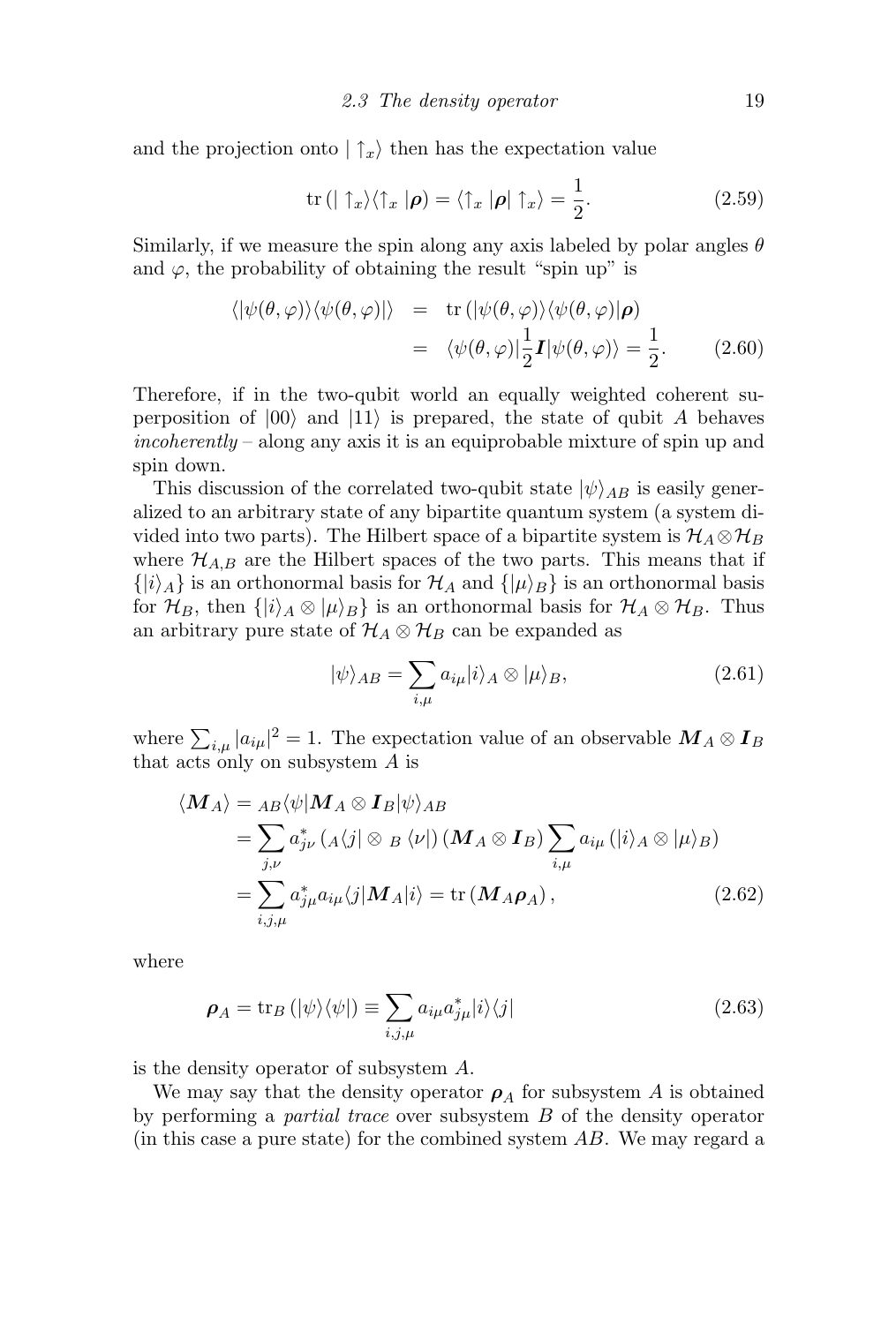dual vector (or bra)  $B\mu|$  as a linear map that takes vectors in  $\mathcal{H}_A \otimes \mathcal{H}_B$ to vectors of  $\mathcal{H}_A$ , defined through its action on a basis:

$$
B\langle \mu | i\nu \rangle_{AB} = \delta_{\mu\nu} | i \rangle_A ; \qquad (2.64)
$$

similarly, the ket  $|\mu\rangle_B$  defines a map from the  $\mathcal{H}_A \otimes \mathcal{H}_B$  dual basis to the  $\mathcal{H}_A$  dual basis, via

$$
_{AB}\langle i\nu|\mu\rangle_B = \delta_{\mu\nu} A\langle i|.\tag{2.65}
$$

The partial trace operation is a linear map that takes an operator  $M_{AB}$ on  $\mathcal{H}_A \otimes \mathcal{H}_B$  to an operator on  $\mathcal{H}_A$  defined as

$$
\text{tr}_B \ \mathbf{M}_{AB} = \sum_{\mu} B \langle \mu | \mathbf{M}_{AB} | \mu \rangle_B. \tag{2.66}
$$

We see that the density operator acting on  $A$  is the partial trace

$$
\rho_A = \text{tr}_B \left( |\psi\rangle\langle\psi| \right). \tag{2.67}
$$

From the definition eq.(2.63), we can immediately infer that  $\rho_A$  has the following properties:

- 1.  $\rho_A$  is self-adjoint:  $\rho_A = \rho_A^{\dagger}$  $\frac{1}{A}$ .
- 2.  $\rho_A$  is positive: For any  $|\varphi\rangle$ ,  $\langle \varphi | \rho_A | \varphi \rangle = \sum_{\mu} |\sum_i a_{i\mu} \langle \varphi | i \rangle|^2 \ge 0$ .
- 3.  $tr(\rho_A) = 1$ : We have  $tr(\rho_A) = \sum_{i,\mu} |a_{i\mu}|^2 = 1$ , since  $|\psi\rangle_{AB}$  is normalized.

It follows that  $\rho_A$  can be diagonalized in an orthonormal basis, that the eigenvalues are all real and nonnegative, and that the eigenvalues sum to one.

If we are looking at a subsystem of a larger quantum system, then, even if the state of the larger system is a ray, the state of the subsystem need not be; in general, the state is represented by a density operator. In the case where the state of the subsystem is a ray, and we say that the state is pure. Otherwise the state is mixed. If the state is a pure state  $|\psi\rangle_A$ , then the density matrix  $\rho_A = |\psi\rangle \langle \psi|$  is the projection onto the one-dimensional space spanned by  $|\psi\rangle_A$ . Hence a pure density matrix has the property  $\rho^2 = \rho$ . A general density matrix, expressed in the basis  $\{|a\rangle\}$  in which it is diagonal, has the form

$$
\rho_A = \sum_a p_a |a\rangle\langle a|,\tag{2.68}
$$

where  $0 < p_a \leq 1$  and  $\sum_a p_a = 1$ . If the state is not pure, there are two or more terms in this sum, and  $\rho^2 \neq \rho$ ; in fact, tr  $\rho^2 = \sum p_a^2 < \sum p_a = 1$ .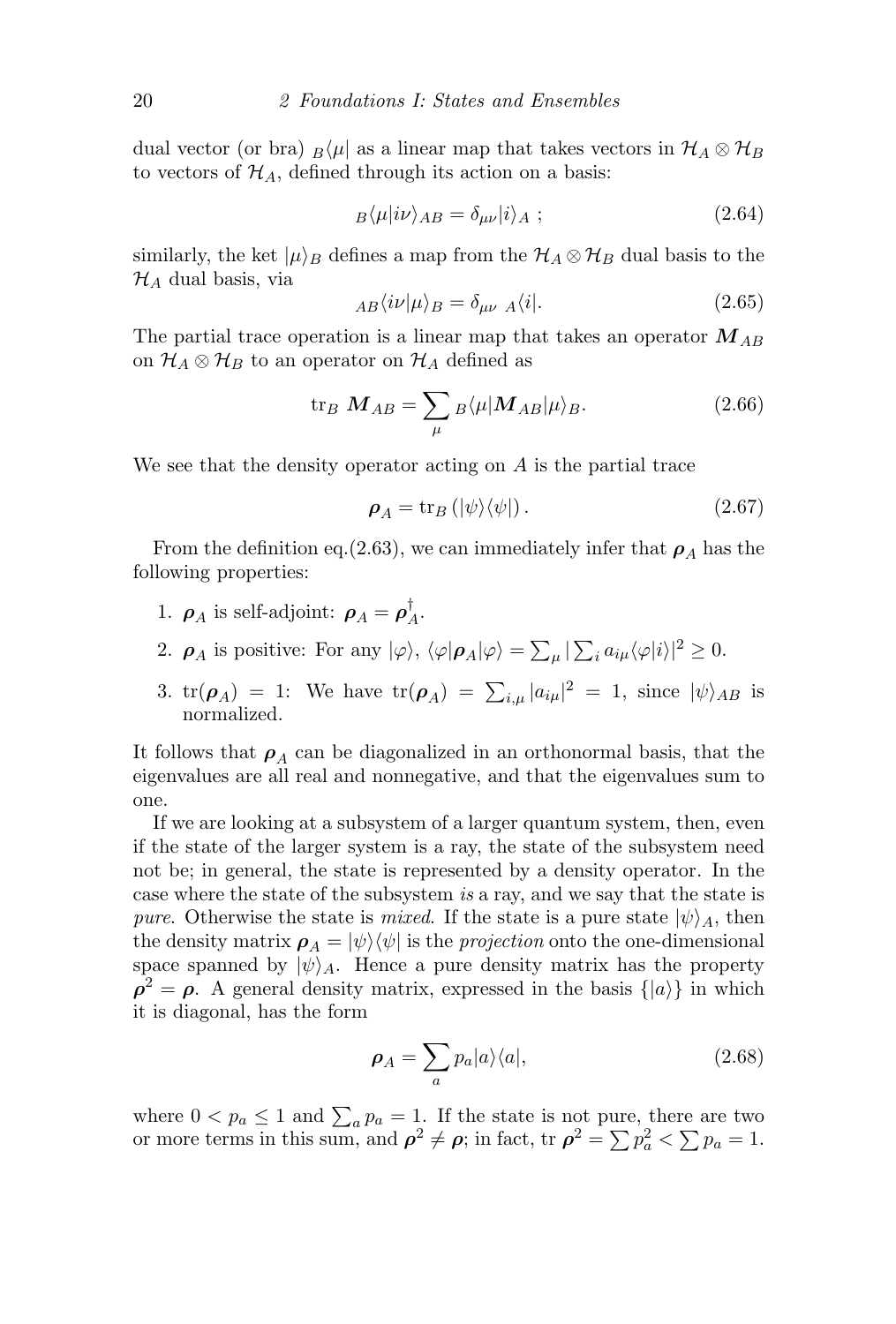We say that  $\rho$  is an *incoherent* mixture of the states  $\{|a\rangle\}$ ; "incoherent" means that the relative phases of the  $|a\rangle$ 's are experimentally inaccessible.

Since the expectation value of *any* observable  $M$  acting on the subsystem can be expressed as

$$
\langle M \rangle = \text{tr } M\rho = \sum_{a} p_a \langle a | M | a \rangle, \qquad (2.69)
$$

we see as before that we may interpret  $\rho$  as describing an *ensemble* of pure quantum states, in which the state  $|a\rangle$  occurs with probability  $p_a$ . We have, therefore, come a long part of the way to understanding how probabilities arise in quantum mechanics when a quantum system A interacts with another system B. A and B become *entangled*, that is, correlated. The entanglement destroys the coherence of a superposition of states of A, so that some of the phases in the superposition become inaccessible if we look at A alone. We may describe this situation by saying that the state of system A collapses — it is in one of a set of alternative states, each of which can be assigned a probability.

#### 2.3.2 Bloch sphere

Let's return to the case in which system  $A$  is a single qubit, and consider the form of the general density matrix. The most general self-adjoint  $2 \times 2$  matrix has four real parameters, and can be expanded in the basis  $\{I, \sigma_1, \sigma_2, \sigma_3\}$ . Since each  $\sigma_i$  is traceless, the coefficient of  $I$  in the expansion of a density matrix  $\rho$  must be  $\frac{1}{2}$  (so that  $tr(\rho) = 1$ ), and  $\rho$ may be expressed as

$$
\rho(\vec{P}) = \frac{1}{2} \left( \mathbf{I} + \vec{P} \cdot \vec{\sigma} \right)
$$
  
\n
$$
\equiv \frac{1}{2} \left( \mathbf{I} + P_1 \sigma_1 + P_2 \sigma_2 + P_3 \sigma_3 \right)
$$
  
\n
$$
= \frac{1}{2} \left( \begin{array}{cc} 1 + P_3 & P_1 - iP_2 \\ P_1 + iP_2 & 1 - P_3 \end{array} \right),
$$
 (2.70)

where  $P_1, P_2, P_3$  are real numbers. We can compute  $\det \rho = \frac{1}{4}$  $\frac{1}{4}\left(1-\vec{P}^2\right)$ . Therefore, a necessary condition for  $\rho$  to have nonnegative eigenvalues is  $\det \rho \geq 0$  or  $\vec{P}^2 \leq 1$ . This condition is also sufficient; since  $tr \rho = 1$ , it is not possible for  $\rho$  to have two negative eigenvalues. Thus, there is  $a 1 - 1$  correspondence between the possible density matrices of a single qubit and the points on the *unit 3-ball*  $0 \leq |\vec{P}| \leq 1$ . This ball is usually called the Bloch sphere (although it is really a ball, not a sphere).

The boundary  $(|\vec{P}| = 1)$  of the ball (which really is a sphere) contains the density matrices with vanishing determinant. Since tr  $\rho = 1$ , these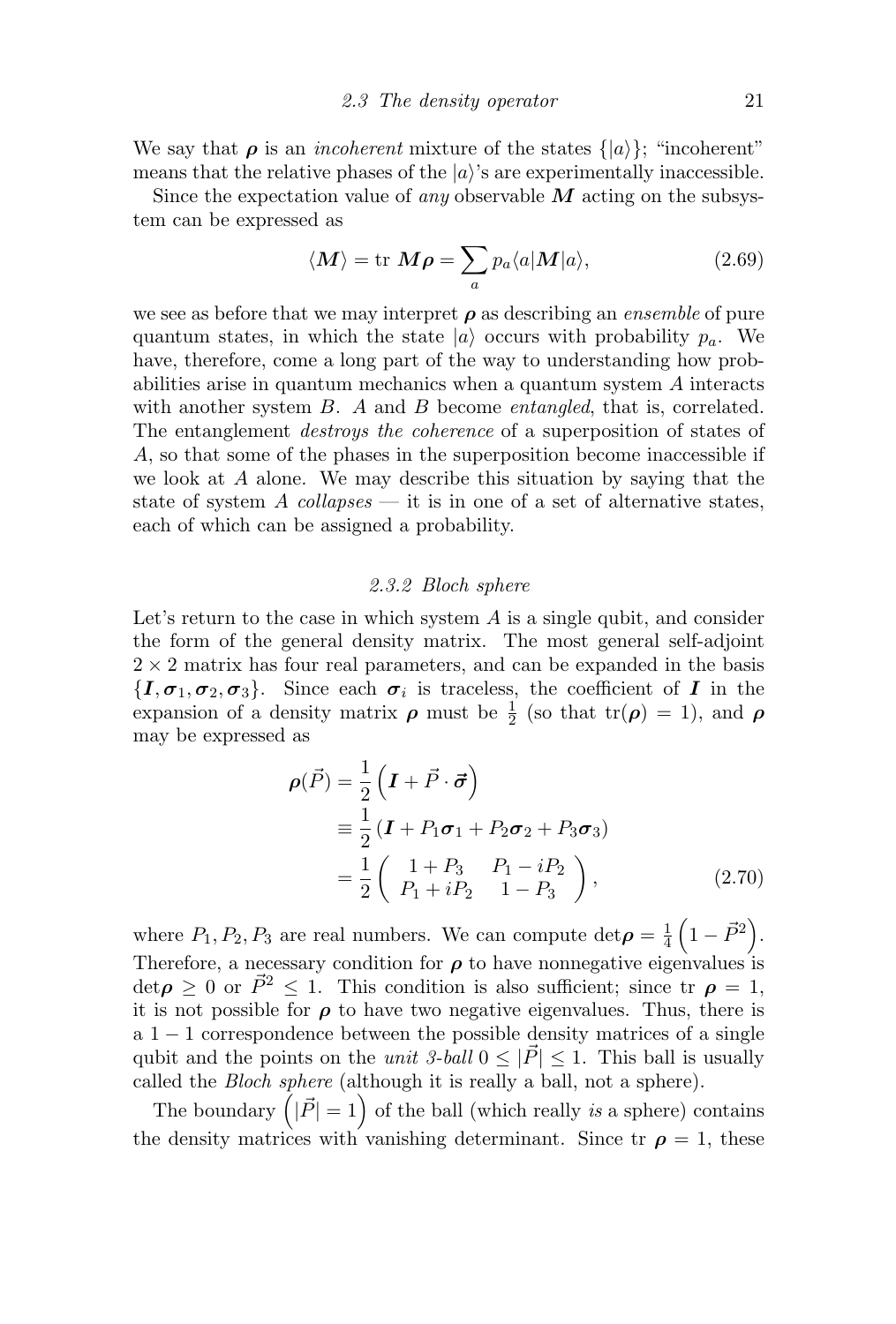density matrices must have the eigenvalues  $0$  and  $1$  — they are onedimensional projectors, and hence pure states. We have already seen that any pure state of a single qubit is of the form  $|\psi(\theta, \varphi)\rangle$  and can be envisioned as a spin pointing in the  $(\theta, \varphi)$  direction. Indeed using the property

$$
(\hat{n} \cdot \vec{\sigma})^2 = I,\tag{2.71}
$$

where  $\hat{n}$  is a unit vector, we can easily verify that the pure-state density matrix

$$
\rho(\hat{n}) = \frac{1}{2} \left( \mathbf{I} + \hat{n} \cdot \vec{\boldsymbol{\sigma}} \right) \tag{2.72}
$$

satisfies the property

$$
(\hat{n} \cdot \vec{\sigma}) \,\rho(\hat{n}) = \rho(\hat{n}) \,(\hat{n} \cdot \vec{\sigma}) = \rho(\hat{n}), \tag{2.73}
$$

and, therefore is the projector

$$
\rho(\hat{n}) = |\psi(\hat{n})\rangle\langle\psi(\hat{n})| \tag{2.74}
$$

that is,  $\hat{n}$  is the direction along which the spin is pointing up. Alternatively, from the expression

$$
|\psi(\theta,\phi)\rangle = \begin{pmatrix} e^{-i\varphi/2}\cos(\theta/2) \\ e^{i\varphi/2}\sin(\theta/2) \end{pmatrix},
$$
 (2.75)

we may compute directly that

$$
\rho(\theta,\phi) = |\psi(\theta,\phi)\rangle\langle\psi(\theta,\phi)|
$$
  
= 
$$
\begin{pmatrix} \cos^2(\theta/2) & \cos(\theta/2)\sin(\theta/2)e^{-i\varphi} \\ \cos(\theta/2)\sin(\theta/2)e^{i\varphi} & \sin^2(\theta/2) \end{pmatrix}
$$
  
= 
$$
\frac{1}{2}\mathbf{I} + \frac{1}{2}\begin{pmatrix} \cos\theta & \sin\theta e^{-i\varphi} \\ \sin\theta e^{i\varphi} & -\cos\theta \end{pmatrix} = \frac{1}{2}(\mathbf{I} + \hat{\mathbf{n}} \cdot \vec{\boldsymbol{\sigma}})
$$
 (2.76)

where  $\hat{n} = (\sin \theta \cos \varphi, \sin \theta \sin \varphi, \cos \theta)$ . One nice property of the Bloch parametrization of the pure states is that while  $|\psi(\theta, \varphi)\rangle$  has an arbitrary overall phase that has no physical significance, there is no phase ambiguity in the density matrix  $\rho(\theta, \varphi) = |\psi(\theta, \varphi)\rangle \langle \psi(\theta, \varphi)|$ ; all the parameters in  $\rho$ have a physical meaning.

From the property

$$
\frac{1}{2} \text{tr } \boldsymbol{\sigma}_i \boldsymbol{\sigma}_j = \delta_{ij} \tag{2.77}
$$

we see that

$$
\langle \hat{n} \cdot \vec{\sigma} \rangle_{\vec{P}} = \text{tr}\left(\hat{n} \cdot \vec{\sigma} \rho(\vec{P})\right) = \hat{n} \cdot \vec{P} \ . \tag{2.78}
$$

We say that the vector  $\vec{P}$  in Eq. (2.70) parametrizes the polarization of the spin. If there are many identically prepared systems at our disposal, we can determine  $\vec{P}$  (and hence the complete density matrix  $\rho(\vec{P})$ ) by measuring  $\langle \hat{n} \cdot \vec{\sigma} \rangle$  along each of three linearly independent axes.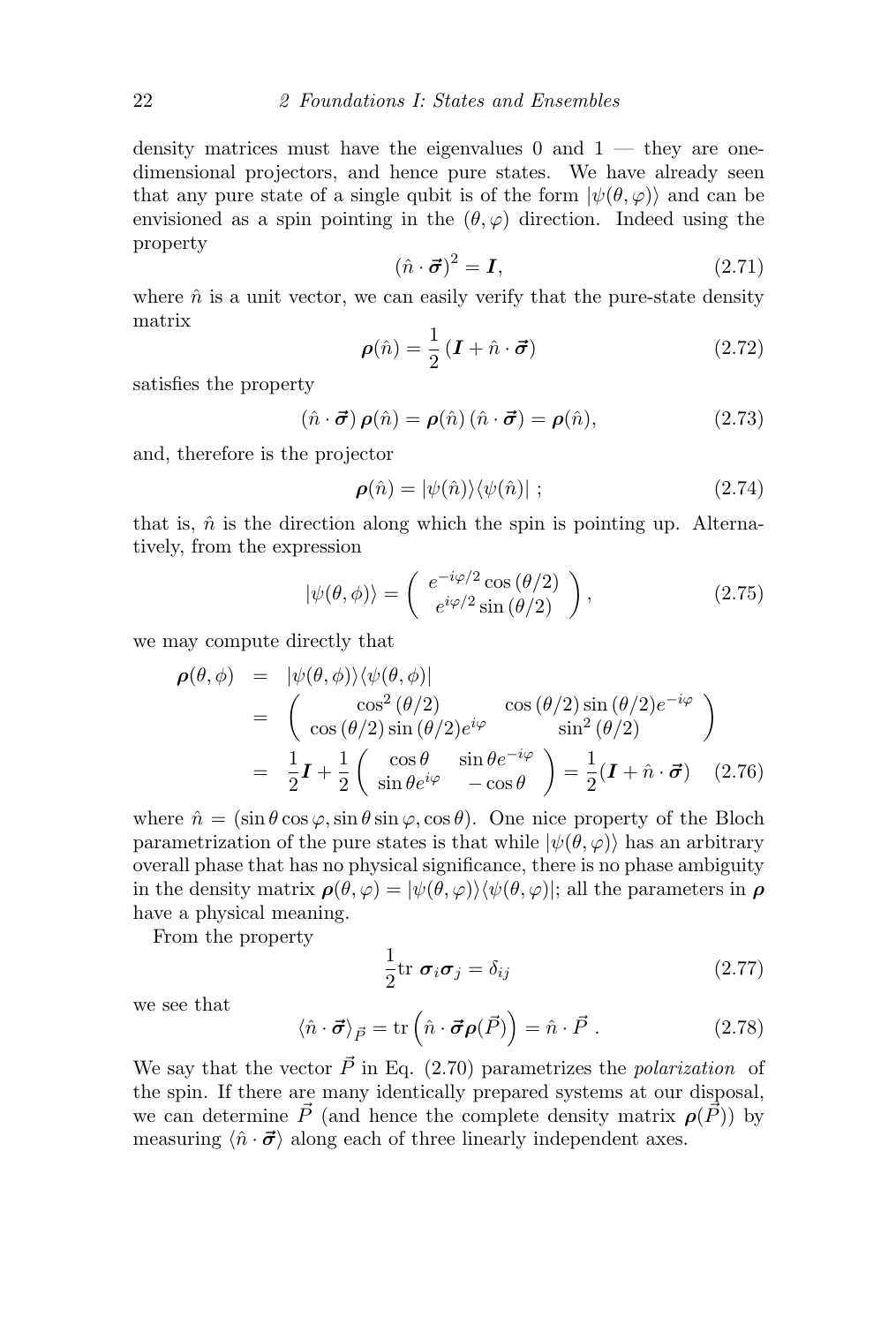#### 2.4 Schmidt decomposition

A bipartite pure state can be expressed in a standard form (the Schmidt decomposition) that is often very useful.

To arrive at this form, note that an arbitrary vector in  $\mathcal{H}_A \otimes \mathcal{H}_B$  can be expanded as

$$
|\psi\rangle_{AB} = \sum_{i,\mu} \psi_{i\mu} |i\rangle_A \otimes |\mu\rangle_B \equiv \sum_i |i\rangle_A \otimes |\tilde{i}\rangle_B. \tag{2.79}
$$

Here  $\{|i\rangle_A\}$  and  $\{| \mu \rangle_B\}$  are orthonormal basis for  $\mathcal{H}_A$  and  $\mathcal{H}_B$  respectively, but to obtain the second equality in eq. $(2.79)$  we have defined

$$
|\tilde{i}\rangle_B \equiv \sum_{\mu} \psi_{i\mu} |\mu\rangle_B.
$$
 (2.80)

Note that the  $|\tilde{i}\rangle_B$ 's need *not* be mutually orthogonal or normalized.

Now let's suppose that the  $\{|i\rangle_A\}$  basis is chosen to be the basis in which  $\rho_A$  is diagonal,

$$
\rho_A = \sum_i p_i |i\rangle\langle i|.\tag{2.81}
$$

We can also compute  $\rho_A$  by performing a partial trace,

$$
\rho_A = \text{tr}_B(|\psi\rangle\langle\psi|)
$$
  
= 
$$
\text{tr}_B(\sum_{i,j} |i\rangle\langle j| \otimes |\tilde{i}\rangle\langle\tilde{j}|) = \sum_{i,j} \langle \tilde{j}|\tilde{i}\rangle (|i\rangle\langle j|) .
$$
 (2.82)

We obtained the last equality in eq.(2.82) by noting that

$$
\operatorname{tr}_{B} \left( |\tilde{i}\rangle_{\langle \tilde{j}|} \right) = \sum_{k} \langle k|\tilde{i}\rangle \langle \tilde{j}|k\rangle
$$
  

$$
= \sum_{k} \langle \tilde{j}|k\rangle \langle k|\tilde{i}\rangle = \langle \tilde{j}|\tilde{i}\rangle, \tag{2.83}
$$

where  $\{|k\rangle\}$  is a complete orthonormal basis for  $\mathcal{H}_B$ . By comparing eq. $(2.81)$  and eq.  $(2.82)$ , we see that

$$
B\langle \tilde{j}|\tilde{i}\rangle_B = p_i \delta_{ij}.
$$
\n(2.84)

Hence, it turns out that the  $\{|\tilde{i}\rangle_B\}$  are orthogonal after all. We obtain orthonormal vectors by rescaling,

$$
|i'\rangle_B = p_i^{-1/2} |\tilde{i}\rangle_B \tag{2.85}
$$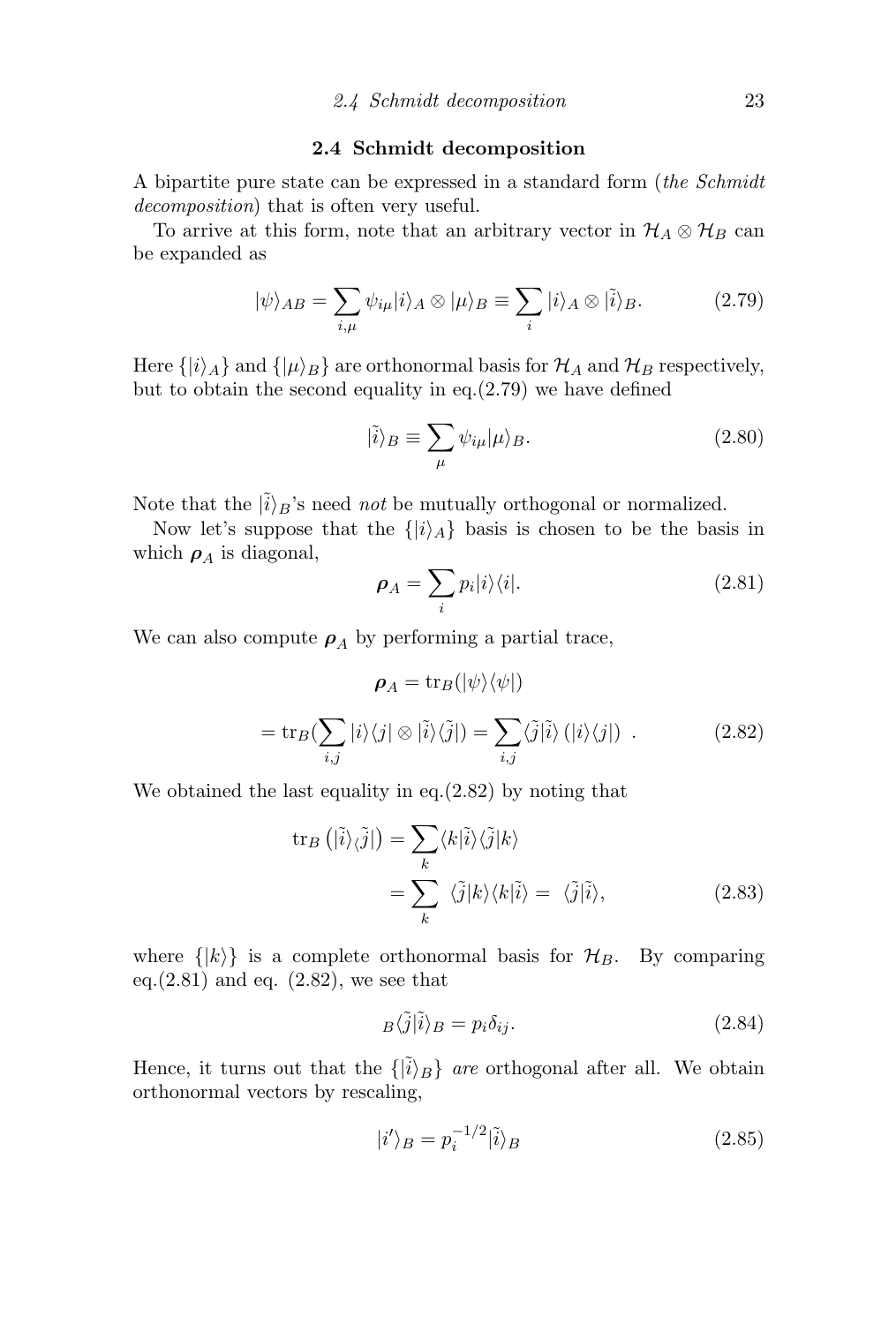(we may assume  $p_i \neq 0$ , because we will need eq.(2.85) only for i appearing in the sum eq.(2.81)), and therefore obtain the expansion

$$
|\psi\rangle_{AB} = \sum_{i} \sqrt{p_i} |i\rangle_A \otimes |i'\rangle_B, \qquad (2.86)
$$

in terms of a *particular* orthonormal basis of  $\mathcal{H}_A$  and  $\mathcal{H}_B$ .

 $Eq.(2.86)$  is the Schmidt decomposition of the bipartite pure state  $|\psi\rangle_{AB}$ . Any bipartite pure state can be expressed in this form, but the bases used depend on the pure state that is being expanded. In general, we can't simultaneously expand both  $|\psi\rangle_{AB}$  and  $|\varphi\rangle_{AB} \in \mathcal{H}_A \otimes \mathcal{H}_B$  in the form eq.(2.86) using the *same* orthonormal bases for  $\mathcal{H}_A$  and  $\mathcal{H}_B$ .

It is instructive to compare the Schmidt decomposition of the bipartite pure state  $|\psi\rangle_{AB}$  with its expansion in a generic orthonormal basis

$$
|\psi\rangle_{AB} = \sum_{a,\mu} \psi_{a\mu} |a\rangle_A \otimes |\mu\rangle_B.
$$
 (2.87)

The orthonormal bases  $\{ |a\rangle_A \}$  and  $\{ | \mu \rangle_B \}$  are related to the Schmidt bases  $\{|i\rangle_A\}$  and  $\{|i'\rangle_B\}$  by unitary transformations  $\boldsymbol{U}_A$  and  $\boldsymbol{U}_B$ , hence

$$
|i\rangle_A = \sum_a |a\rangle_A (U_A)_{ai}, \quad |i'\rangle_B = \sum_\mu | \mu \rangle_B (U_B)_{\mu i'}.
$$
 (2.88)

By equating the expressions for  $|\psi\rangle_{AB}$  in eq.(2.86) and eq.(2.87), we find

$$
\psi_{a\mu} = \sum_{i} \left( U_A \right)_{ai} \sqrt{p_i} \left( U_B^T \right)_{i\mu} . \tag{2.89}
$$

We see that by applying unitary transformations on the left and right, any matrix  $\psi$  can be transformed to a matrix which is diagonal and nonnegative. (The "diagonal" matrix will be rectangular rather than square if the Hilbert spaces  $\mathcal{H}_A$  and  $\mathcal{H}_B$  have different dimensions.) Eq.(2.89) is said to be the *singular value decomposition* of  $\psi$ , and the weights  $\{\sqrt{p_i}\}$ in the Schmidt decomposition are  $\psi$ 's singular values.

Using eq. (2.86), we can also evaluate the partial trace over  $\mathcal{H}_A$  to obtain

$$
\rho_B = \text{tr}_A\left(|\psi\rangle\langle\psi|\right) = \sum_i p_i |i'\rangle\langle i'|.\tag{2.90}
$$

We see that  $\rho_A$  and  $\rho_B$  have the same nonzero eigenvalues. If  $\mathcal{H}_A$  and  $\mathcal{H}_B$  do not have the same dimension, the number of *zero* eigenvalues of  $\rho_A$  and  $\rho_B$  will differ.

If  $\rho_A$  (and hence  $\rho_B$ ) have no degenerate eigenvalues other than zero, then the Schmidt decomposition of  $|\psi\rangle_{AB}$  is essentially uniquely determined by  $\rho_A$  and  $\rho_B$ . We can diagonalize  $\rho_A$  and  $\rho_B$  to find the  $|i\rangle_A$ 's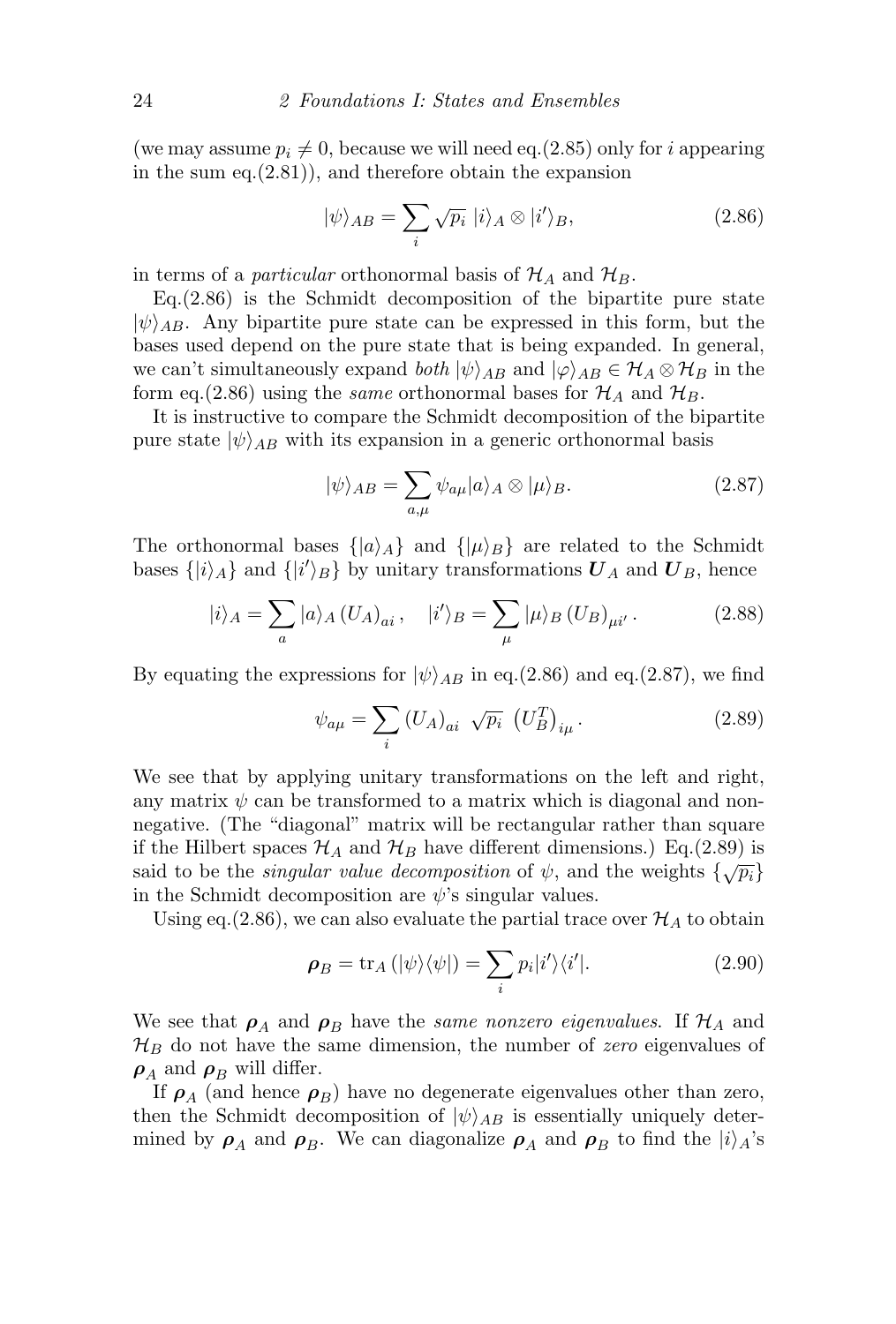and  $|i'\rangle_B$ 's, and then we pair up the eigenstates of  $\rho_A$  and  $\rho_B$  with the same eigenvalue to obtain eq.(2.86). We have chosen the phases of our basis states so that no phases appear in the coefficients in the sum; the only remaining freedom is to redefine  $|i\rangle_A$  and  $|i'\rangle_B$  by multiplying by opposite phases (which leaves the expression eq.(2.86) unchanged).

But if  $\rho_A$  has degenerate nonzero eigenvalues, then we need more information than that provided by  $\rho_A$  and  $\rho_B$  to determine the Schmidt decomposition; we need to know which  $|i'\rangle_B$  gets paired with each  $|i\rangle_A$ . For example, if both  $\mathcal{H}_A$  and  $\mathcal{H}_B$  are d-dimensional and  $U_{ij}$  is any  $d \times d$ unitary matrix, then

$$
|\psi\rangle_{AB} = \frac{1}{\sqrt{d}} \sum_{i,j=1}^{d} |i\rangle_{A} U_{ij} \otimes |j'\rangle_{B},
$$
\n(2.91)

will yield  $\rho_A = \rho_B = \frac{1}{d}$  $\frac{1}{d}$ **I** when we take partial traces. Furthermore, we are free to apply simultaneous unitary transformations in  $\mathcal{H}_A$  and  $\mathcal{H}_B$ ; writing

$$
|i\rangle_A = \sum_a |a\rangle_A U_{ai}, \quad |i'\rangle_B = \sum_b |b'\rangle_B U_{bi}^*, \tag{2.92}
$$

we have

$$
|\psi\rangle_{AB} = \frac{1}{\sqrt{d}} \sum_{i} |i\rangle_{A} \otimes |i'\rangle_{B} = \frac{1}{\sqrt{d}} \sum_{i,j,a} |a\rangle_{A} U_{ai} \otimes |b'\rangle_{B} U_{ib}^{\dagger} = \frac{1}{\sqrt{d}} \sum_{a} |a\rangle_{A} \otimes |a'\rangle_{B}.
$$
 (2.93)

This simultaneous rotation preserves the state  $|\psi\rangle_{AB}$ , illustrating that there is an ambiguity in the basis used when we express  $|\psi\rangle_{AB}$  in the Schmidt form.

#### 2.4.1 Entanglement

With any bipartite pure state  $|\psi\rangle_{AB}$  we may associate a positive integer, the *Schmidt number*, which is the number of nonzero eigenvalues in  $\rho_A$ (or  $\rho_B$ ) and hence the number of terms in the Schmidt decomposition of  $|\psi\rangle_{AB}$ . In terms of this quantity, we can define what it means for a bipartite pure state to be *entangled*:  $|\psi\rangle_{AB}$  is entangled (or nonseparable) if its Schmidt number is greater than one; otherwise, it is separable (or unentangled). Thus, a separable bipartite pure state is a direct product of pure states in  $\mathcal{H}_A$  and  $\mathcal{H}_B$ ,

$$
|\psi\rangle_{AB} = |\varphi\rangle_A \otimes |\chi\rangle_B; \tag{2.94}
$$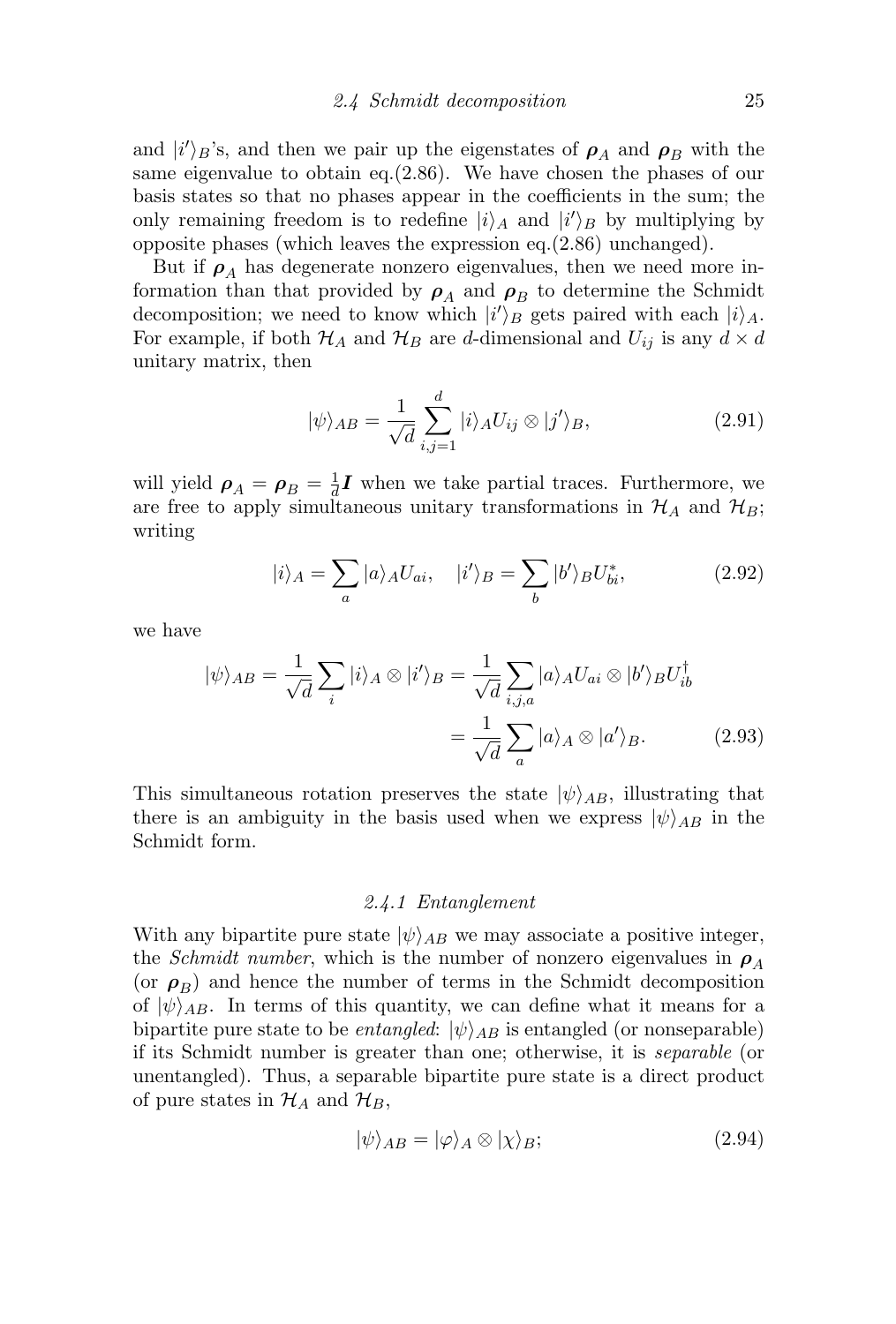then the reduced density matrices  $\rho_A = |\varphi\rangle\langle\varphi|$  and  $\rho_B = |\chi\rangle\langle\chi|$  are pure. Any state that cannot be expressed as such a direct product is entangled; then  $\rho_A$  and  $\rho_B$  are mixed states.

When  $|\psi\rangle_{AB}$  is entangled we say that A and B have quantum correlations. It is not strictly correct to say that subsystems A and B are uncorrelated if  $|\psi\rangle_{AB}$  is separable; after all, the two spins in the separable state

$$
|\uparrow\rangle_A|\uparrow\rangle_B,\tag{2.95}
$$

are surely correlated – they are both pointing in the same direction. But the correlations between  $A$  and  $B$  in an entangled state have a different character than those in a separable state. One crucial difference is that entanglement cannot be created locally. The only way to entangle A and B is for the two subsystems to directly interact with one another.

We can prepare the state eq.  $(2.95)$  without allowing spins A and B to ever come into contact with one another. We need only send a (classical!) message to two preparers (Alice and Bob) telling both of them to prepare a spin pointing along the z-axis. But the only way to turn the state eq.(2.95) into an entangled state like

$$
\frac{1}{\sqrt{2}}\left(|\uparrow\rangle_A|\uparrow\rangle_B+|\downarrow\rangle_A|\downarrow\rangle_B\right),\tag{2.96}
$$

is to apply a collective unitary transformation to the state. Local unitary transformations of the form  $U_A \otimes U_B$ , and local measurements performed by Alice or Bob, cannot increase the Schmidt number of the two-qubit state, no matter how much Alice and Bob discuss what they do. To entangle two qubits, we must bring them together and allow them to interact.

As we will discuss in Chapter 4, it is also possible to make the distinction between entangled and separable bipartite mixed states. We will also discuss various ways in which local operations can modify the form of entanglement, and some ways that entanglement can be put to use.

#### 2.5 Ambiguity of the ensemble interpretation

#### 2.5.1 Convexity

Recall that an operator  $\rho$  acting on a Hilbert space  $\mathcal H$  may be interpreted as a density operator if it has the three properties:

(1)  $\rho$  is self-adjoint.

- (2)  $\rho$  is nonnegative.
- (3)  $tr(\rho) = 1$ .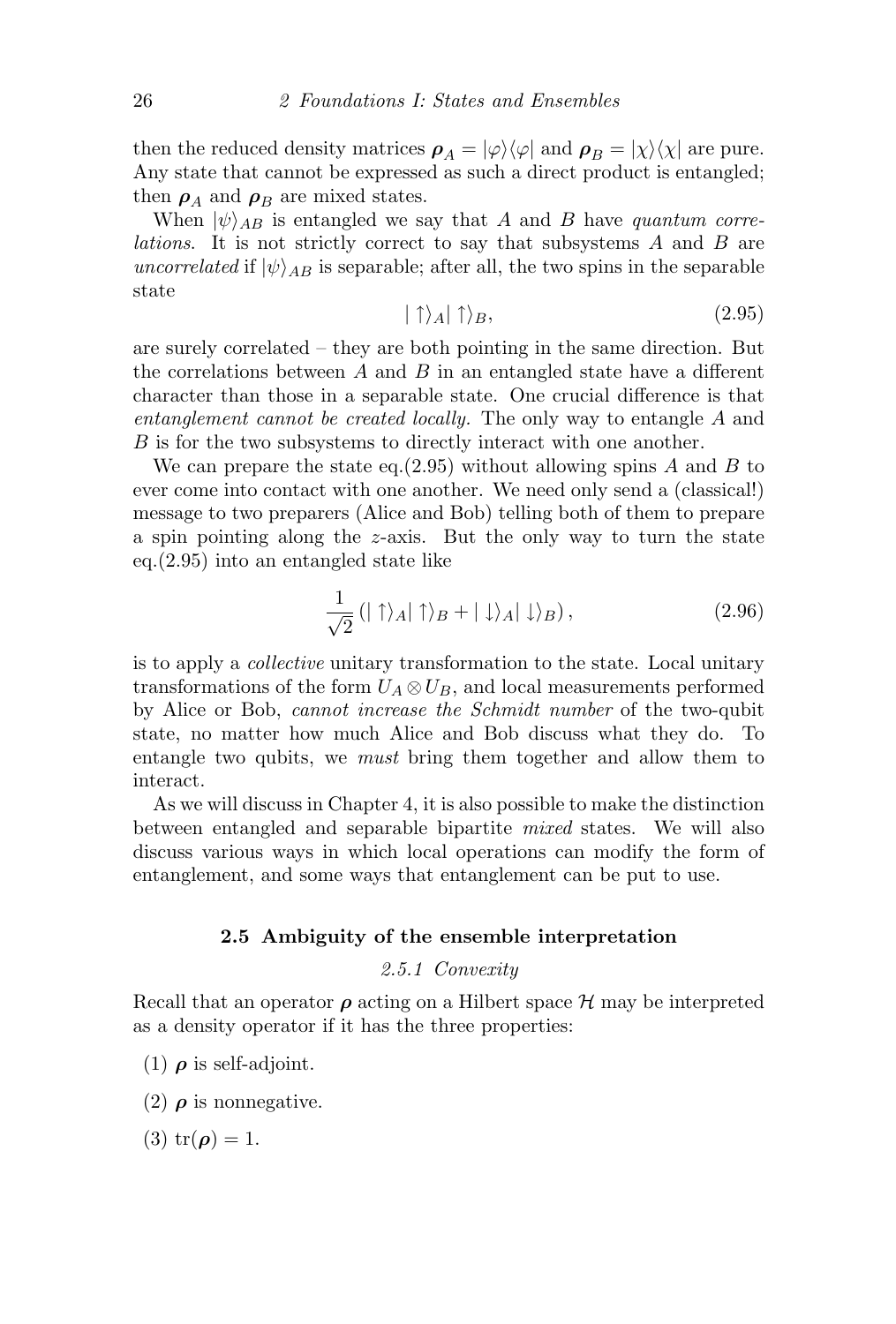It follows immediately that, given two density matrices  $\rho_1$ , and  $\rho_2$ , we can always construct another density matrix as a convex linear combination of the two:

$$
\rho(\lambda) = \lambda \rho_1 + (1 - \lambda)\rho_2 \tag{2.97}
$$

is a density matrix for any real  $\lambda$  satisfying  $0 \leq \lambda \leq 1$ . We easily see that  $\rho(\lambda)$  satisfies (1) and (3) if  $\rho_1$  and  $\rho_2$  do. To check (2), we evaluate

$$
\langle \psi | \boldsymbol{\rho}(\lambda) | \psi \rangle = \lambda \langle \psi | \boldsymbol{\rho}_1 | \psi \rangle + (1 - \lambda) \langle \psi | \boldsymbol{\rho}_2 | \psi \rangle \ge 0; \tag{2.98}
$$

 $\langle \rho(\lambda) \rangle$  is guaranteed to be nonnegative because  $\langle \rho_1 \rangle$  and  $\langle \rho_2 \rangle$  are. We have, therefore, shown that in a Hilbert space  $\mathcal H$  of dimension d, the density operators are a *convex subset* of the real vector space of  $d \times d$ hermitian operators. (A subset of a vector space is said to be convex if the set contains the straight line segment connecting any two points in the set.)

Most density operators can be expressed as a sum of other density operators in many different ways. But the pure states are special in this regard – it is not possible to express a pure state as a convex sum of two other states. Consider a pure state  $\rho = |\psi\rangle\langle\psi|$ , and let  $|\psi_{\perp}\rangle$  denote a vector orthogonal to  $|\psi\rangle, \langle \psi_{\perp}|\psi\rangle = 0$ . Suppose that  $\rho$  can be expanded as in eq. $(2.97)$ ; then

$$
\langle \psi_{\perp} | \boldsymbol{\rho} | \psi_{\perp} \rangle = 0 = \lambda \langle \psi_{\perp} | \boldsymbol{\rho}_1 | \psi_{\perp} \rangle + (1 - \lambda) \langle \psi_{\perp} | \boldsymbol{\rho}_2 | \psi_{\perp} \rangle.
$$
 (2.99)

Since the right hand side is a sum of two nonnegative terms, and the sum vanishes, both terms must vanish. If  $\lambda$  is not 0 or 1, we conclude that  $\rho_1$  and  $\rho_2$  are orthogonal to  $|\psi_1\rangle$ . But since  $|\psi_1\rangle$  can be any vector orthogonal to  $|\psi\rangle$ , we see that  $\rho_1 = \rho_2 = \rho$ .

The vectors in a convex set that cannot be expressed as a linear combination of other vectors in the set are called the extremal points of the set. We have just shown that the pure states are extremal points of the set of density matrices. Furthermore, *only* the pure states are extremal, because any mixed state can be written  $\rho = \sum_i p_i |i\rangle\langle i|$  in the basis in which it is diagonal, and so is a convex sum of pure states.

We have already encountered this structure in our discussion of the special case of the Bloch sphere. We saw that the density operators are a (unit) ball in the three-dimensional set of  $2 \times 2$  hermitian matrices with unit trace. The ball is convex, and its extremal points are the points on the boundary. Similarly, the  $d \times d$  density operators are a convex subset of the  $(d^2-1)$ -dimensional set of  $d \times d$  hermitian matrices with unit trace, and the extremal points of the set are the pure states.

However, the  $2 \times 2$  case is atypical in one respect: for  $d > 2$ , the points on the boundary of the set of density matrices are not necessarily pure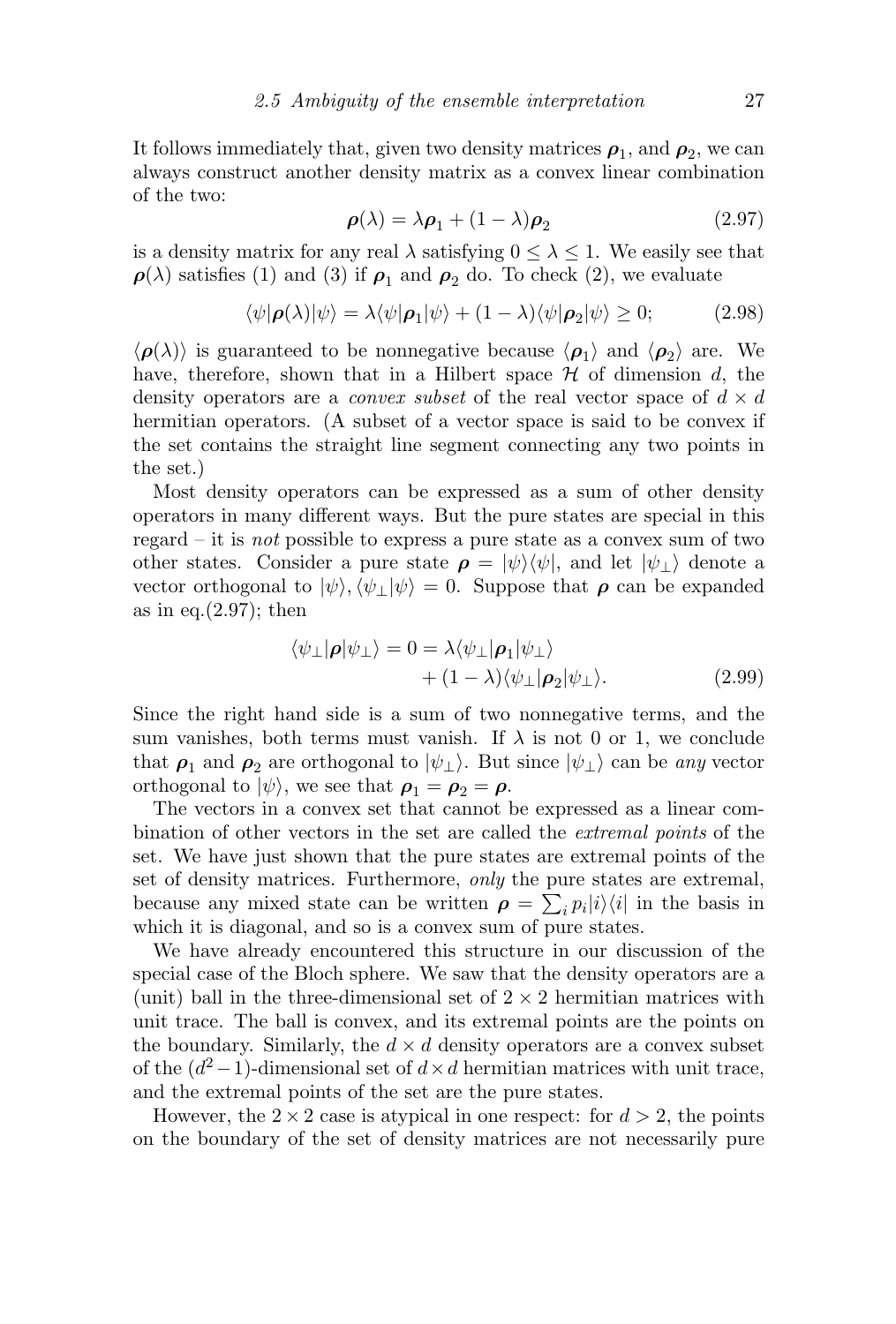states. The boundary of the set consists of all density matrices with at least one vanishing eigenvalue (since there are nearby matrices with negative eigenvalues). Such a density matrix need not be pure, for  $d > 2$ , since the number of nonvanishing eigenvalues can exceed one.

#### 2.5.2 Ensemble preparation

The convexity of the set of density matrices has a simple and enlightening physical interpretation. Suppose that a preparer agrees to prepare one of two possible states; with probability  $\lambda$ , the state  $\rho_1$  is prepared, and with probability  $1 - \lambda$ , the state  $\rho_2$  is prepared. (A random number generator might be employed to guide this choice.) To evaluate the expectation value of any observable  $M$ , we average over both the choices of preparation and the outcome of the quantum measurement:

$$
\langle \mathbf{M} \rangle = \lambda \langle \mathbf{M} \rangle_1 + (1 - \lambda) \langle \mathbf{M} \rangle_2
$$
  
=  $\lambda \text{tr}(\mathbf{M}\boldsymbol{\rho}_1) + (1 - \lambda) \text{tr}(\mathbf{M}\boldsymbol{\rho}_2)$   
=  $\text{tr}(\mathbf{M}\boldsymbol{\rho}(\lambda)).$  (2.100)

All expectation values are thus indistinguishable from what we would obtain if the state  $\rho(\lambda)$  had been prepared instead. Thus, we have an operational procedure, given methods for preparing the states  $\rho_1$  and  $\rho_2$ , for preparing any convex combination.

Indeed, for any mixed state  $\rho$ , there are an infinite variety of ways to express  $\rho$  as a convex combination of other states, and hence an infinite variety of procedures we could employ to prepare  $\rho$ , all of which have exactly the same consequences for any conceivable observation of the system. But a pure state is different; it can be prepared in only one way. (This is what is "pure" about a pure state.) Every pure state is an eigenstate of some observable, e.g., for the state  $\rho = |\psi\rangle \langle \psi|$ , measurement of the projection  $\mathbf{E} = |\psi\rangle\langle\psi|$  is guaranteed to have the outcome 1. (For example, recall that every pure state of a single qubit is "spin-up" along some axis.) Since  $\rho$  is the only state for which the outcome of measuring  $\boldsymbol{E}$  is 1 with 100% probability, there is no way to reproduce this observable property by choosing one of several possible preparations. Thus, the preparation of a pure state is unambiguous (we can infer a unique preparation if we have many copies of the state to experiment with), but the preparation of a mixed state is always ambiguous.

How ambiguous is it? Since any  $\rho$  can be expressed as a sum of pure states, let's confine our attention to the question: in how many ways can a density operator be expressed as a convex sum of pure states? Mathematically, this is the question: in how many ways can  $\rho$  be written as a sum of extremal states?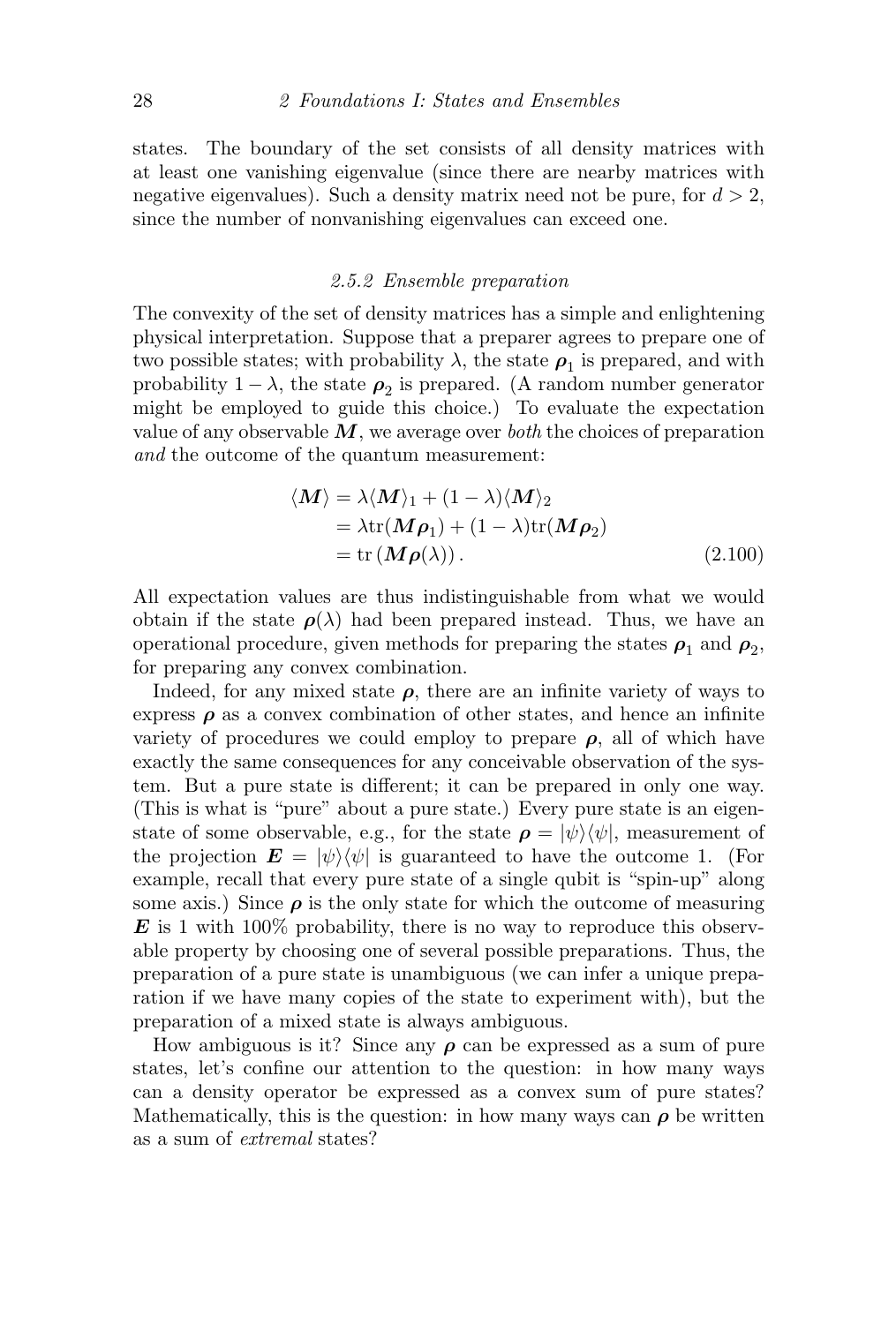As a first example, consider the "maximally mixed" state of a single qubit:

$$
\rho = \frac{1}{2}I. \tag{2.101}
$$

This can indeed be prepared as an ensemble of pure states in an infinite variety of ways. For example,

$$
\rho = \frac{1}{2} |\uparrow_z\rangle\langle\uparrow_z| + \frac{1}{2} |\downarrow_z\rangle\langle\downarrow_z|,\tag{2.102}
$$

so we obtain  $\rho$  if we prepare either  $|\uparrow_z\rangle$  or  $|\downarrow_z\rangle$ , each occurring with probability  $\frac{1}{2}$ . But we also have

$$
\rho = \frac{1}{2} |\uparrow_x\rangle\langle\uparrow_x| + \frac{1}{2} |\downarrow_x\rangle\langle\downarrow_x|,\tag{2.103}
$$

so we obtain  $\rho$  if we prepare either  $|\uparrow_x\rangle$  or  $|\downarrow_x\rangle$ , each occurring with probability  $\frac{1}{2}$ . Now the preparation procedures are undeniably *different*. Yet there is no possible way to tell the difference by making observations of the spin.

More generally, the point at the center of the Bloch ball is the sum of any two antipodal points on the sphere – preparing either  $|\uparrow_{\hat{n}}\rangle$  or  $|\downarrow_{\hat{n}}\rangle$ , each occurring with probability  $\frac{1}{2}$ , will generate  $\rho = \frac{1}{2}$  $\frac{1}{2}$ **I**.

Only in the case where  $\rho$  has two (or more) degenerate eigenvalues will there be distinct ways of generating  $\rho$  from an ensemble of *mutually* orthogonal pure states, but there is no good reason to confine our attention to ensembles of mutually orthogonal pure states. We may consider a point in the interior of the Bloch ball

$$
\rho(\vec{P}) = \frac{1}{2}(\mathbf{I} + \vec{P} \cdot \vec{\sigma}),\tag{2.104}
$$

with  $0 < |\vec{P}| < 1$ , and it too can be expressed as

$$
\rho(\vec{P}) = \lambda \rho(\hat{n}_1) + (1 - \lambda)\rho(\hat{n}_2), \qquad (2.105)
$$

if  $\vec{P} = \lambda \hat{n}_1 + (1 - \lambda)\hat{n}_2$  (or in other words, if  $\vec{P}$  lies somewhere on the line segment connecting the points  $\hat{n}_1$  and  $\hat{n}_2$  on the sphere). Evidently, for any  $\vec{P}$ , there is a an expression for  $\rho(\vec{P})$  as a convex combination of pure states associated with any chord of the Bloch sphere that passes through the point  $\vec{P}$ ; all such chords comprise a two-parameter family.

This highly ambiguous nature of the preparation of a mixed quantum state is one of the characteristic features of quantum information that contrasts sharply with classical probability distributions. Consider, for example, the case of a probability distribution for a single classical bit. The two extremal distributions are those in which either 0 or 1 occurs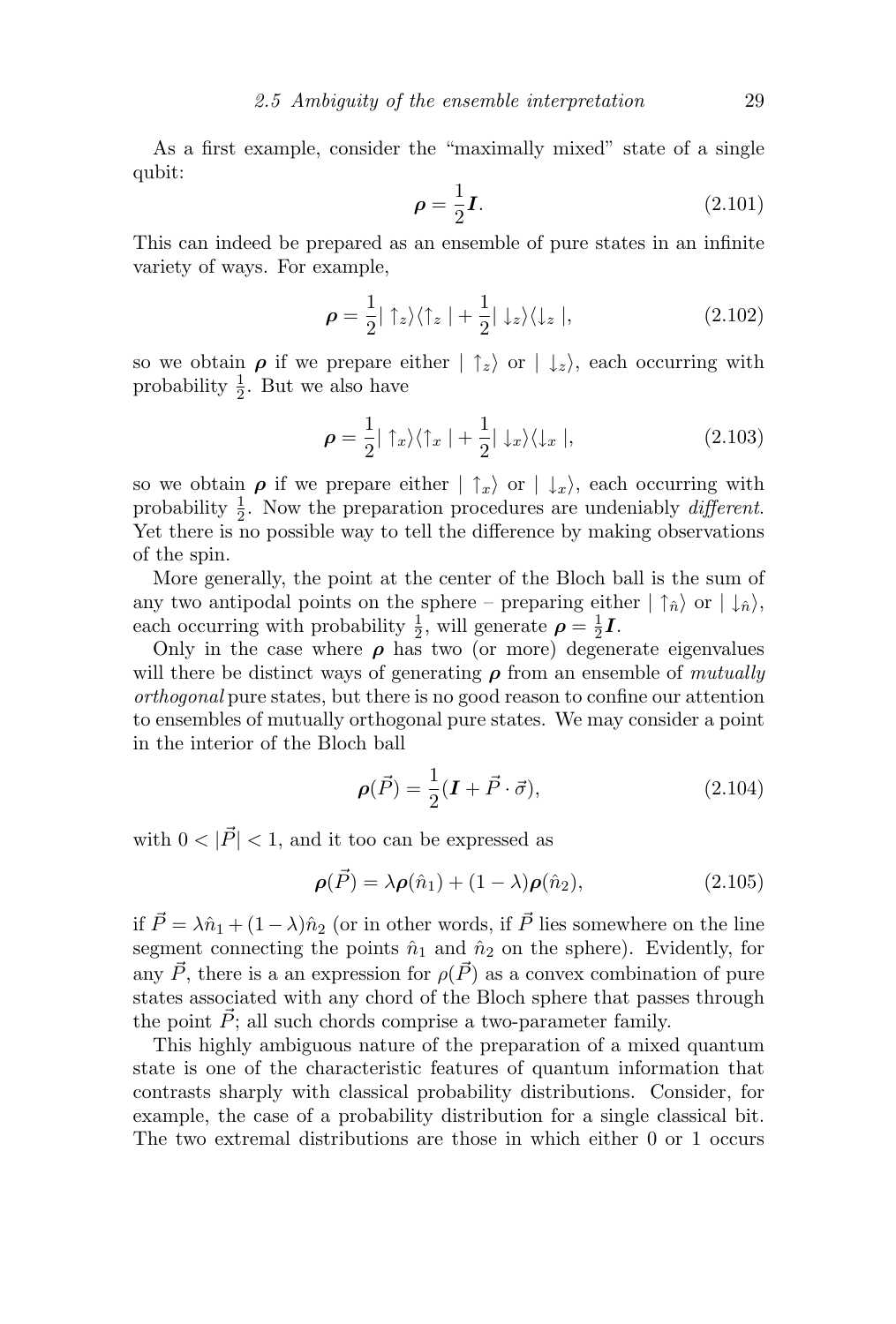with  $100\%$  probability. Any probability distribution for the bit is a convex sum of these two extremal points. Similarly, if there are d possible states, there are d extremal distributions, and any probability distribution has a unique decomposition into extremal ones (the convex set of probability distributions is a *simplex*, the convex hull of its  $d$  vertices). If 0 occurs with 21\% probability, 1 with 33\% probability, and 2 with 46\% probability, there is a unique "preparation procedure" that yields this probability distribution.

#### 2.5.3 Faster than light?

Let's now return to our earlier viewpoint — that a mixed state of system A arises because A is entangled with system  $B$  — to further consider the implications of the ambiguous preparation of mixed states. If qubit A has density matrix

$$
\rho_A = \frac{1}{2} |\uparrow_z\rangle\langle\uparrow_z| + \frac{1}{2} |\downarrow_z\rangle\langle\downarrow_z|,\tag{2.106}
$$

this density matrix could arise from an entangled bipartite pure state  $|\psi\rangle_{AB}$  with the Schmidt decomposition

$$
|\psi\rangle_{AB} = \frac{1}{\sqrt{2}} \left( |\uparrow_z\rangle_A |\uparrow_z\rangle_B + |\downarrow_z\rangle_A |\downarrow_z\rangle_B \right). \tag{2.107}
$$

Therefore, the ensemble interpretation of  $\rho_A$  in which either  $|\uparrow_z\rangle_A$  or  $|\downarrow_z\rangle_A$  is prepared (each with probability  $p = \frac{1}{2}$  $(\frac{1}{2})$  can be realized by performing a measurement of qubit  $B$ . We measure qubit  $B$  in the  $\{ | \uparrow_z\rangle_B, | \downarrow_z\rangle_B \}$  basis; if the result  $| \uparrow_z\rangle_B$  is obtained, we have prepared  $|\uparrow_z\rangle_A$ , and if the result  $|\downarrow_{7}\rangle_B$  is obtained, we have prepared  $|\downarrow_z\rangle_A$ .

But as we have already noted, in this case, because  $\rho_A$  has degenerate eigenvalues, the Schmidt basis is not unique. We can apply simultaneous unitary transformations to qubits A and B (actually, if we apply U to A we must apply  $U^*$  to B as in eq.(2.92)) without modifying the bipartite pure state  $|\psi\rangle_{AB}$ . Therefore, for any unit 3-vector  $\hat{n}, |\psi\rangle_{AB}$  has a Schmidt decomposition of the form

$$
|\psi\rangle_{AB} = \frac{1}{\sqrt{2}} \left( |\uparrow_{\hat{n}}\rangle_A | \uparrow_{\hat{n}'}\rangle_B + |\downarrow_{\hat{n}}\rangle_A | \downarrow_{\hat{n}'}\rangle_B \right). \tag{2.108}
$$

We see that by measuring qubit  $B$  in a suitable basis, we can realize any interpretation of  $\rho_A$  as an ensemble of two pure states.

This property suggests a mechanism for faster-than-light communication. Many copies of  $|\psi\rangle_{AB}$  are prepared. Alice takes all of the A qubits to the Andromeda galaxy and Bob keeps all of the B qubits on earth. When Bob wants to send a one-bit message to Alice, he chooses to measure either  $\sigma_1$  or  $\sigma_3$  for all his spins, thus preparing Alice's spins in either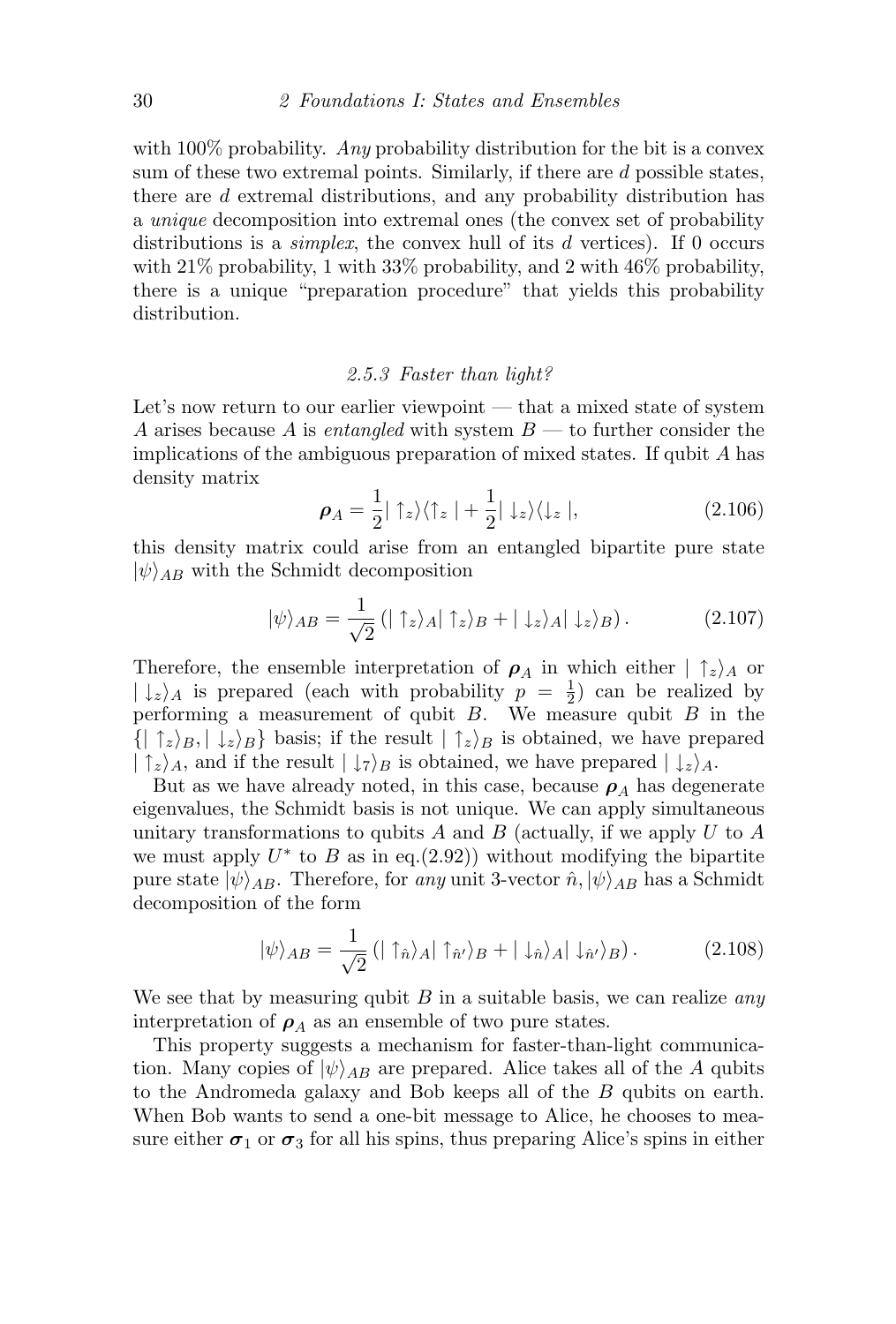the  $\{|\uparrow_z\rangle_A, |\downarrow_z\rangle_A\}$  or  $\{|\uparrow_x\rangle_A, |\downarrow_x\rangle_A\}$  ensembles. (U is real in this case, so  $U = U^*$  and  $\hat{n} = \hat{n}'$ .) To read the message, Alice immediately measures her spins to see which ensemble has been prepared.

This scheme has a flaw. Though the two preparation methods are surely different, both ensembles are described by precisely the same density matrix  $\rho_A$ . Thus, there is no conceivable measurement Alice can make that will distinguish the two ensembles, and no way for Alice to tell what action Bob performed. The "message" is unreadable.

Why, then, do we confidently state that "the two preparation methods are surely different?" To qualm any doubts about that, imagine that Bob either (1) measures all of his spins along the  $\hat{z}$ -axis, or (2) measures all of his spins along the  $\hat{x}$ -axis, and then calls Alice on the intergalactic telephone. He does *not* tell Alice whether he did  $(1)$  or  $(2)$ , but he does tell her the results of all his measurements: "the first spin was up, the second was down," etc. Now Alice performs either (1) or (2) on her spins. If both Alice and Bob measured along the same axis, Alice will find that every single one of her measurement outcomes agrees with what Bob found. But if Alice and Bob measured along different (orthogonal) axes, then Alice will find no correlation between her results and Bob's. About half of her measurements agree with Bob's and about half disagree. If Bob promises to do either (1) or (2), and assuming no preparation or measurement errors, then Alice will know that Bob's action was different than hers (even though Bob never told her this information) as soon as one of her measurements disagrees with what Bob found. If all their measurements agree, then if many spins are measured, Alice will have very high statistical confidence that she and Bob measured along the same axis. (Even with occasional measurement errors, the statistical test will still be highly reliable if the error rate is low enough.) So Alice does have a way to distinguish Bob's two preparation methods, but in this case there is certainly no faster-than-light communication, because Alice had to receive Bob's phone call before she could perform her test.

#### 2.5.4 Quantum erasure

We had said that the density matrix  $\rho_A = \frac{1}{2}$  $\frac{1}{2}I$  describes a spin in an *incoherent* mixture of the pure states  $| \hat{z} \rangle_A$  and  $| \hat{z} \rangle_A$ . This was to be distinguished from coherent superpositions of these states, such as

$$
|\uparrow_x, \downarrow_x\rangle = \frac{1}{\sqrt{2}} \left(|\uparrow_z\rangle \pm |\downarrow_z\rangle\right) ; \qquad (2.109)
$$

in the case of a coherent superposition, the relative phase of the two states has observable consequences (distinguishes  $|\uparrow_x\rangle$  from  $|\downarrow_x\rangle$ ). In the case of an incoherent mixture, the relative phase is completely unobservable.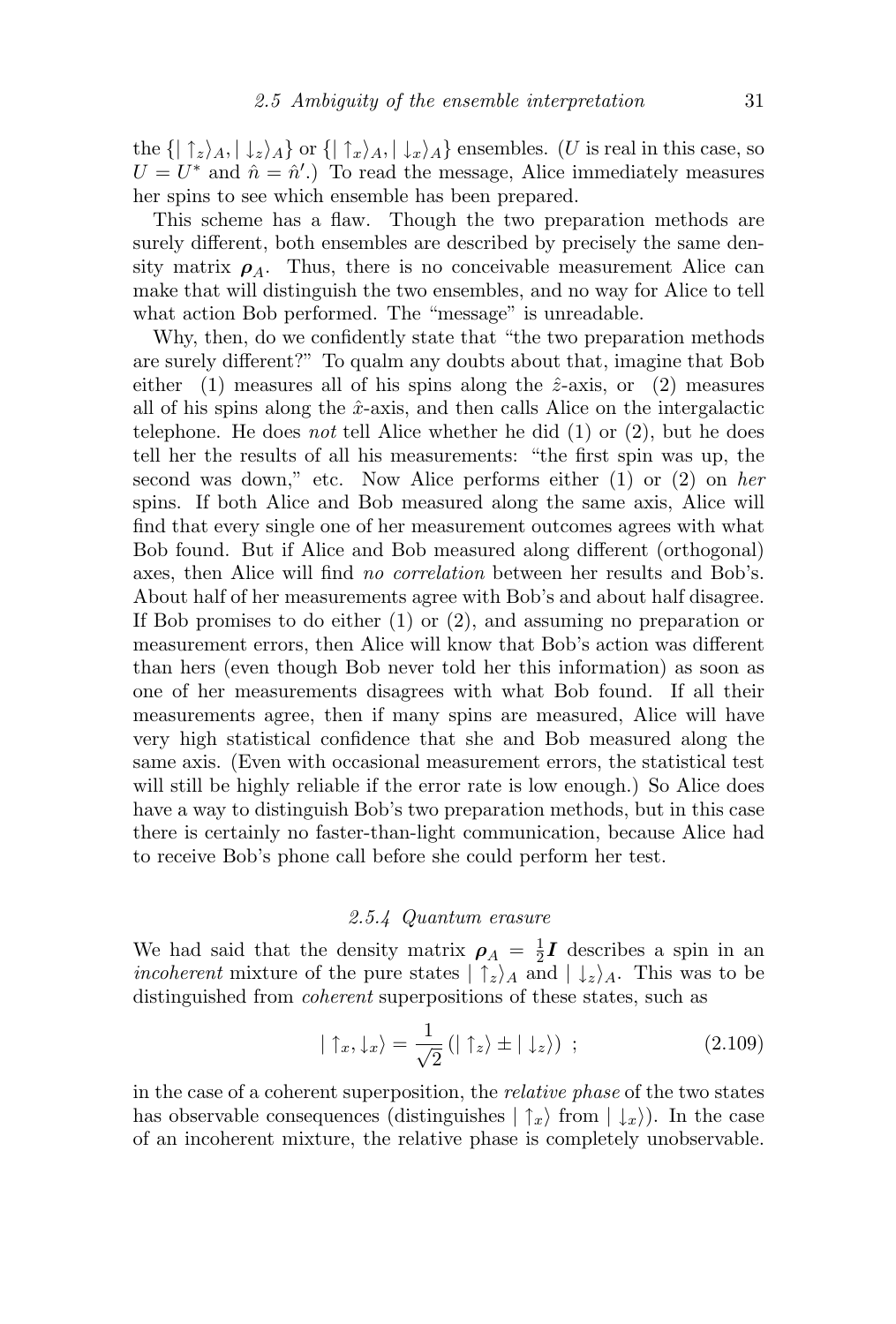The superposition becomes incoherent if spin A becomes entangled with another spin  $B$ , and spin  $B$  is inaccessible.

Heuristically, the states  $|\uparrow_z\rangle_A$  and  $|\downarrow_z\rangle_A$  can *interfere* (the relative phase of these states can be observed) only if we have no information about whether the spin state is  $|\uparrow_z\rangle_A$  or  $|\downarrow_z\rangle_A$ . More than that, interference can occur only if there is in principle no possible way to find out whether the spin is up or down along the z-axis. Entangling spin A with spin  $B$  destroys interference, (causes spin  $A$  to *decohere*) because it is possible in principle for us to determine if spin  $A$  is up or down along  $\hat{z}$  by performing a suitable measurement of spin B.

But we have now seen that the statement that entanglement causes decoherence requires a qualification. Suppose that Bob measures spin B along the  $\hat{x}$ -axis, obtaining either the result  $|\uparrow_x\rangle_B$  or  $|\downarrow_x\rangle_B$ , and that he sends his measurement result to Alice. Now Alice's spin is a pure state (either  $|\uparrow_x\rangle_A$  or  $|\downarrow_x\rangle_A$ ) and in fact a coherent superposition of  $|\uparrow_z\rangle_A$  and  $|\downarrow_z\rangle_A$ . We have managed to recover the purity of Alice's spin before the jaws of decoherence could close!

Suppose that Bob allows his spin to pass through a Stern–Gerlach apparatus oriented along the  $\hat{z}$ -axis. Well, of course, Alice's spin can't behave like a coherent superposition of  $|\uparrow_z\rangle_A$  and  $|\downarrow_z\rangle_A$ ; all Bob has to do is look to see which way his spin moved, and he will know whether Alice's spin is up or down along  $\hat{z}$ . But suppose that Bob does not look. Instead, he carefully refocuses the two beams without maintaining any record of whether his spin moved up or down, and then allows the spin to pass through a second Stern–Gerlach apparatus oriented along the  $\hat{x}$ -axis. This time he looks, and communicates the result of his  $\sigma_1$  measurement to Alice. Now the coherence of Alice's spin has been restored!

This situation has been called a *quantum eraser*. Entangling the two spins creates a "measurement situation" in which the coherence of  $|\uparrow_z\rangle_A$ and  $|\downarrow_z\rangle_A$  is lost because we can find out if spin A is up or down along  $\hat{z}$  by observing spin  $B$ . But when we measure spin  $B$  along  $\hat{x}$ , this information is "erased." Whether the result is  $|\uparrow_x\rangle_B$  or  $|\downarrow_x\rangle_B$  does not tell us anything about whether spin A is up or down along  $\hat{z}$ , because Bob has been careful not to retain the "which way" information that he might have acquired by looking at the first Stern–Gerlach apparatus. Therefore, it is possible again for spin A to behave like a coherent superposition of  $|\uparrow_z\rangle_A$  and  $|\downarrow_z\rangle_A$  (and it does, *after* Alice hears about Bob's result).

We can best understand the quantum eraser from the ensemble viewpoint. Alice has many spins selected from an ensemble described by  $\rho_A$  =  $\frac{1}{2}$  $\frac{1}{2}I$ , and there is no way for her to observe interference between  $|\uparrow_z\rangle_A$  and  $|\downarrow_z\rangle_A$ . When Bob makes his measurement along  $\hat{x}$ , a particular preparation of the ensemble is realized. However, this has no effect that Alice can perceive – her spin is *still* described by  $\rho_A = \frac{1}{2}$  $\frac{1}{2}I$  as before.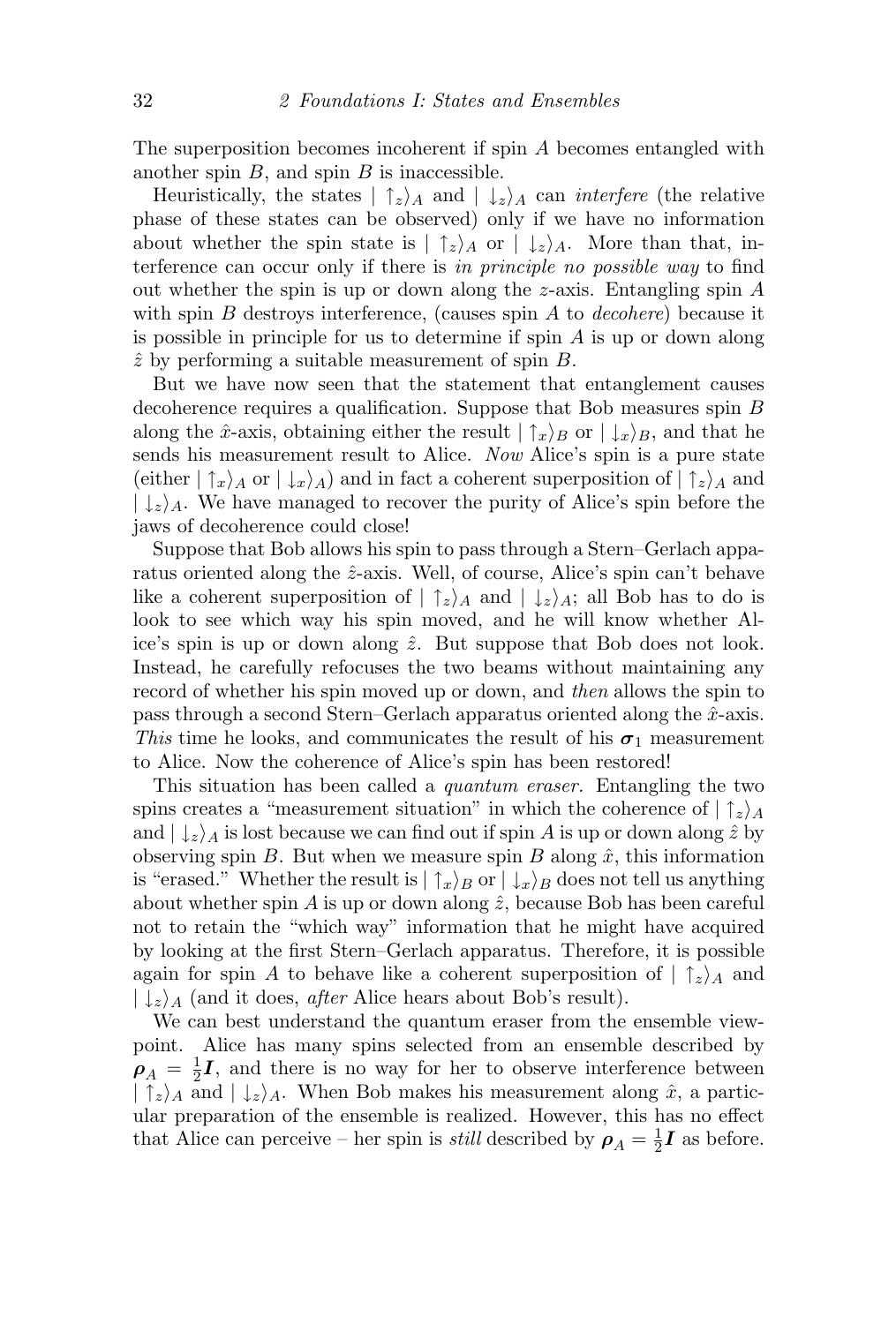But, when Alice receives Bob's phone call, she can select a subensemble of her spins that are all in the pure state  $|\uparrow_x\rangle_A$ . The information that Bob sends allows Alice to distill purity from a maximally mixed state.

Another wrinkle on the quantum eraser is sometimes called *delayed* choice. This just means that the situation we have described is really completely symmetric between Alice and Bob, so it can't make any difference who measures first. (Indeed, if Alice's and Bob's measurements are spacelike separated events, there is no invariant meaning to which came first; it depends on the frame of reference of the observer.) Alice could measure all of her spins today (say along  $\hat{x}$ ) before Bob has made his mind up how he will measure his spins. Next week, Bob can decide to "prepare" Alice's spins in the states  $|\uparrow_{\hat{n}}\rangle_A$  and  $|\downarrow_{\hat{n}}\rangle_A$  (that is the "delayed choice"). He then tells Alice which were the  $|\uparrow_{\hat{n}}\rangle_A$  spins, and she can check her measurement record to verify that

$$
\langle \sigma_1 \rangle_{\hat{n}} = \hat{n} \cdot \hat{x} \tag{2.110}
$$

The results are the same, irrespective of whether Bob "prepares" the spins before or after Alice measures them.

We have claimed that the density matrix  $\rho_A$  provides a complete physical description of the state of subsystem A, because it characterizes all possible measurements that can be performed on A. One might object that the quantum eraser phenomenon demonstrates otherwise. Since the information received from Bob enables Alice to recover a pure state from the mixture, how can we hold that everything Alice can know about  $A$  is encoded in  $\rho_A$ ?

I prefer to say that quantum erasure illustrates the principle that "information is physical." The state  $\rho_A$  of system A is not the same thing as  $\rho_A$  accompanied by the information that Alice has received from Bob. This information (which attaches labels to the subensembles) changes the physical description. That is, we should include Alice's "state of knowledge" in our description of her system. An ensemble of spins for which Alice has no information about whether each spin is up or down is a *dif*ferent physical state than an ensemble in which Alice knows which spins are up and which are down. This "state of knowledge" need not really be the state of a human mind; any (inanimate) record that labels the subensemble will suffice.

#### 2.5.5 The HJW theorem

So far, we have considered the quantum eraser only in the context of a single qubit, described by an ensemble of equally probable mutually orthogonal states,  $(i.e., \rho_A = \frac{1}{2})$  $\frac{1}{2}I$ ). The discussion can be considerably generalized.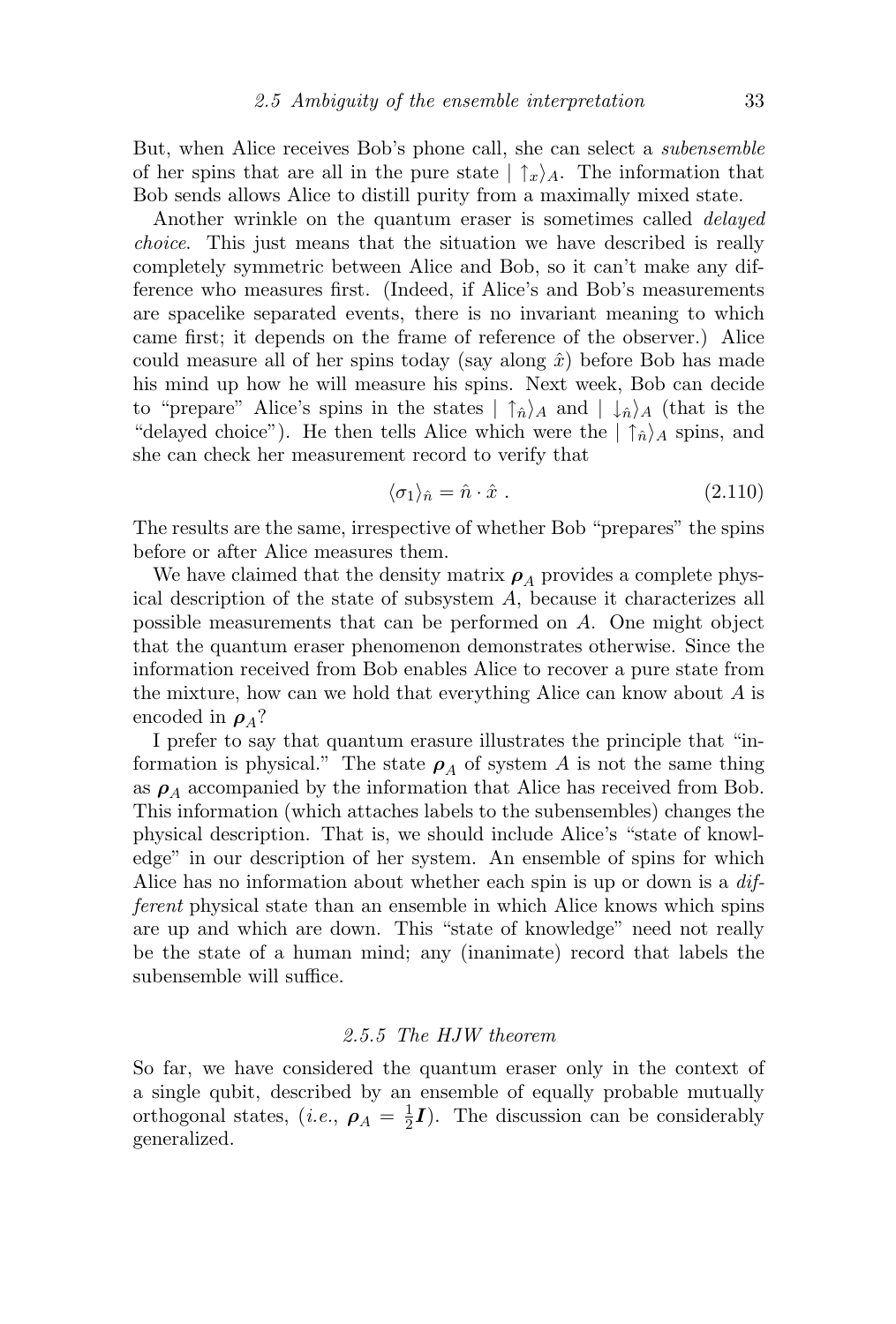We have already seen that a mixed state of any quantum system can be realized as an ensemble of pure states in an infinite number of different ways. For a density matrix  $\rho_A$ , consider one such realization:

$$
\rho_A = \sum_i p_i |\varphi_i\rangle\langle\varphi_i|, \quad \sum_i p_i = 1. \tag{2.111}
$$

Here the states  $\{|\varphi_i\rangle_A\}$  are all normalized vectors, but we do not assume that they are mutually orthogonal. Nevertheless,  $\rho_A$  can be realized as an ensemble, in which each pure state  $|\varphi_i\rangle\langle\varphi_i|$  occurs with probability  $p_i$ .

For any such  $\rho_A$ , we can construct a "purification" of  $\rho_A$ , a bipartite pure state  $|\Phi_1\rangle_{AB}$  that yields  $\rho_A$  when we perform a partial trace over  $\mathcal{H}_B$ . One such purification is of the form

$$
|\Phi_1\rangle_{AB} = \sum_i \sqrt{p_i} |\varphi_i\rangle_A \otimes |\alpha_i\rangle_B, \qquad (2.112)
$$

where the vectors  $|\alpha_i\rangle_B \in \mathcal{H}_B$  are mutually orthogonal and normalized,

$$
\langle \alpha_i | \alpha_j \rangle = \delta_{ij}.\tag{2.113}
$$

Clearly, then,

$$
\operatorname{tr}_{B} \left( |\Phi_{1} \rangle \langle \Phi_{1} | \right) = \rho_{A}. \tag{2.114}
$$

Furthermore, we can imagine performing an orthogonal measurement in system B that projects onto the  $|\alpha_i\rangle_B$  basis. (The  $|\alpha_i\rangle_B$ 's might not span  $\mathcal{H}_B$ , but in the state  $|\Phi_1\rangle_{AB}$ , measurement outcomes orthogonal to all the  $|\alpha_i\rangle_B$ 's never occur.) The outcome  $|\alpha_i\rangle_B$  will occur with probability  $p_i$ , and will prepare the pure state  $|\varphi_i\rangle\langle\varphi_i|$  of system A. Thus, given the purification  $|\Phi_1\rangle_{AB}$  of  $\rho_A$ , there is a measurement we can perform in system B that realizes the  $|\varphi_i\rangle_A$  ensemble interpretation of  $\rho_A$ . When the measurement outcome in  $B$  is known, we have successfully extracted one of the pure states  $|\varphi_i\rangle_A$  from the mixture  $\rho_A$ .

What we have just described is a generalization of preparing  $|\uparrow_z\rangle_A$  by measuring spin B along  $\hat{z}$  (in our discussion of two entangled qubits). But to generalize the notion of a quantum eraser, we wish to see that in the state  $|\Phi_1\rangle_{AB}$ , we can realize a *different* ensemble interpretation of  $\rho_A$  by performing a different measurement of B. So let

$$
\rho_A = \sum_{\mu} q_{\mu} |\psi_{\mu}\rangle \langle \psi_{\mu}|, \qquad (2.115)
$$

be another realization of the same density matrix  $\rho_A$  as an ensemble of pure states. For this ensemble as well, there is a corresponding purification

$$
|\Phi_2\rangle_{AB} = \sum_{\mu} \sqrt{q_{\mu}} | \psi_{\mu} \rangle_A \otimes | \beta_{\mu} \rangle_B, \qquad (2.116)
$$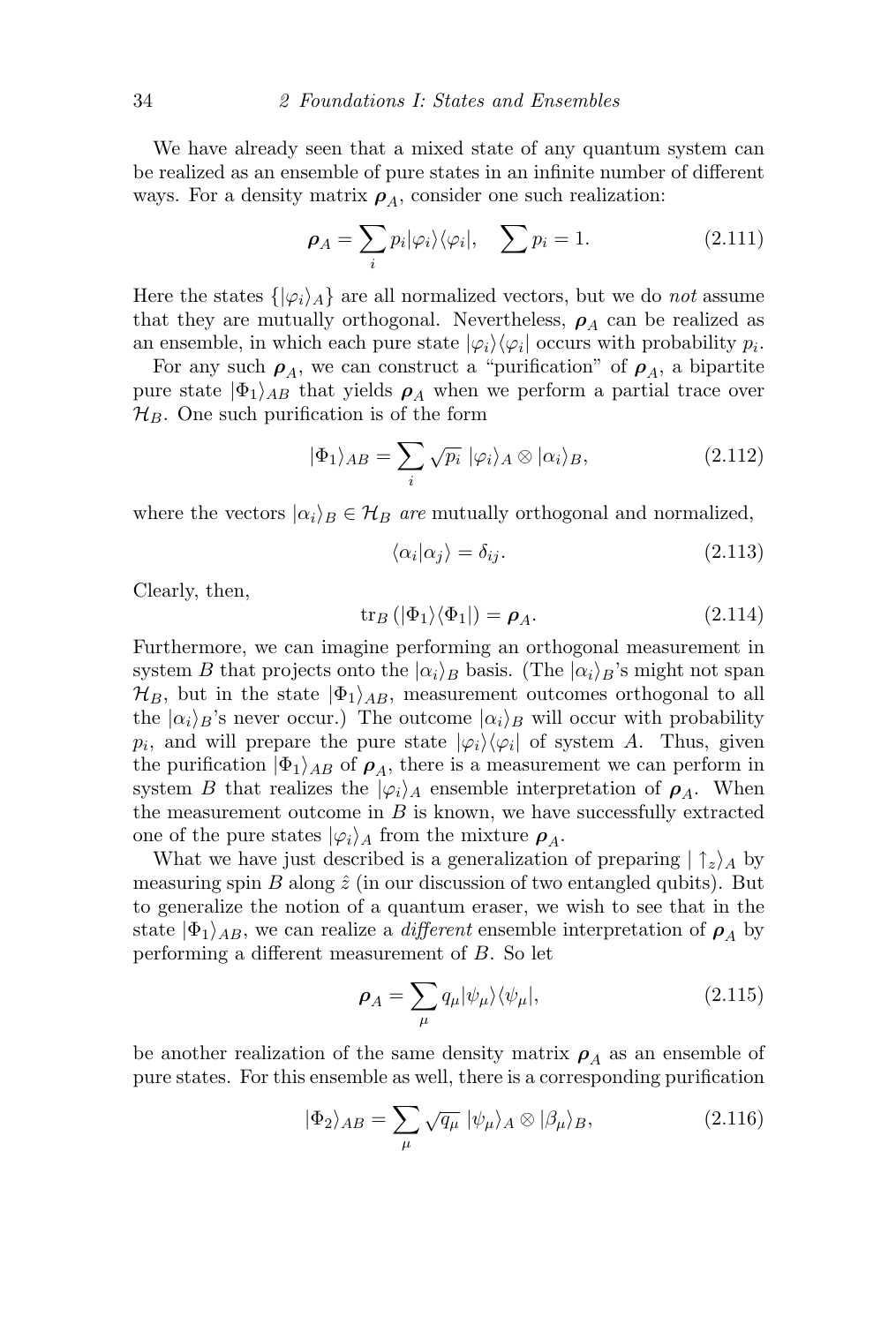where again the  $\{\beta_\mu\}_B$ 's $\}$  are orthonormal vectors in  $\mathcal{H}_B$ . So in the state  $|\Phi_2\rangle_{AB}$ , we can realize the ensemble by performing a measurement in  $\mathcal{H}_B$ that projects onto the  $\{|\beta_\mu\rangle_B\}$  basis.

Now, how are  $|\Phi_1\rangle_{AB}$  and  $|\Phi_2\rangle_{AB}$  related? In fact, we can easily show that

$$
|\Phi_1\rangle_{AB} = (I_A \otimes U_B) |\Phi_2\rangle_{AB};
$$
\n(2.117)

the two states differ by a unitary change of basis acting in  $\mathcal{H}_B$  alone, or

$$
|\Phi_1\rangle_{AB} = \sum_{\mu} \sqrt{q_{\mu}} | \psi_{\mu} \rangle_A \otimes | \gamma_{\mu} \rangle_B, \qquad (2.118)
$$

where

$$
|\gamma_{\mu}\rangle_B = \mathbf{U}_B |\beta_{\mu}\rangle_B, \tag{2.119}
$$

is yet another orthonormal basis for  $\mathcal{H}_B$ . We see, then, that there is a single purification  $|\Phi_1\rangle_{AB}$  of  $\rho_A$ , such that we can realize either the  $\{|\varphi_i\rangle_A\}$ ensemble or  $\{\psi_\mu\}_A\}$  ensemble by choosing to measure the appropriate observable in system B!

Similarly, we may consider many ensembles that all realize  $\rho_A$ , where the maximum number of pure states appearing in any of the ensembles is N. Then we may choose a Hilbert space  $\mathcal{H}_B$  of dimension N, and a pure state  $|\Phi\rangle_{AB} \in \mathcal{H}_A \otimes \mathcal{H}_B$ , such that any one of the ensembles can be realized by measuring a suitable observable of B. This is the HJW theorem (for Hughston, Jozsa, and Wootters); it expresses the quantum eraser phenomenon in its most general form.

In fact, the HJW theorem is an easy corollary to the Schmidt decomposition. Both  $|\Phi_1\rangle_{AB}$  and  $|\Phi_2\rangle_{AB}$  have a Schmidt decompositions, and because both yield the same  $\rho_A$  when we take the partial trace over B, these decompositions must have the form

$$
|\Phi_1\rangle_{AB} = \sum_k \sqrt{\lambda_k} |k\rangle_A \otimes |k_1'\rangle_B,
$$
  

$$
|\Phi_2\rangle_{AB} = \sum_k \sqrt{\lambda_k} |k\rangle_A \otimes |k_2'\rangle_B,
$$
 (2.120)

where the  $\lambda_k$ 's are the eigenvalues of  $\rho_A$  and the  $|k\rangle_A$ 's are the corresponding eigenvectors. But since  $\{|k_1'\rangle_B\}$  and  $\{|k_2'\rangle_B\}$  are both orthonormal bases for  $\mathcal{H}_B$ , there is a unitary  $\boldsymbol{U}_B$  such that

$$
|k_1'\rangle_B = \mathbf{U}_B |k_2'\rangle_B,\tag{2.121}
$$

from which eq.(2.117) immediately follows.

In the ensemble of pure states described by Eq.  $(2.111)$ , we would say that the pure states  $|\varphi_i\rangle_A$  are mixed *incoherently* — an observer in system A cannot detect the relative phases of these states. Heuristically, the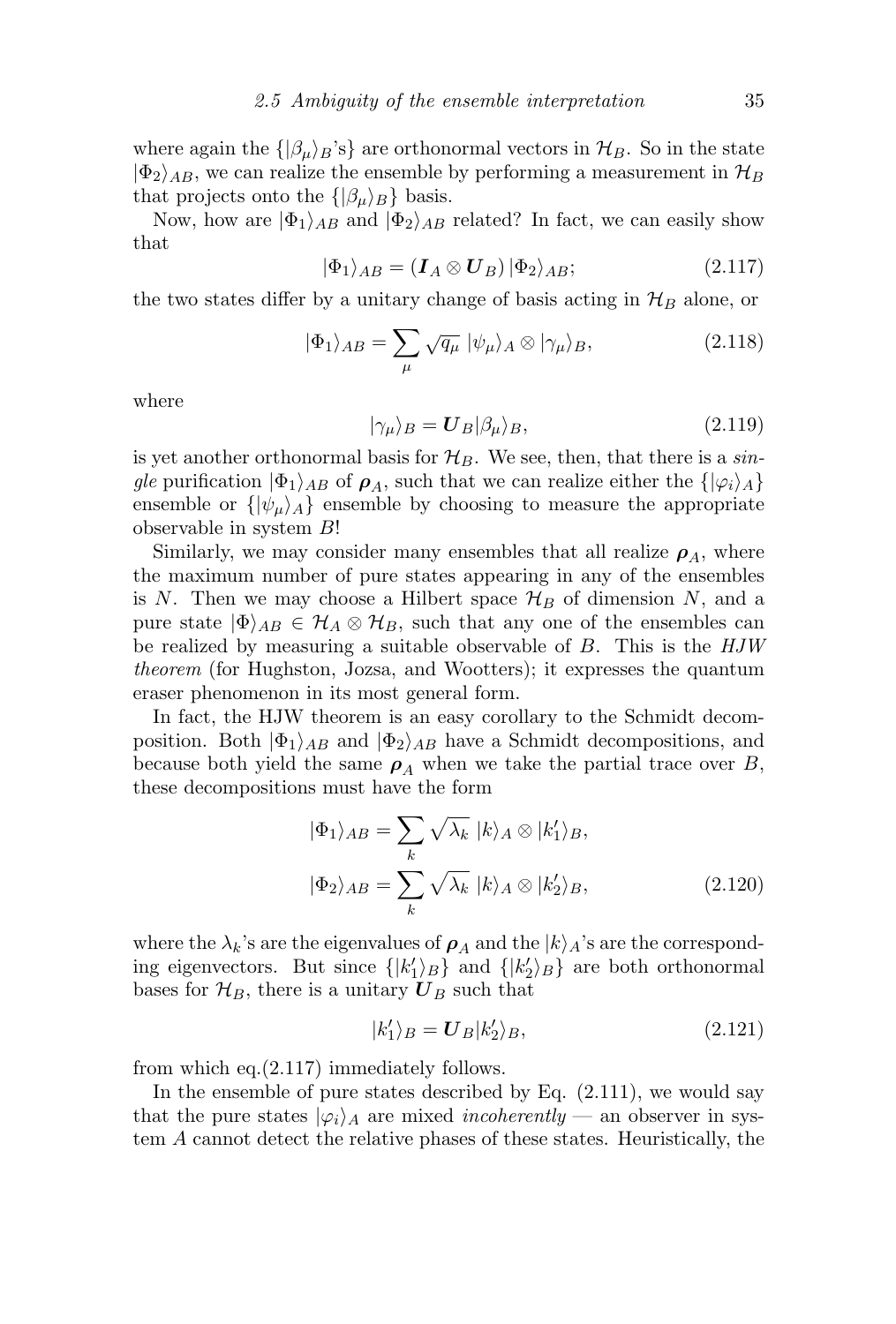reason that these states cannot interfere is that it is possible in principle to find out which representative of the ensemble is actually realized by performing a measurement in system  $B$ , a projection onto the orthonormal basis  $\{\alpha_i\}_B\}$ . However, by projecting onto the  $\{\gamma_\mu\}_B\}$  basis instead, and relaying the information about the measurement outcome to system A, we can extract one of the pure states  $|\psi_{\mu}\rangle_A$  from the ensemble, even though this state may be a coherent superposition of the  $|\varphi_i\rangle_A$ 's. In effect, measuring B in the  $\{|\gamma_\mu\rangle_B\}$  basis "erases" the "which way" information (whether the state of A is  $|\varphi_i\rangle_A$  or  $|\varphi_i\rangle_A$ ). In this sense, the HJW theorem characterizes the general quantum eraser. The moral, once again, is that  $information\ is\ physical$  — the information acquired by measuring system B, when relayed to A, changes the physical description of a state of A.

#### 2.6 Summary

**Axioms.** The arena of quantum mechanics is a Hilbert space  $H$ . The fundamental assumptions are:

- (1) A *state* is a ray in  $H$ .
- (2) An observable is a self-adjoint operator on  $H$ .
- (3) A measurement is an orthogonal projection.
- (4) Time evolution is unitary.
- (5) A *composite system AB* is described by the tensor product  $\mathcal{H}_A \otimes \mathcal{H}_B$ .

Density operator. But if we confine our attention to only a portion of a larger quantum system, assumptions (1)-(4) need not be satisfied. In particular, a quantum state is described not by a ray, but by a density operator  $\rho$ , a nonnegative operator with unit trace. The density operator is *pure* (and the state can be described by a ray) if  $\rho^2 = \rho$ ; otherwise, the state is *mixed*. An observable M has expectation value  $tr(M\rho)$  in this state.

Qubit. A quantum system with a two-dimensional Hilbert space is called a qubit. The general density matrix of a qubit is

$$
\rho(\vec{P}) = \frac{1}{2}(\mathbf{I} + \vec{P} \cdot \vec{\sigma})
$$
\n(2.122)

where  $\vec{P}$  is a three-component vector of length  $|\vec{P}| \leq 1.$  Pure states have  $|\vec{P}| = 1.$ 

**Schmidt decomposition.** For any pure state  $|\psi\rangle_{AB}$  of a bipartite system, there are orthonormal bases  $\{|i\rangle_A\}$  for  $\mathcal{H}_A$  and  $\{|i'\rangle_B\}$  for  $\mathcal{H}_B$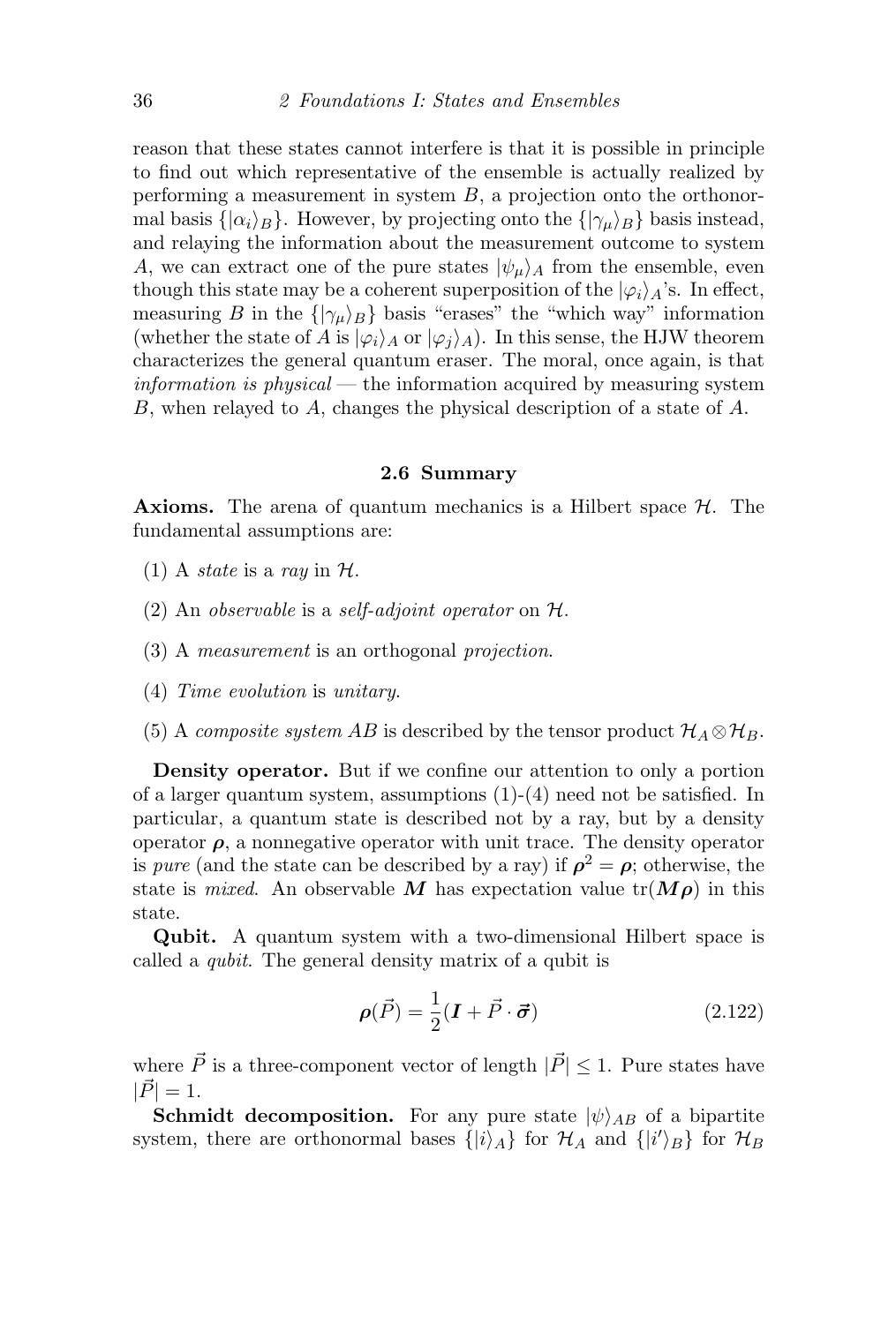such that

$$
|\psi\rangle_{AB} = \sum_{i} \sqrt{p_i} |i\rangle_A \otimes |i'\rangle_B; \tag{2.123}
$$

Eq.(2.123) is called the *Schmidt decomposition* of  $|\psi\rangle_{AB}$ . In a bipartite pure state, subsystems  $A$  and  $B$  separately are described by density operators  $\rho_A$  and  $\rho_B$ ; it follows from eq.(2.123) that  $\rho_A$  and  $\rho_B$  have the same nonvanishing eigenvalues (the  $p_i$ 's). The number of nonvanishing eigenvalues is called the *Schmidt number* of  $|\psi\rangle_{AB}$ . A bipartite pure state is said to be entangled if its Schmidt number is greater than one.

Ensembles. The density operators on a Hilbert space form a convex set, and the pure states are the extremal points of the set. A mixed state of a system A can be prepared as an ensemble of pure states in many different ways, all of which are experimentally indistinguishable if we observe system A alone. Given any mixed state  $\rho_A$  of system A, any preparation of  $\rho_A$  as an ensemble of pure states can be realized in principle by performing a measurement in another system B with which A is entangled. In fact given many such preparations of  $\rho_A$ , there is a single entangled state of A and B such that any one of these preparations can be realized by measuring a suitable observable in  $B$  (the  $HJW$  theorem). By measuring in system B and reporting the measurement outcome to system A, we can extract from the mixture a pure state chosen from one of the ensembles.

#### 2.7 Exercises

#### 2.1 Fidelity of a guess

a) A single qubit (spin- $\frac{1}{2}$  object) is in an unknown *pure* state  $|\psi\rangle$ , selected at random from an ensemble uniformly distributed over the Bloch sphere. We guess at random that the state is  $|\varphi\rangle$ . On the average, what is the *fidelity* F of our guess, defined by

$$
F \equiv |\langle \varphi | \psi \rangle|^2 \tag{2.124}
$$

b) After randomly selecting a one-qubit pure state as in part  $(a)$ , we perform a measurement of the spin along the  $\hat{z}$ -axis. This measurement prepares a state described by the density operator

$$
\rho = E_{\uparrow} \langle \psi | E_{\uparrow} | \psi \rangle + E_{\downarrow} \langle \psi | E_{\downarrow} | \psi \rangle \tag{2.125}
$$

(where  $E_{\uparrow,\downarrow}$  denote the projections onto the spin-up and spindown states along the  $\hat{z}$ -axis). On the average, with what fidelity

$$
F \equiv \langle \psi | \boldsymbol{\rho} | \psi \rangle \tag{2.126}
$$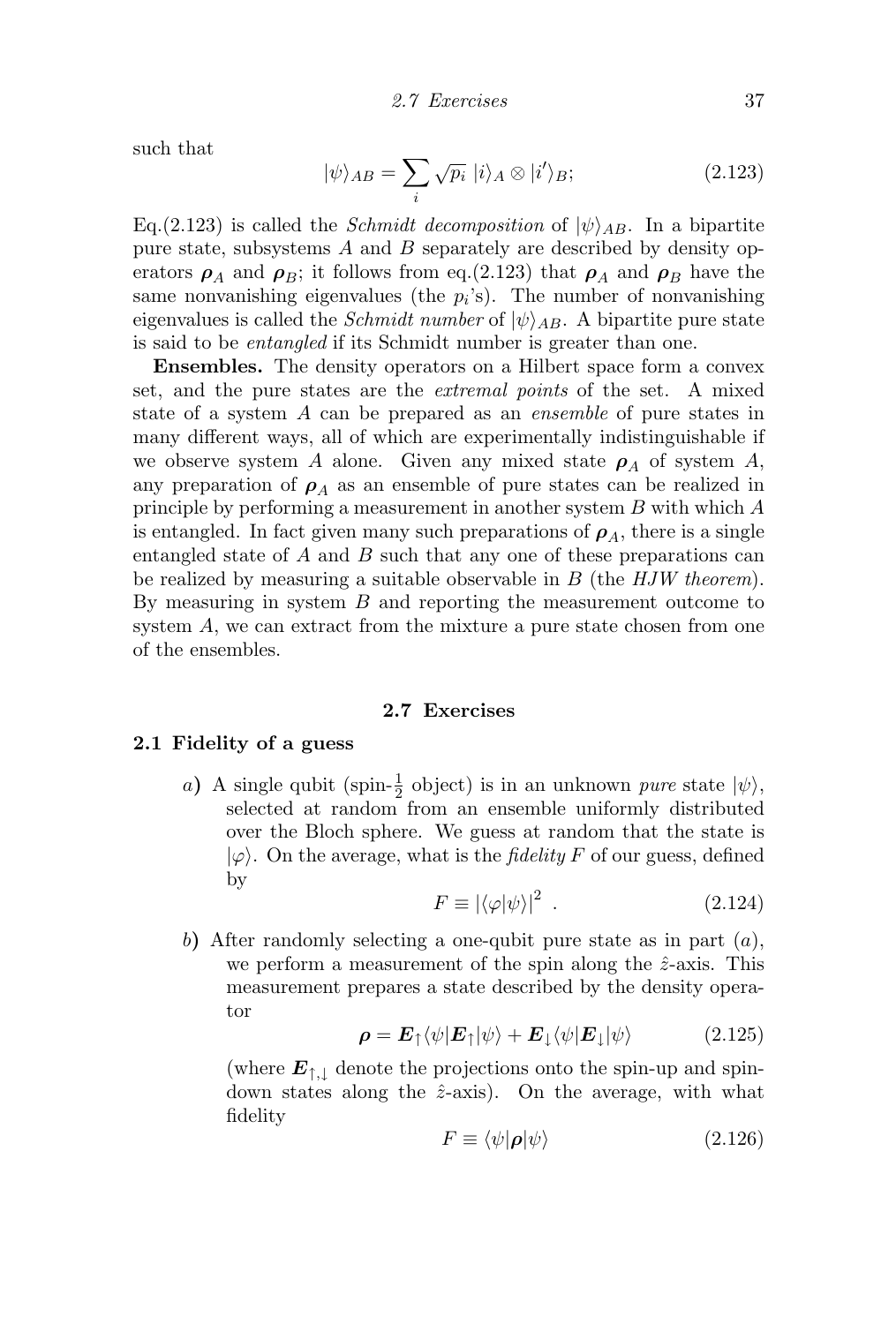does this density matrix represent the initial state  $|\psi\rangle$ ?

**Remark:** The improvement in  $F$  in the answer to  $(b)$  compared to the answer to  $(a)$  is a crude measure of how much we learned by making the measurement.

#### 2.2 Schmidt decomposition

For the two-qubit state

$$
\Phi = \frac{1}{\sqrt{2}} |\uparrow\rangle_A \left(\frac{1}{2} |\uparrow\rangle_B + \frac{\sqrt{3}}{2} |\downarrow\rangle_B\right) + \frac{1}{\sqrt{2}} |\downarrow\rangle_A \left(\frac{\sqrt{3}}{2} |\uparrow\rangle_B + \frac{1}{2} |\downarrow\rangle_B\right)
$$
\n(2.127)

a) Compute  $\rho_A = \text{tr}_B (\vert \Phi \rangle \langle \Phi \vert)$  and  $\rho_B = \text{tr}_A (\vert \Phi \rangle \langle \Phi \vert)$ .

b) Find the Schmidt decomposition of  $|\Phi\rangle$ .

#### 2.3 Measurement without disturbance?

Charlie prepares the system  $A$  in one of two nonorthogonal states,  $|\varphi\rangle_A$  or  $|\tilde{\varphi}\rangle_A$ , and he challenges Alice to collect some information about which state he prepared without in any way disturbing the state. Alice has an idea about how to meet the challenge.

Alice intends to prepare a second "ancillary" system  $B$  in the state  $|\beta\rangle_B$ , and then apply to the composite system AB a unitary transformation  $U$  that acts according to

$$
U: |\varphi\rangle_A \otimes |\beta\rangle_B \rightarrow |\varphi\rangle_A \otimes |\beta'\rangle_B
$$
  

$$
|\tilde{\varphi}\rangle_A \otimes |\beta\rangle_B \rightarrow |\tilde{\varphi}\rangle_A \otimes |\tilde{\beta}'\rangle_B,
$$
 (2.128)

which does indeed leave the state of system A undisturbed. Then she plans to perform a measurement on system  $B$  that is designed to distinguish the states  $|\beta'\rangle_B$  and  $|\tilde{\beta}'\rangle_B$ .

- a) What do you think of Alice's idea? [Hint: What does the unitarity of U tell you about how the states  $|\beta'\rangle_B$  and  $|\tilde{\beta'}\rangle_B$  are related to one another?]
- b) Would you feel differently if the states  $|\varphi\rangle_A$  and  $|\tilde{\varphi}\rangle_A$  were orthogonal?

#### 2.4 Quantum bit commitment

The Yankees are playing the Dodgers in the World Series. Alice is sure that she knows who will win. Alice doesn't like Bob, so she doesn't want to tell him who the winner will be. But after the Series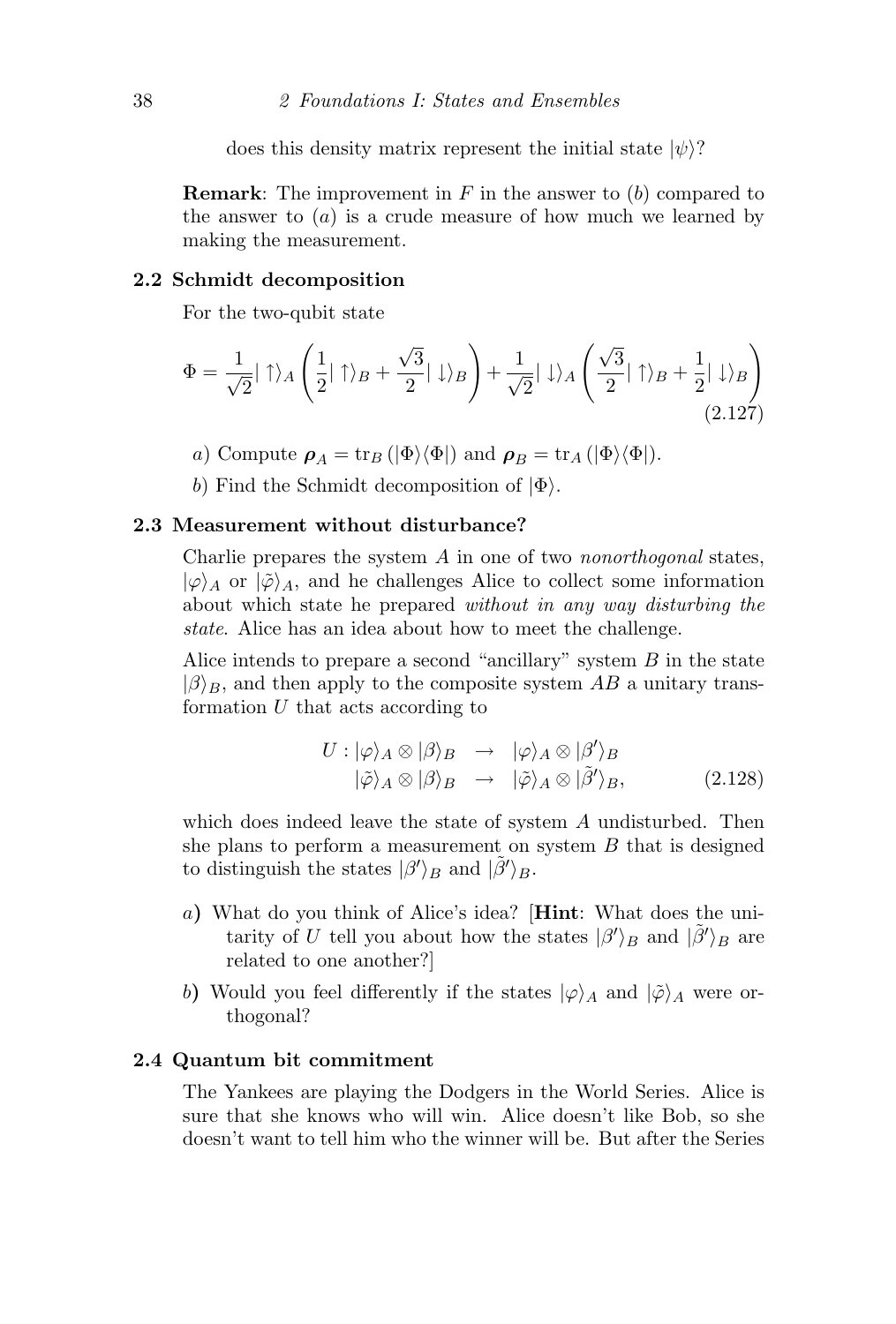is over, Alice wants to be able to convince Bob that she knew the outcome all along. What to do?

Bob suggests that Alice write down her choice (0 if the Yankees will win, 1 if the Dodgers will win) on a piece of paper, and lock the paper in a box. She is to give the box to Bob, but she will keep the key for herself. Then, when she is ready to reveal her choice, she will send the key to Bob, allowing him to open the box and read the paper.

Alice rejects this proposal. She doesn't trust Bob, and she knows that he is a notorious safe cracker. Who's to say whether he will be able to open the box and sneak a look, even if he doesn't have the key?

Instead, Alice proposes to certify her honesty in another way, using quantum information. To *commit* to a value  $a \in \{0, 1\}$  of her bit, she prepares one of two distinguishable density operators  $(\rho_0$  or  $\rho_1)$  of the bipartite system  $AB$ , sends system  $B$  to Bob, and keeps system A for herself. Later, to unveil her bit, Alice sends system A to Bob, and he performs a measurement to determine whether the state of  $AB$  is  $\rho_0$  or  $\rho_1$ . This protocol is called *quantum bit commitment* 

We say that the protocol is binding if, after commitment, Alice is unable to change the value of her bit. We say that the protocol is concealing if, after commitment and before unveiling, Bob is unable to discern the value of the bit. The protocol is secure if it is both binding and concealing.

Show that if a quantum bit commitment protocol is concealing, then it is not binding. Thus quantum bit commitment is insecure.

Hint: First argue that without loss of generality, we may assume that the states  $\rho_0$  and  $\rho_1$  are both pure. Then apply the HJW Theorem.

Remark: Note that the conclusion that quantum bit commitment is insecure still applies even if the shared bipartite state  $(\rho_0 \text{ or } \rho_1)$  is prepared during many rounds of quantum communication between Alice and Bob, where in each round one party performs a quantum operation on his/her local system and on a shared message system, and then sends the message system to the other party.

#### 2.5 Quantum correlations in a mixed state

Consider a density matrix for two qubits

$$
\rho = \frac{1}{8}\mathbf{I} + \frac{1}{2}|\psi^{-}\rangle\langle\psi^{-}|\ ,\qquad(2.129)
$$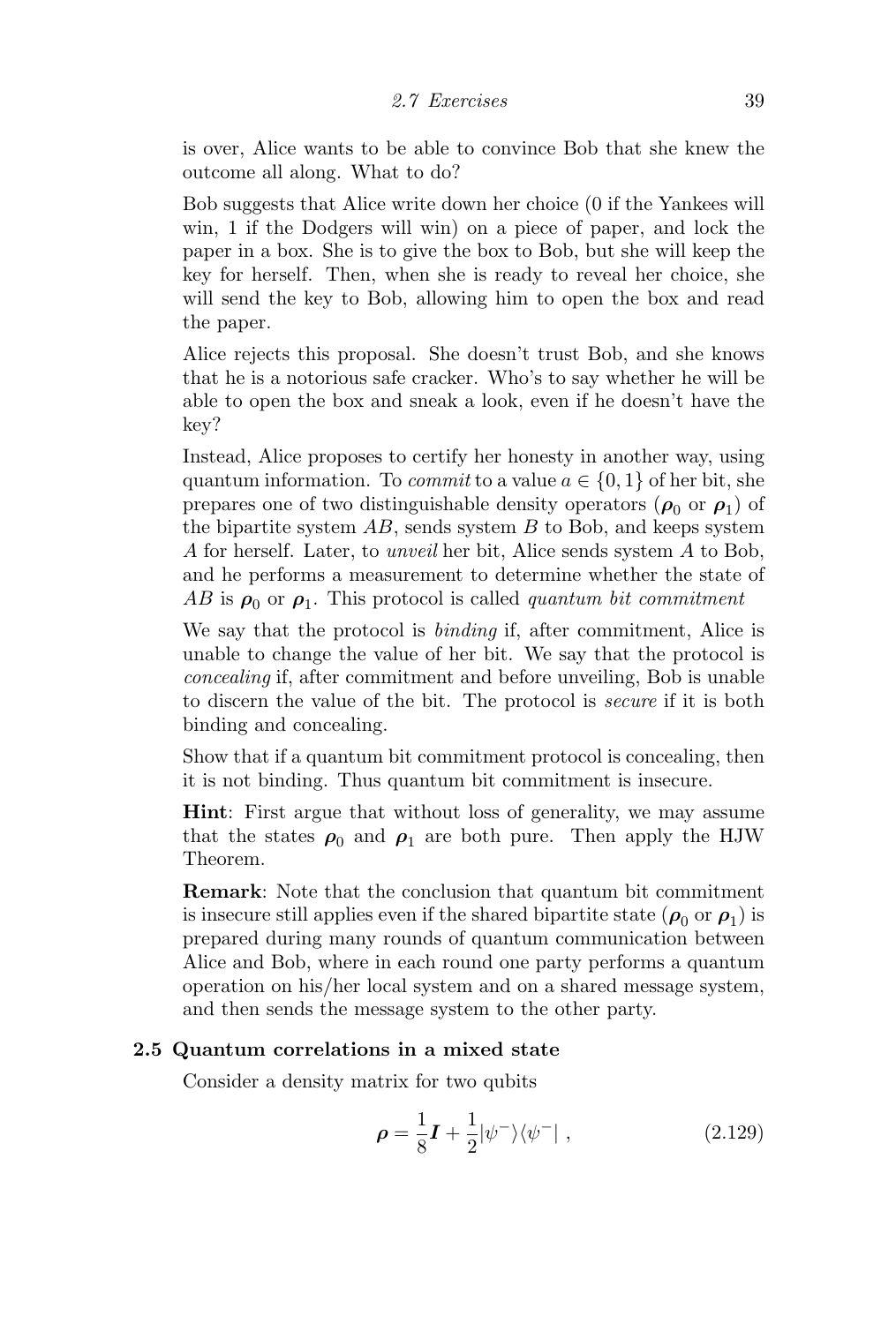where  $\bm{I}$  denotes the  $4\times 4$  unit matrix, and

$$
|\psi^{-}\rangle = \frac{1}{\sqrt{2}} \left(|\uparrow\rangle|\downarrow\rangle - |\downarrow\rangle|\uparrow\rangle\right) . \tag{2.130}
$$

Suppose we measure the first spin along the  $\hat{n}$  axis and the second spin along the  $\hat{m}$  axis, where  $\hat{n} \cdot \hat{m} = \cos \theta$ . What is the probability that both spins are "spin-up" along their respective axes?

#### 2.6 Completeness of subsystem correlations

Consider a bipartite system AB. Suppose that many copies of the (not necessarily pure) state  $\rho_{AB}$  have been prepared. An observer Alice with access only to subsystem A can measure the expectation value of any observable of the form  $M_A \otimes I_B$ , while an observer Bob with access only to subsystem  $B$  can measure the expectation value of any observable of the form  $I_A \otimes N_B$ . As discussed in class, neither of these observers, working alone, can expect to learn very much about the state  $\rho_{AB}$ .

But now suppose that Alice and Bob can communicate, exchanging (classical) information about how their measurement outcomes are correlated. Thereby, they can jointly determine the expectation value of any observable of the form  $M_A \otimes N_B$  (an observable whose eigenstates are separable direct products states of the form  $|\varphi\rangle_A \otimes |\chi\rangle_B$ ).

The point of this exercise is to show that if Alice and Bob have complete knowledge of the nature of the correlations between subsystems A and B (know the expectation values of any tensor product observable  $M_A \otimes N_B$ , then in fact they know everything about the bipartite state  $\rho_{AB}$  – there will be no surprises when they measure entangled observables, those whose eigenstates are entangled states.

- a) Let  $\{M_a, a = 1, 2, ..., N^2\}$  denote a set of  $N^2$  linearly independent self-adjoint operators acting on a Hilbert space  $\mathcal H$  of dimension N. Show that if  $\rho$  is a density operator acting on  $\mathcal{H}$ , and tr  $(\rho M_a)$  is known for each a, then  $\langle \varphi | \rho | \varphi \rangle$  is known for any vector  $|\varphi\rangle$  in  $\mathcal{H}$ .
- b) Show that if  $\langle \varphi | \rho | \varphi \rangle$  is known for each vector  $|\varphi\rangle$ , then  $\rho$  is completely known.
- c) Show that if  $\{M_a\}$  denotes a basis for self-adjoint operators on  $\mathcal{H}_A$ , and  $\{N_b\}$  denotes a basis for self-adjoint operators on  $\mathcal{H}_B$ , then  $\{M_a \otimes N_b\}$  is a basis for the self-adjoint operators on  $\mathcal{H}_A\otimes\mathcal{H}_B$ .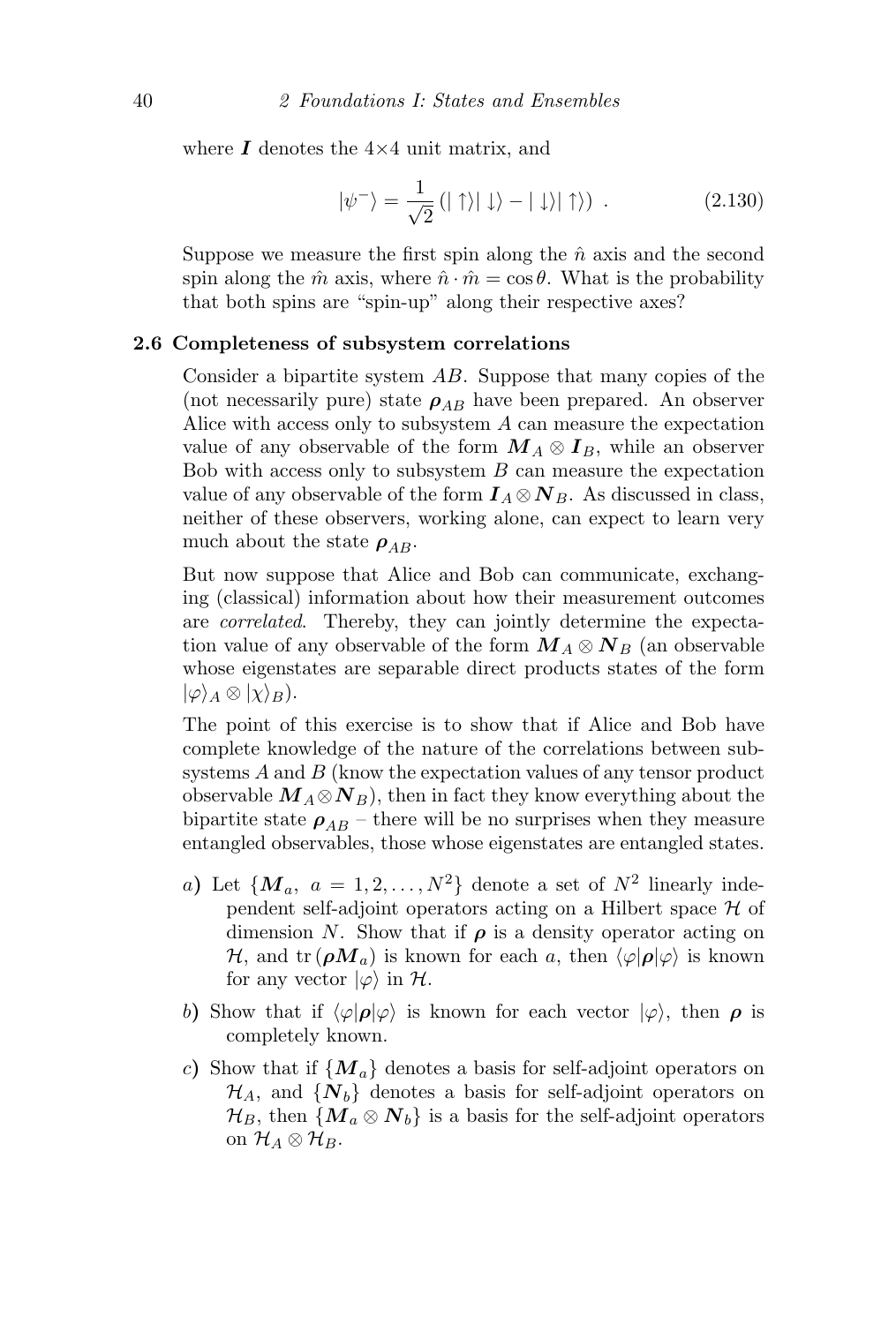Remark: It follows from (c) alone that the correlations of the "local" observables determine the expectation values of all the observables. Parts (a) and (b) serve to establish that  $\rho$  is completely determined by the expectation values of a complete set of observables.

- d) State and prove the result corresponding to  $(c)$  that applies to a multipartite system with Hilbert space  $\mathcal{H}_1 \otimes \mathcal{H}_2 \otimes \cdots \otimes \mathcal{H}_n$ .
- e) Discuss how the world would be different if quantum states resided in a real Hilbert space rather than a complex Hilbert space. Consider, in particular, whether  $(c)$  is true for symmetric operators acting on a real vector space.

#### 2.7 How far apart are two quantum states?

Consider two quantum states described by density operators  $\rho$  and  $\tilde{\rho}$  in an N-dimensional Hilbert space, and consider the complete orthogonal measurement  $\{E_a, a = 1, 2, 3, \ldots N\}$ , where the  $E_a$ 's are one-dimensional projectors satisfying

$$
\sum_{a=1}^{N} \boldsymbol{E}_a = \boldsymbol{I}.\tag{2.131}
$$

When the measurement is performed, outcome a occurs with probability  $p_a = \text{tr } \rho E_a$  if the state is  $\rho$  and with probability  $\tilde{p}_a = \text{tr } \tilde{\rho} E_a$ if the state is  $\tilde{\rho}$ .

The  $L^1$  distance between the two probability distributions is defined as

$$
d(p, \tilde{p}) \equiv ||p - \tilde{p}||_1 \equiv \frac{1}{2} \sum_{a=1}^{N} |p_a - \tilde{p}_a| ; \qquad (2.132)
$$

this distance is zero if the two distributions are identical, and attains its maximum value one if the two distributions have support on disjoint sets.

a) Show that

$$
d(p, \tilde{p}) \le \frac{1}{2} \sum_{i=1}^{N} |\lambda_i|
$$
 (2.133)

where the  $\lambda_i$ 's are the eigenvalues of the Hermitian operator  $\rho - \tilde{\rho}$ . Hint: Working in the basis in which  $\rho - \tilde{\rho}$  is diagonal, find an expression for  $|p_a - \tilde{p}_a|$ , and then find an upper bound on  $|p_a - \tilde{p}_a|$ . Finally, use the completeness property eq.(2.131) to bound  $d(p, \tilde{p})$ .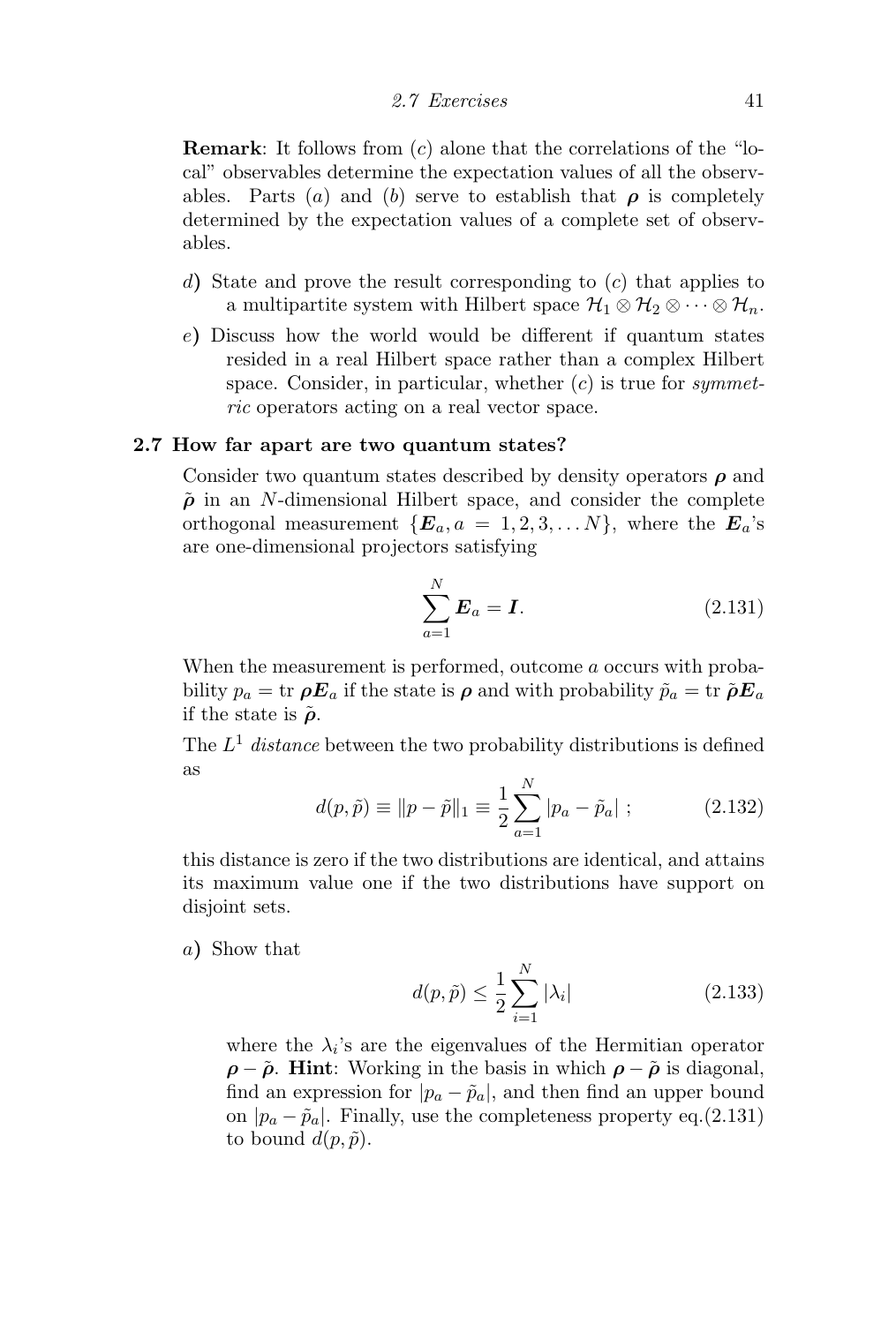b) Find a choice for the orthogonal projector  ${E_a}$  that saturates the upper bound eq.(2.133).

Define a distance  $d(\rho, \tilde{\rho})$  between density operators as the maximal  $L<sup>1</sup>$  distance between the corresponding probability distributions that can be achieved by any orthogonal measurement. From the results of  $(a)$  and  $(b)$ , we have found that

$$
d(\rho, \tilde{\rho}) = \frac{1}{2} \sum_{i=1}^{N} |\lambda_i|.
$$
 (2.134)

c) The  $L^1$  norm  $||A||_1$  of an operator A is defined as

$$
\|\mathbf{A}\|_1 \equiv \text{tr}\left[ (\mathbf{A}\mathbf{A}^\dagger)^{1/2} \right]. \tag{2.135}
$$

How can the distance  $d(\rho, \tilde{\rho})$  be expressed as the  $L^1$  norm of an operator?

Now suppose that the states  $\rho$  and  $\tilde{\rho}$  are pure states  $\rho = |\psi\rangle\langle\psi|$ and  $\tilde{\rho} = |\tilde{\psi}\rangle\langle \tilde{\psi}|$ . If we adopt a suitable basis in the space spanned by the two vectors, and appropriate phase conventions, then these vectors can be expressed as

$$
|\psi\rangle = \begin{pmatrix} \cos \theta/2\\ \sin \theta/2 \end{pmatrix}, \quad |\tilde{\psi}\rangle = \begin{pmatrix} \sin \theta/2\\ \cos \theta/2 \end{pmatrix}, \quad (2.136)
$$

where  $\langle \psi | \tilde{\psi} \rangle = \sin \theta$ .

- d) Express the distance  $d(\rho, \tilde{\rho})$  in terms of the angle  $\theta$ .
- e) Express  $\|\psi\rangle \hat{\psi}\|^{2}$  (where  $\|\cdot\|$  denotes the Hilbert space norm) in terms of  $\theta$ , and by comparing with the result of  $(d)$ , derive the bound

$$
d(|\psi\rangle\langle\psi|,|\tilde{\psi}\rangle\langle\tilde{\psi}|) \le |||\psi\rangle - |\tilde{\psi}\rangle||. \tag{2.137}
$$

f) Bob thinks that the norm  $|| \psi \rangle - |\tilde{\psi}\rangle ||$  should be a good measure of the distinguishability of the pure quantum states  $\rho$  and  $\tilde{\rho}$ . Explain why Bob is wrong. Hint: Remember that quantum states are rays.

#### 2.8 What probability distributions are consistent with a mixed state?

A density operator  $\rho$ , expressed in the orthonormal basis  $\{|\alpha_i\rangle\}$  that diagonalizes it, is

$$
\rho = \sum_{i} p_i |\alpha_i\rangle\langle\alpha_i|.
$$
 (2.138)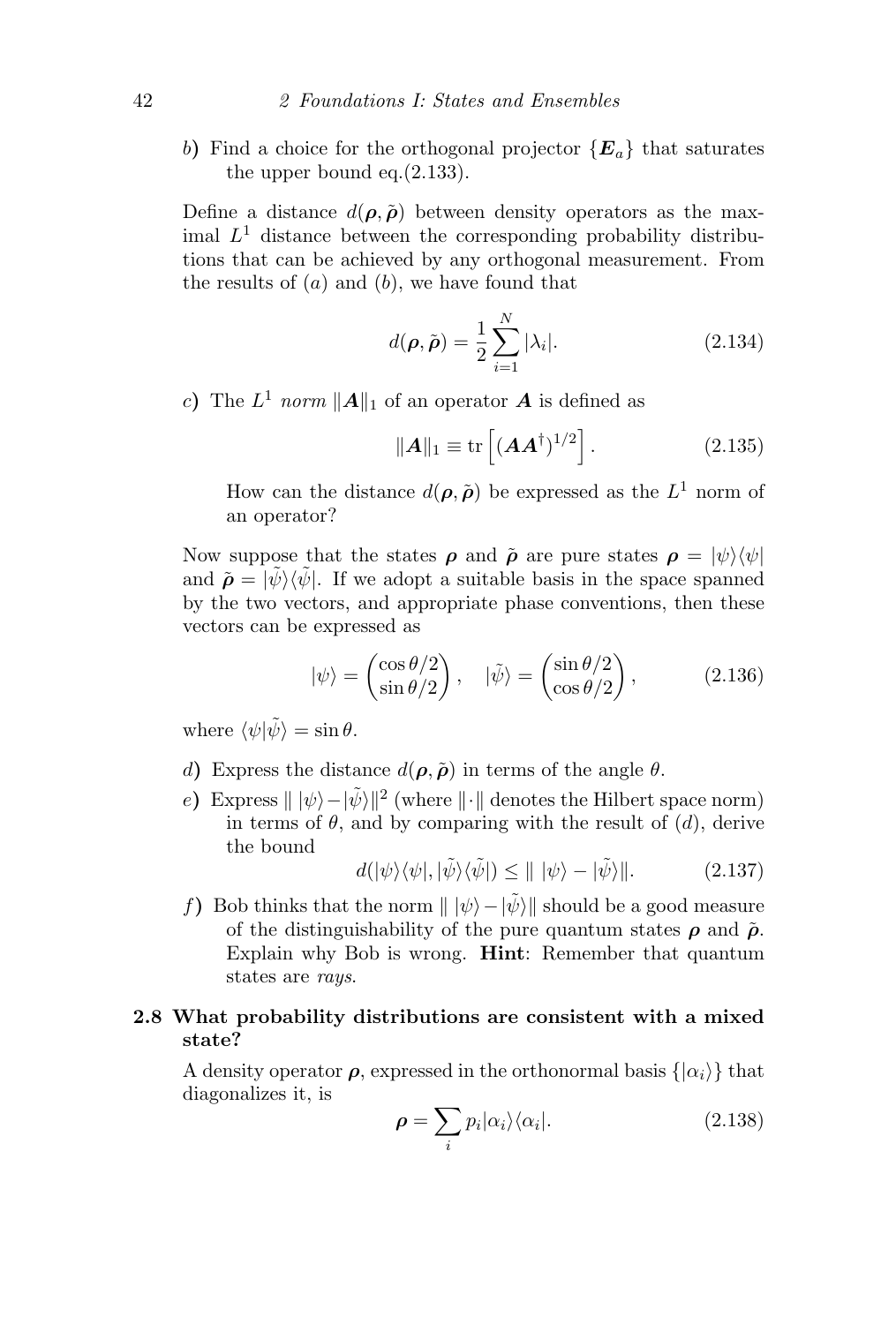We would like to realize this density operator as an ensemble of pure states  $\{\ket{\varphi_{\mu}}\}$ , where  $\ket{\varphi_{\mu}}$  is prepared with a specified probability  $q_{\mu}$ . This preparation is possible if the  $|\varphi_\mu\rangle$ 's can be chosen so that

$$
\rho = \sum_{\mu} q_{\mu} |\varphi_{\mu}\rangle \langle \varphi_{\mu}|. \tag{2.139}
$$

We say that a probability vector  $q$  (a vector whose components are nonnegative real numbers that sum to 1) is *majorized* by a probability vector p (denoted  $q \prec p$ ), if there exists a *doubly stochastic* matrix  $D$  such that

$$
q_{\mu} = \sum_{i} D_{\mu i} \ p_{i}.
$$
 (2.140)

A matrix is doubly stochastic if its entries are nonnegative real numbers such that  $\sum_{\mu} D_{\mu i} = \sum_{i} D_{\mu i} = 1$ . That the columns sum to one assures that  $D$  maps probability vectors to probability vectors (*i.e.*, is stochastic). That the rows sum to one assures that D maps the uniform distribution to itself. Applied repeatedly, D takes any input distribution closer and closer to the uniform distribution (unless D is a permutation, with one nonzero entry in each row and column). Thus we can view majorization as a partial order on probability vectors such that  $q \prec p$  means that q is more nearly uniform than p (or equally close to uniform, in the case where  $D$  is a permutation).

Show that normalized pure states  $\{\ket{\varphi_{\mu}}\}$  exist such that eq.(2.139) is satisfied if and only if  $q \prec p$ , where p is the vector of eigenvalues of ρ.

Hint: Recall that, according to the HJW Theorem, if eq.(2.138) and eq.(2.139) are both satisfied then there is a unitary matrix  $V_{\mu i}$ such that

$$
\sqrt{q_{\mu}} \, |\varphi_{\mu}\rangle = \sum_{i} \sqrt{p_{i}} \, V_{\mu i} |\alpha_{i}\rangle. \tag{2.141}
$$

You may also use (but need not prove) Horn's Lemma: if  $q \prec p$ , then there exists a unitary (in fact, orthogonal) matrix  $U_{\mu i}$  such that  $q = Dp$  and  $D_{\mu i} = |U_{\mu i}|^2$ .

#### 2.9 Alice does Bob a favor

Alice, in Anaheim, and Bob, in Boston, share a bipartite pure state  $|\Psi\rangle$ , which can be expressed in the Schmidt form

$$
|\Psi\rangle = \sum_{i} \sqrt{p_i} \, |\alpha_i\rangle \otimes |\beta_i\rangle, \tag{2.142}
$$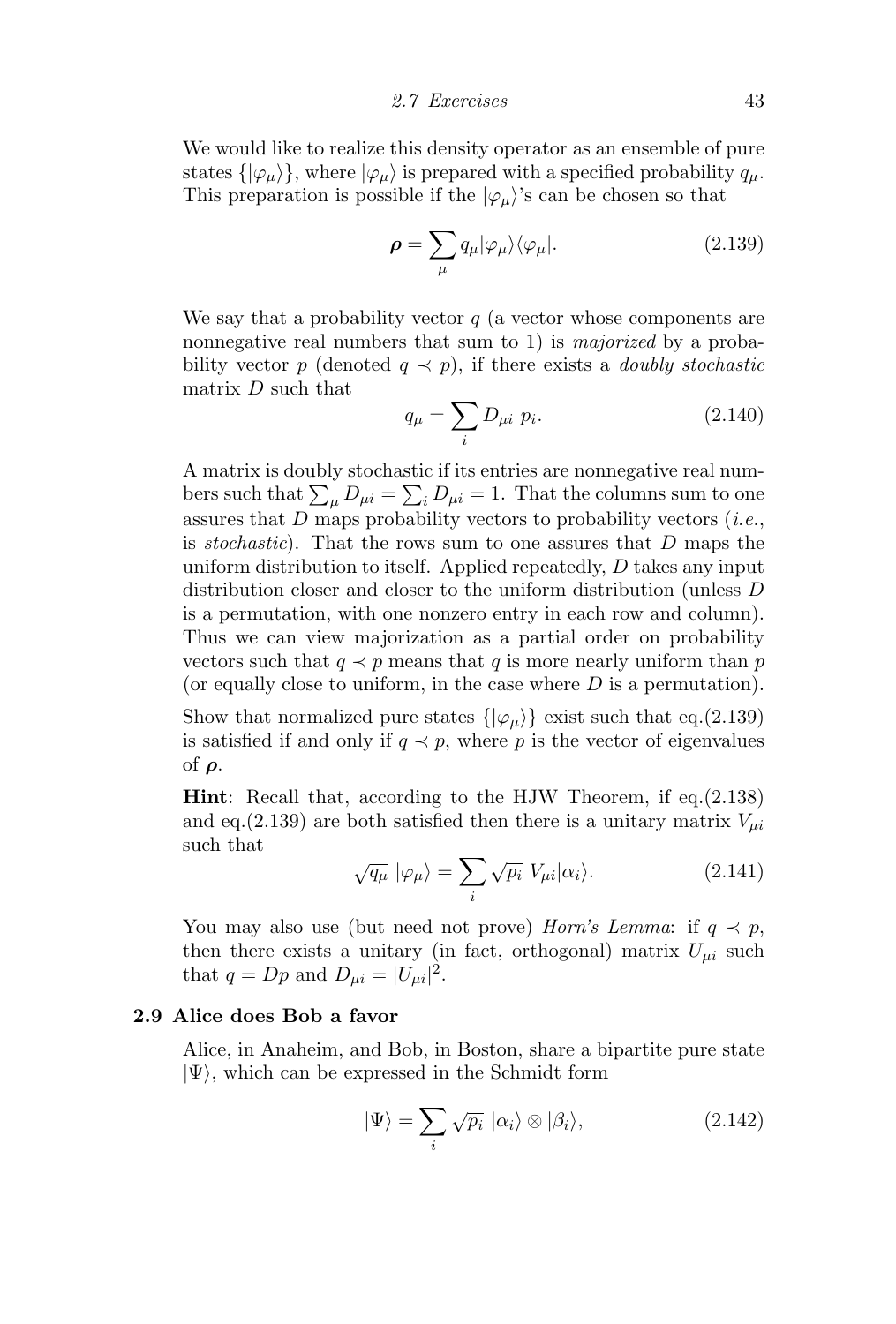where  $\{|\alpha_i\rangle\}$  is an orthonormal basis for Alice's system A,  $\{|\beta_i\rangle\}$ is an orthonormal basis for Bob's system B, and the  $\{p_i\}$  are nonnegative real numbers summing to 1. Bob is supposed to perform a complete orthogonal local measurement on B, characterized by the set of projectors  $\{E^B_a\}$  — if the measurement outcome is a, then Bob's measurement prepares the state

$$
|\Psi\rangle \mapsto |\Psi_a\rangle = \frac{\left(\mathbf{I} \otimes \mathbf{E}_a^B\right) |\Psi\rangle}{\langle \Psi | \left(\mathbf{I} \otimes \mathbf{E}_a^B\right) |\Psi\rangle^{1/2}}.
$$
 (2.143)

 $|\Psi_a\rangle$  can also be expressed in the Schmidt form if we choose appropriate orthonormal bases for  $A$  and  $B$  that depend on the measurement outcome. The new Schmidt basis elements can be written as

$$
|\alpha'_{a,i}\rangle = \mathbf{U}_a^A |\alpha_i\rangle, \quad |\beta'_{a,i}\rangle = \mathbf{U}_a^B |\beta_i\rangle,
$$
 (2.144)

where  $\boldsymbol{U}_a^A, \boldsymbol{U}_a^B$  are unitary.

Unfortunately, Bob's measurement apparatus is broken, though he still has the ability to perform local unitary transformations on B. Show that Alice can help Bob out by performing a measurement that is "locally equivalent" to Bob's. That is, there are orthogonal projectors  $\{E_a^A\}$  and unitary transformations  $\boldsymbol{V}_a^A, \boldsymbol{V}_a^B$  such that

$$
|\Psi_a\rangle = \mathbf{V}_a^A \otimes \mathbf{V}_a^B \left( \frac{(\mathbf{E}_a^A \otimes \mathbf{I}) |\Psi\rangle}{\langle \Psi | (\mathbf{E}_a^A \otimes \mathbf{I}) |\Psi\rangle^{1/2}} \right) \tag{2.145}
$$

for each a, and furthermore, both Alice's measurement and Bob's yield outcome a with the same probability. This means that instead of Bob doing the measurement, the same effect can be achieved if Alice measures instead, tells Bob the outcome, and both Alice and Bob perform the appropriate unitary transformations. Construct  $\mathbf{E}_a^A$  (this is most conveniently done by expressing both  $\mathbf{E}_a^A$  and  $\mathbf{E}_a^B$  in the Schmidt bases for  $|\Psi\rangle$ ) and express  $\mathbf{V}_a^A$  and  $\mathbf{V}_a^B$  in terms of  $\boldsymbol{U}_a^A$  and  $\boldsymbol{U}_a^B.$ 

Remark: This result shows that for any protocol involving local operations and "two-way" classical communication (2-LOCC) that transforms an initial bipartite pure state to a final bipartite pure state, the same transformation can be achieved by a "one-way" (1- LOCC) protocol in which all classical communication is from Alice to Bob (the Lo-Popescu Theorem). In a two-way LOCC protocol, Alice and Bob take turns manipulating the state for some finite (but arbitrarily large) number of rounds. In each round, one party or the other performs a measurement on her/his local system and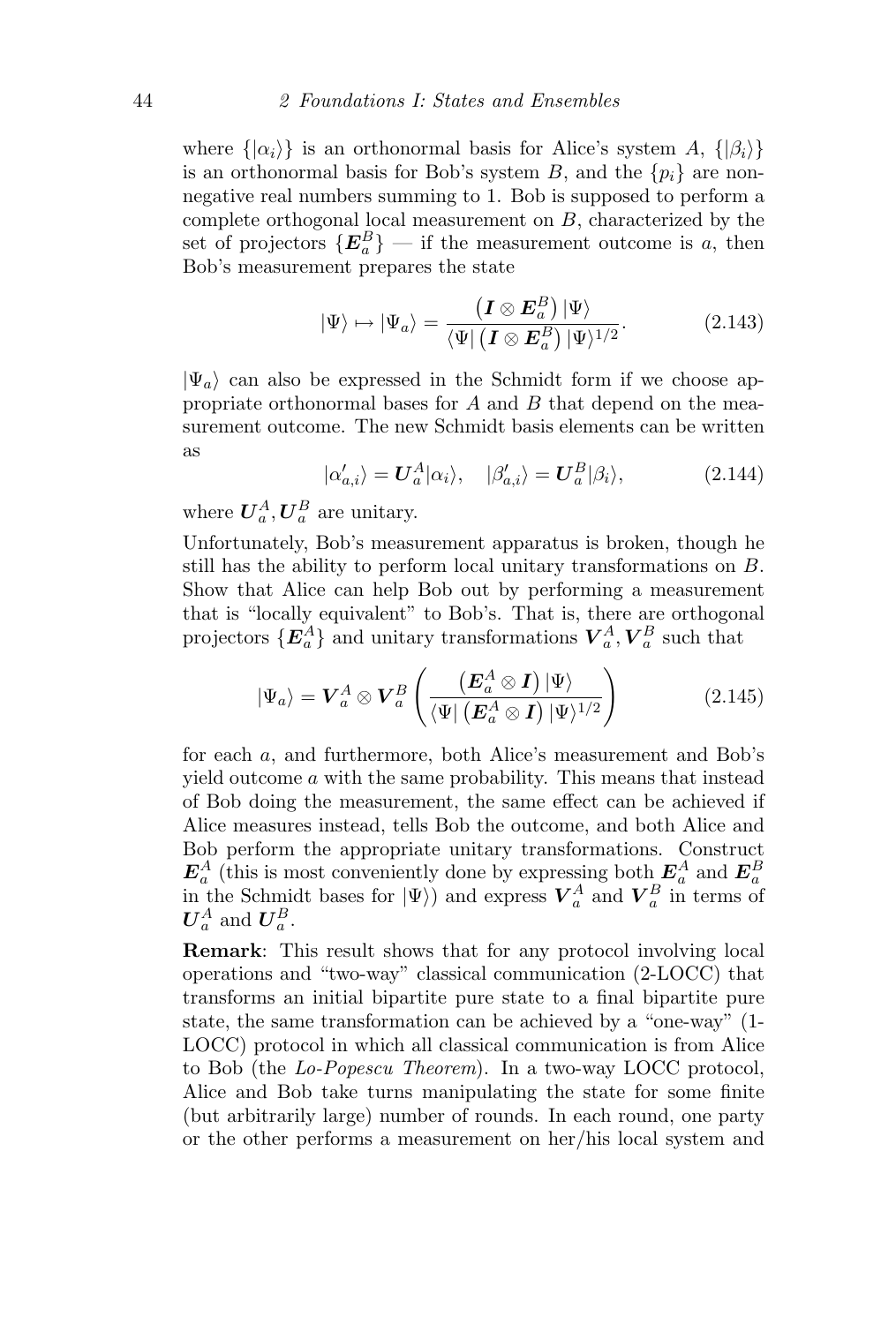broadcasts the outcome to the other party. Either party might use a local "ancilla" system in performing the measurement, but we may include all ancillas used during the protocol in the bipartite pure state  $|\Psi\rangle$ . Though a party might discard information about the measurement outcome, or fail to broadcast the information to the other party, we are entitled to imagine that the complete information about the outcomes is known to both parties at each step (incomplete information is just equivalent to the special case in which the parties choose not to use all the information). Thus the state is pure after each step.

The solution to the exercise shows that a round of a 2-LOCC protocol in which Bob measures can be simulated by an operation performed by Alice and a local unitary applied by Bob. Thus, we can allow Alice to perform all the measurements herself. When she is through she sends all the outcomes to Bob, and he can apply the necessary product of unitary transformations to complete the protocol.

#### 2.10 The power of noncontextuality

We may regard a quantum state as an assignment of probabilities to projection operators. That is, according to Born's rule, if  $\rho$  is a density operator and **E** is a projector, then  $p(E) = \text{tr}(\rho E)$  is the probability that the outcome  $E$  occurs, if  $E$  is one of a complete set of orthogonal projectors associated with a particular quantum measurement. A notable feature of this rule is that the assignment of a probability  $p(E)$  to E is noncontextual. This means that, while the probability  $p(E)$  depends on the state  $\rho$ , it does not depend on how we choose the rest of the projectors that complete the orthogonal set containing  $E$ .

In a *hidden variable theory*, the probabilistic description of quantum measurement is derived from a more fundamental and complete deterministic description. The outcome of a measurement could be perfectly predicted if the values of the hidden variables were precisely known – then the probability  $p(E)$  could take only the values 0 and 1. The standard probabilistic predictions of quantum theory arise when we average over the unknown values of the hidden variables. The purpose of this exercise is to show that such deterministic assignments conflict with noncontextuality. Thus a hidden variable theory, if it is to agree with the predictions of quantum theory after averaging, must be contextual.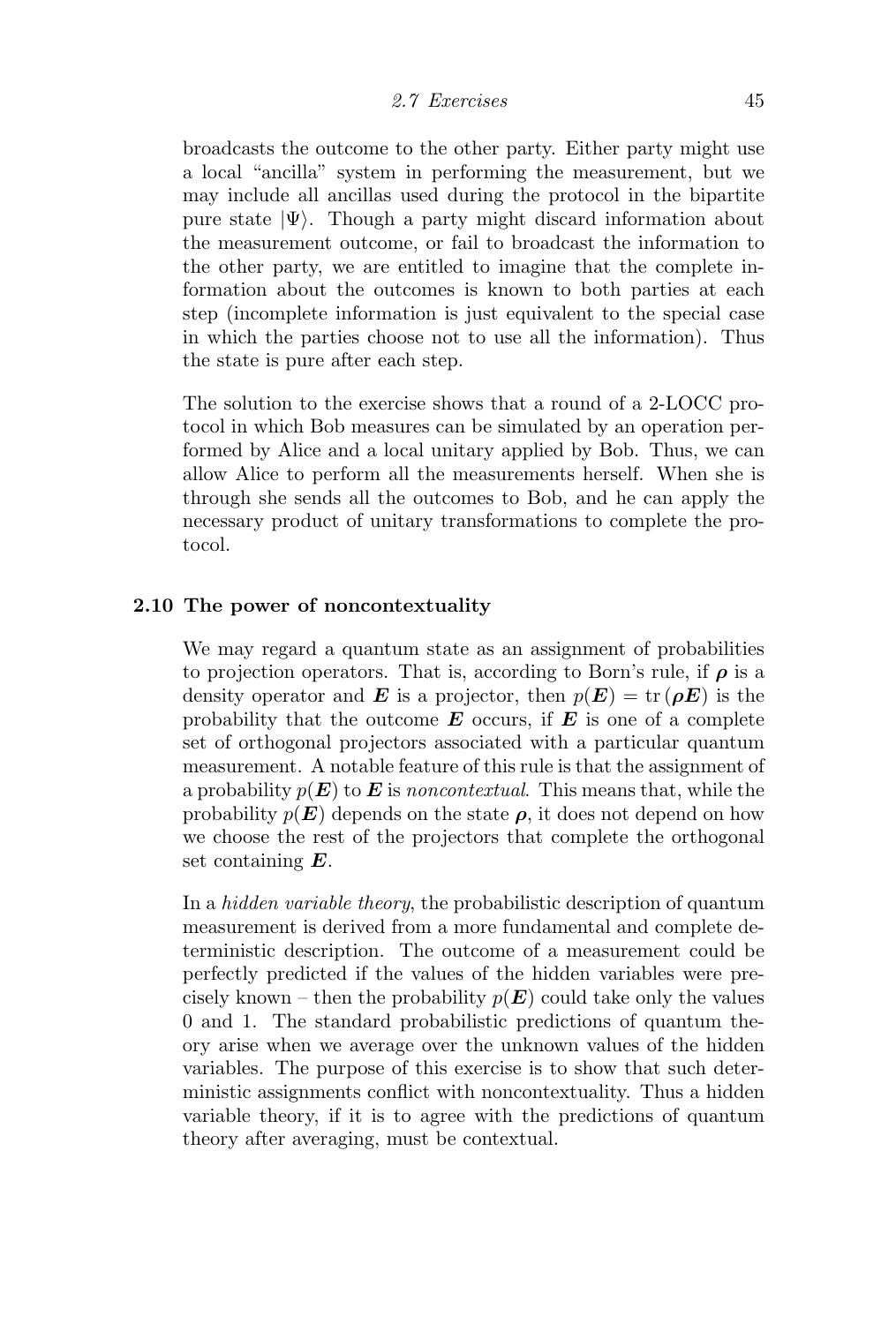Let  $\{I, X, Y, Z\}$  denote the single-qubit observables

$$
\mathbf{I} = \begin{pmatrix} 1 & 0 \\ 0 & 1 \end{pmatrix}, \quad \mathbf{X} = \begin{pmatrix} 0 & 1 \\ 1 & 0 \end{pmatrix},
$$

$$
\mathbf{Y} = \begin{pmatrix} 0 & -i \\ i & 0 \end{pmatrix}, \quad \mathbf{Z} = \begin{pmatrix} 1 & 0 \\ 0 & -1 \end{pmatrix}, \tag{2.146}
$$

and consider the nine two-qubit observables:

$$
X \otimes I \quad I \otimes X \quad X \otimes X I \otimes Y \quad Y \otimes I \quad Y \otimes Y . \qquad (2.147) X \otimes Y \quad Y \otimes X \quad Z \otimes Z
$$

The three observables in each row and in each column are mutually commuting, and so can be simultaneously diagonalized. In fact the simultaneous eigenstates of any two operators in a row or column (the third operator is not independent of the other two) are a complete basis for the four-dimensional Hilbert space of the two qubits. Thus we can regard the array eq. $(2.147)$  as a way of presenting six different ways to choose a complete set of one-dimensional projectors for two qubits.

Each of these observables has eigenvalues  $\pm 1$ , so that in a deterministic and noncontextual model of measurement (for a fixed value of the hidden variables), each can be assigned a definite value, either  $+1$  or  $-1$ .

- a) Any noncontextual deterministic assignment has to be consistent with the multiplicative structure of the observables. For example, the product of the three observables in the top row is the identity  $\mathbf{I} \otimes \mathbf{I}$ . Therefore, if we assign a value  $\pm 1$  to each operator, the number of −1's assigned to the first row must be even. Compute the product of the three observables in each row and each column to find the corresponding constraints.
- b) Show that there is no way to satisfy all six constraints simultaneously.

Thus a deterministic and noncontextual assignment does not exist.

#### 2.11 Schmidt-decomposable states

We saw in class that any vector in a bipartite Hilbert space  $\mathcal{H}_{AB} =$  $\mathcal{H}_A \otimes \mathcal{H}_B$  can be expressed in the *Schmidt form*: Given the vector  $|\psi\rangle_{AB} \in \mathcal{H}_A \otimes \mathcal{H}_B$ , where  $\mathcal{H}_A$  and  $\mathcal{H}_B$  are both N-dimensional, we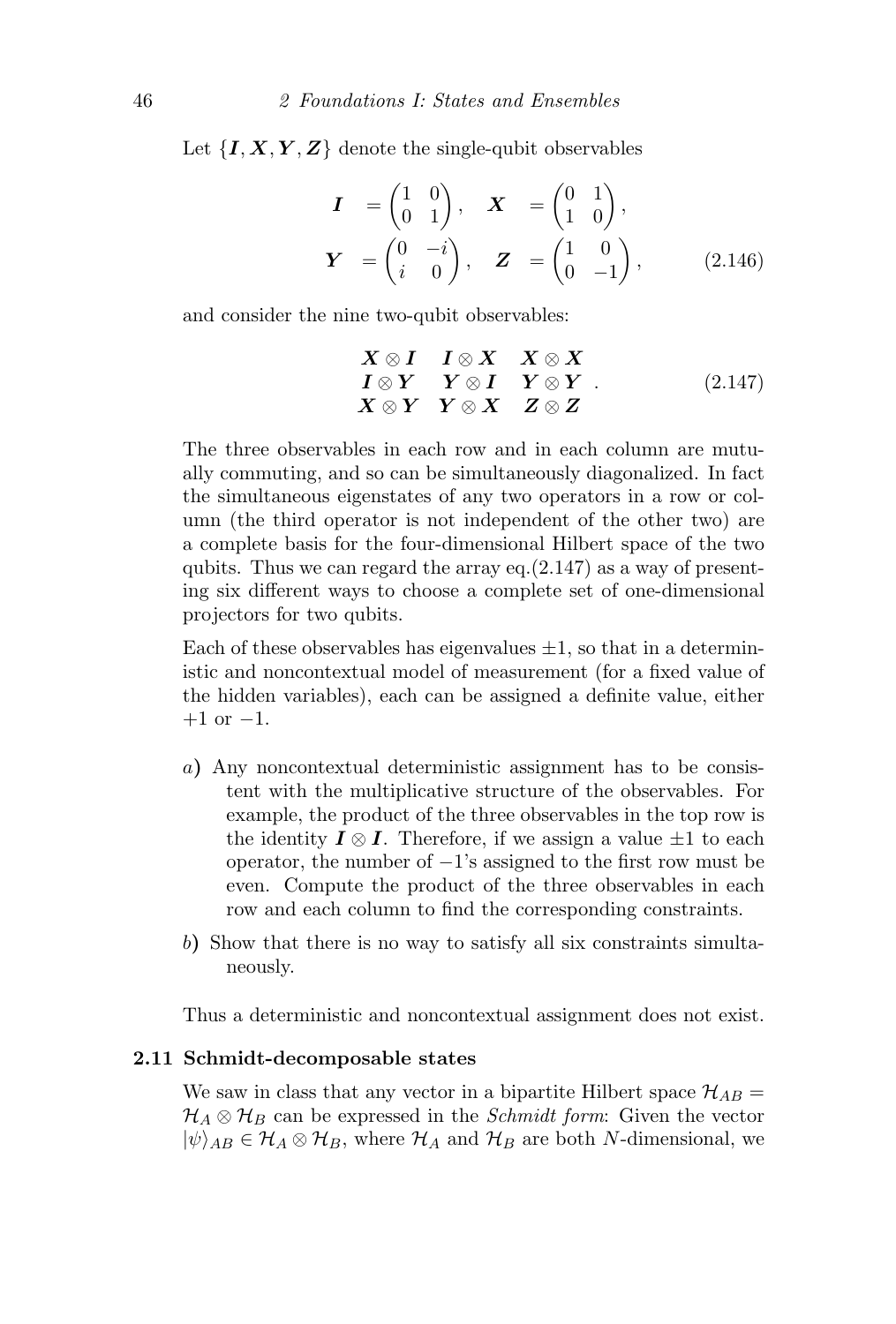can choose orthonormal bases  $\{|i\rangle_A\}$  for  $\mathcal{H}_A$  and  $\{|i\rangle_B\}$  for  $\mathcal{H}_B$  so that

$$
|\psi\rangle_{AB} = \sum_{i=1}^{N} \sqrt{\lambda_i} |i\rangle_A \otimes |i\rangle_B, \qquad (2.148)
$$

where the  $\lambda_i$ 's are real and nonnegative. (We're not assuming here that the vector has unit norm, so the sum of the  $\lambda_i$ 's is not constrained.) Eq.(2.148) is called the Schmidt decomposition of the vector  $|\psi\rangle_{AB}$ . Of course, the bases in which the vector has the Schmidt form depend on which vector  $|\psi\rangle_{AB}$  is being decomposed.

A unitary transformation acting on  $\mathcal{H}_{AB}$  is called a *local unitary* if it is a tensor product  $\boldsymbol{U}_A \otimes \boldsymbol{U}_B$ , where  $\boldsymbol{U}_A$ ,  $\boldsymbol{U}_B$  are unitary transformations acting on  $\mathcal{H}_A$ ,  $\mathcal{H}_B$  respectively. The word "local" is used because if the two parts  $A$  and  $B$  of the system are widely separated from one another, so that Alice can access only part A and Bob can access only part B, then Alice and Bob can apply this transformation by each acting locally on her or his part.

a) Now suppose that Alice and Bob choose standard fixed bases  $\{|i\rangle_A\}$  and  $\{|i\rangle_B\}$  for their respective Hilbert spaces, and are presented with a vector  $|\psi_{AB}\rangle$  that is not necessarily in the Schmidt form when expressed in the standard bases. Show that there is a local unitary  $U_A \otimes U_B$  that Alice and Bob can apply so that the resulting vector

$$
|\psi\rangle'_{AB} = U_A \otimes U_B |\psi\rangle_{AB} \tag{2.149}
$$

does have the form eq.(2.148) when expressed in the standard bases.

b) Let's verify that the result of (a) makes sense from the point of view of parameter counting. For a generic vector in the Schmidt form, all  $\lambda_i$ 's are nonvanishing and no two  $\lambda_i$ 's are equal. Consider the *orbit* that is generated by letting arbitrary local unitaries act on one fixed generic vector in the Schmidt form. What is the dimension of the orbit, that is, how many real parameters are needed to specify one particular vector on the orbit? (Hint: To do the counting, consider the local unitaries that differ infinitesimally from the identity  $I_A \otimes I_B$ . Choose a basis for these, and count the number of independent linear combinations of the basis elements that annihilate the Schmidt-decomposed vector.) Compare the dimension of the orbit to the (real) dimension of  $\mathcal{H}_{AB}$ , and check the consistency with the number of free parameters in eq.  $(2.148)$ .